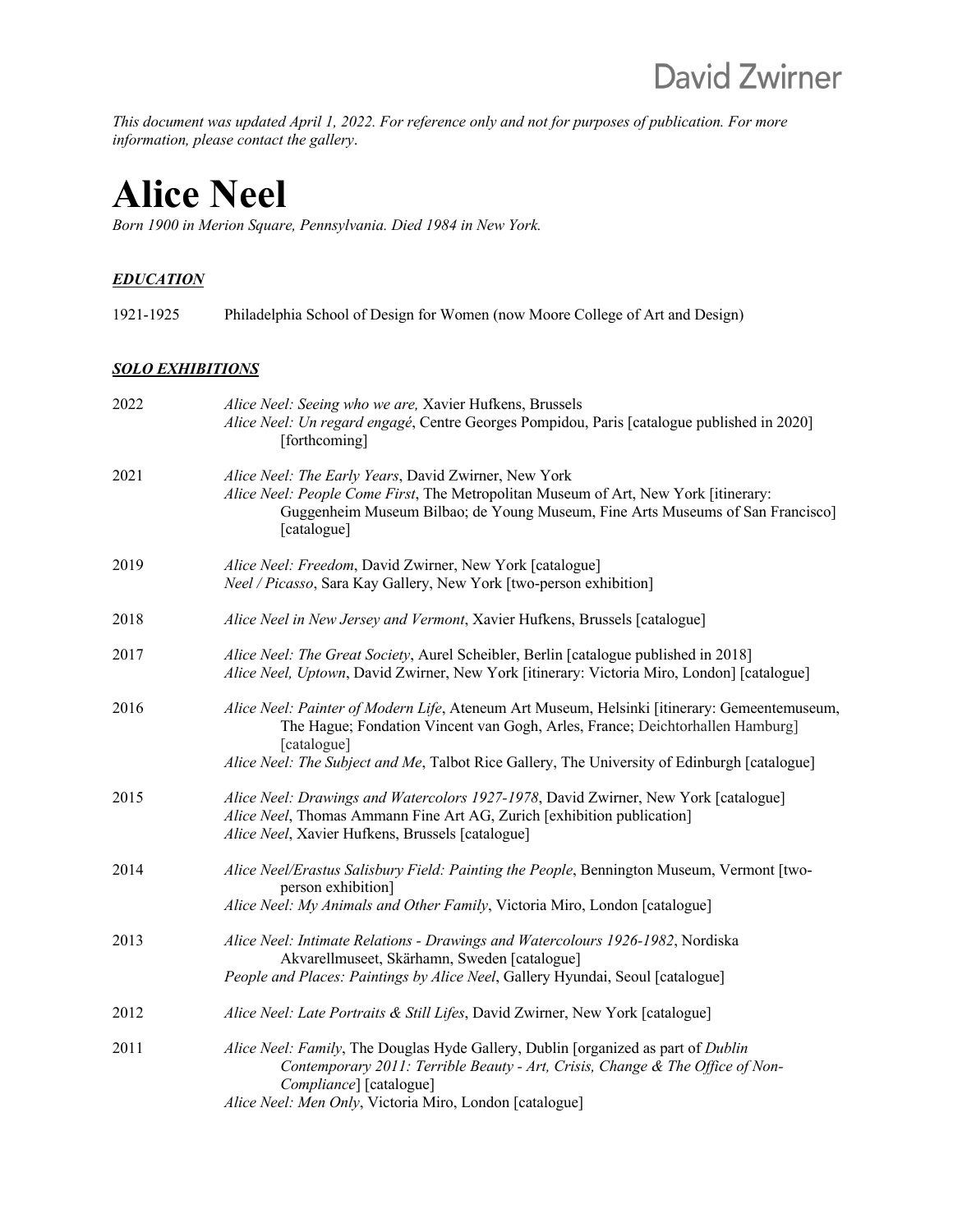| 2010      | Alice Neel: Painted Truths, The Museum of Fine Arts, Houston, Texas [itinerary: Whitechapel<br>Gallery, London; Moderna Museet Malmö, Sweden] [catalogue]<br>Alice Neel: Paintings, LA Louver, Venice, California [catalogue]<br>Alice Neel: Paintings and Drawings, Aurel Scheibler/ScheiblerMitte, Berlin [catalogue]                                                                                                          |
|-----------|----------------------------------------------------------------------------------------------------------------------------------------------------------------------------------------------------------------------------------------------------------------------------------------------------------------------------------------------------------------------------------------------------------------------------------|
| 2009      | Alice Neel: Selected Works, David Zwirner, New York, concurrent with Nudes of the 1930s,<br>Zwirner & Wirth, New York                                                                                                                                                                                                                                                                                                            |
|           | Alice Neel: Works on Paper, Victoria Miro, London                                                                                                                                                                                                                                                                                                                                                                                |
| 2008      | Alice Neel: Collector of Souls, Moderna Museet, Stockholm [exhibition brochure]<br>Alice Neel: Drawing from Life, Moore College of Art and Design, Philadelphia                                                                                                                                                                                                                                                                  |
| 2007      | Alice Neel: The Cycle of Life, Victoria Miro, London [catalogue]<br>Alice Neel: Pictures of People, Aurel Scheibler, Berlin [catalogue]                                                                                                                                                                                                                                                                                          |
| 2005      | Alice Neel's Women, National Museum of Women in the Arts, Washington, DC<br>Alice Neel: Paintings and Drawings, Locks Gallery, Philadelphia [catalogue]                                                                                                                                                                                                                                                                          |
| 2004      | Alice Neel: A Chronicle of New York 1950-1976, Victoria Miro, London [catalogue]                                                                                                                                                                                                                                                                                                                                                 |
| 2003      | Alice Neel's Feminist Portraits: Women Artists, Writers, Activists and Intellectuals, Samuel<br>Dorsky Museum of Art, State University of New York at New Paltz, New York<br>[catalogue]                                                                                                                                                                                                                                         |
|           | Alice Neel: Drawings, The Arts Club of Chicago [catalogue]<br>Alice Neel: Women Drawn, Firehouse Center for the Visual Arts, Burlington, Vermont [catalogue]                                                                                                                                                                                                                                                                     |
| 2002      | Alice Neel: Black and White, Robert Miller Gallery, New York [catalogue]<br>Duos: Alice Neel's Double Portraits, Naples Museum of Art, Florida [catalogue]                                                                                                                                                                                                                                                                       |
| 2001      | Alice Neel: Portraits in Print, Michael Berger Gallery, Pittsburgh                                                                                                                                                                                                                                                                                                                                                               |
| 2000      | Alice Neel, Whitney Museum of American Art, New York [itinerary: Addison Gallery of<br>American Art, Andover, Massachusetts; Philadelphia Museum of Art; Walker Art Center,<br>Minneapolis, Minnesota; Denver Art Museum, Colorado] [catalogue]<br>Alice Neel: The Last Years, 1979-1984, Robert Miller Gallery, New York                                                                                                        |
|           |                                                                                                                                                                                                                                                                                                                                                                                                                                  |
| 1998      | Alice Neel, The Lotos Club, New York<br>Alice Neel: Men in Suits, Cheim & Read, New York [itinerary: Galerie Simonne Stern, New<br>Orleans] [each venue published its own exhibition brochure]                                                                                                                                                                                                                                   |
| 1997      | Alice Neel: Paintings from the Thirties, Robert Miller Gallery, New York [catalogue]                                                                                                                                                                                                                                                                                                                                             |
| 1996-1998 | Kinships: Alice Neel Looks at the Family, Tacoma Art Museum, Washington [itinerary: Mills<br>College Art Gallery, Oakland, California; Sheehan Gallery, Whitman College, Walla<br>Walla, Washington; University Art Museum, University of California, Santa Barbara;<br>Boise Art Museum, Idaho; Smith College Museum of Art, Northampton, Massachusetts;<br>Norton Museum of Art, Palm Beach, Florida] [exhibition publication] |
| 1996      | Alice Neel: Family Portraits and Other Works, Nada-Mason Gallery, Northfield Mount Hermon<br>School, Mount Hermon, Massachusetts<br>The Pregnant Nudes of Alice Neel, Robert Miller Gallery, New York                                                                                                                                                                                                                            |
| 1995      | Alice Neel: The Complete Prints, The Gallery, Division of Art, Meadows School of the Arts,<br>Southern Methodist University, Dallas [exhibition brochure]                                                                                                                                                                                                                                                                        |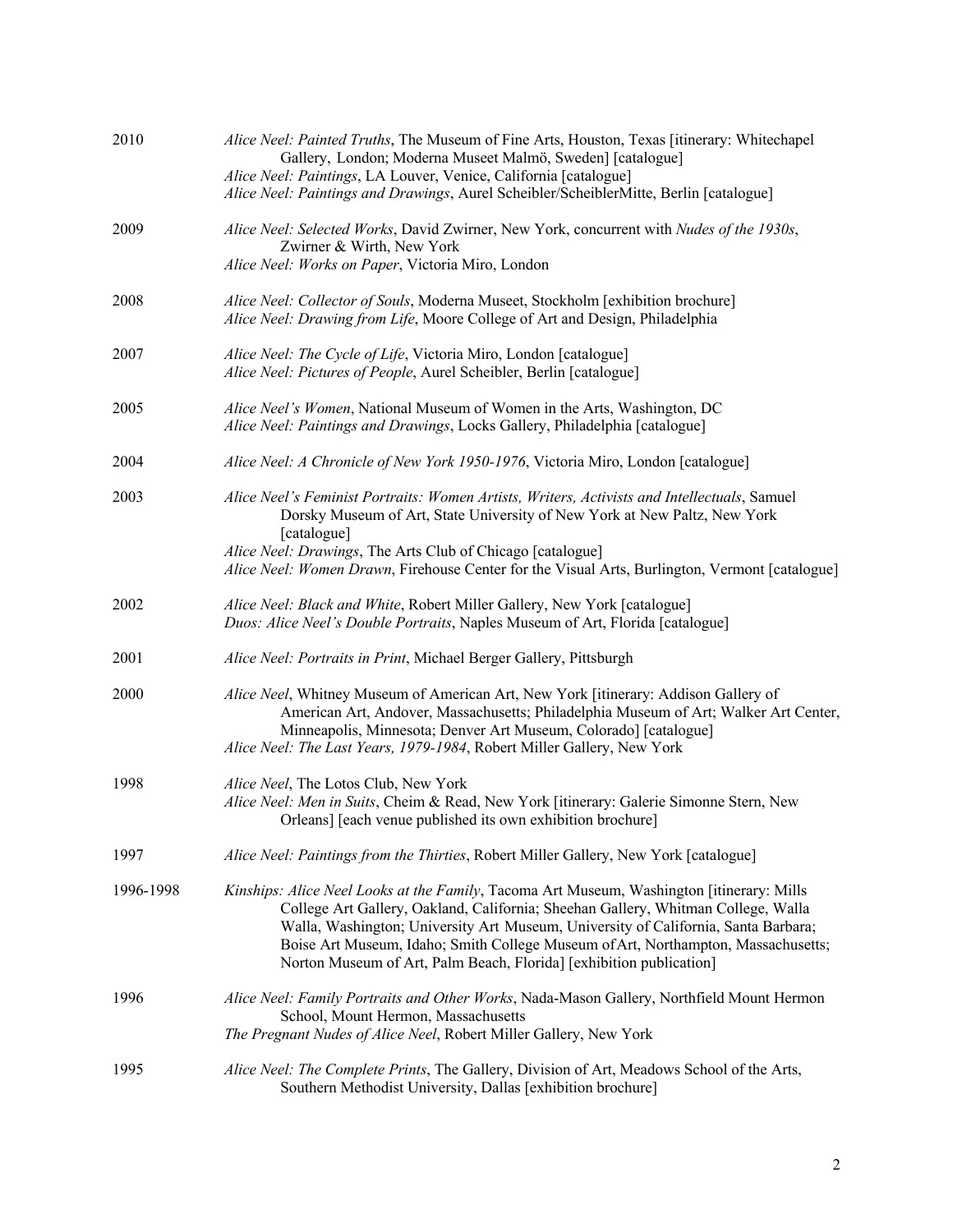| 1994 | Alice Neel: The Years in Spanish Harlem 1938-1961, Robert Miller Gallery, New York                                                                                                                                                                                                                                                                                                                                                                                                                               |
|------|------------------------------------------------------------------------------------------------------------------------------------------------------------------------------------------------------------------------------------------------------------------------------------------------------------------------------------------------------------------------------------------------------------------------------------------------------------------------------------------------------------------|
| 1993 | Alice Neel, St. Johnsbury Athenaeum, St. Johnsbury, Vermont                                                                                                                                                                                                                                                                                                                                                                                                                                                      |
| 1992 | Alice Neel, National Gallery of Art, Washington, DC                                                                                                                                                                                                                                                                                                                                                                                                                                                              |
| 1991 | Alice Neel in Spanish Harlem, Dia Center for the Arts, Bridgehampton, New York [itinerary:<br>Linda Cathcart Gallery, Santa Monica, California] [catalogue]<br>Alice Neel: Exterior/Interior, Tisch Family Gallery, Aidekman Arts Center, Tufts University Art<br>Gallery, Medford, Massachusetts [catalogue]<br>Fire and Ice: Painting and Drawing by Alice Neel, Nevada Museum of Art, Reno                                                                                                                    |
| 1990 | Alice Neel: Print Retrospective 1966-1973, Sragow Gallery, New York                                                                                                                                                                                                                                                                                                                                                                                                                                              |
| 1989 | Alice Neel and Diane Arbus: Children, Robert Miller Gallery, New York [two-person exhibition]                                                                                                                                                                                                                                                                                                                                                                                                                    |
| 1987 | Alice Neel: Paintings, Drawings, Watercolors, Jan Turner Gallery, Los Angeles [itinerary: Gallery<br>Paule Anglim, San Francisco]<br>Revealing the Spirit: Paintings by Alice Neel, Bates College Museum of Art, Olin Arts Center,<br>Lewiston, Maine                                                                                                                                                                                                                                                            |
| 1986 | Alice Neel: Drawings and Watercolors, Robert Miller Gallery, New York [catalogue]<br>Alice Neel: Paintings and Drawings, Nassau County Museum of Fine Art, Roslyn, New York<br>[exhibition publication]                                                                                                                                                                                                                                                                                                          |
| 1985 | Alice Neel: Paintings and Drawings, 1934-1984, Susanne Hilberry Gallery, Birmingham,<br>Michigan<br>Alice Neel: Paintings Since 1970, Pennsylvania Academy of the Fine Arts, Philadelphia<br>[catalogue]<br>Alice Neel: Perspectives 1, Portland Art Museum, Oregon [itinerary: University Art Museum,<br>University of California, Berkeley]                                                                                                                                                                    |
| 1984 | Alice Neel, Berkshire Community College, Pittsfield, Massachusetts<br>Alice Neel, Makler Gallery, Philadelphia<br>Alice Neel, Robert Miller Gallery, New York<br>Elaine de Kooning and Alice Neel, Phoenix Gallery, New York [two-person exhibition]                                                                                                                                                                                                                                                             |
| 1983 | Alice Neel: Five Decades of Painting, C. Grimaldis Gallery, Baltimore, Maryland [exhibition<br>brochure]<br>Alice Neel: Paintings, Susanne Hilberry Gallery, Birmingham, Michigan<br>Alice Neel: Paintings 1933-1982, Loyola Marymount University Art Gallery, Los Angeles<br>[catalogue]<br>Alice Neel: Works from the 20s, 30s, 40s and more, Edith C. Blum Art Institute, Bard College<br>Center, Annandale-on-Hudson, New York<br>Alice Neel, DePree Art Center and Gallery, Hope College, Holland, Michigan |
| 1982 | Alice Neel: Non-Figurative Works: Still Lifes, Cityscapes, Landscapes, Interiors, Robert Miller<br>Gallery, New York                                                                                                                                                                                                                                                                                                                                                                                             |
| 1981 | Alice Neel, Jorgensen Gallery, University of Connecticut, Storrs<br>Alice Neel, National Academy of Sciences, Washington, DC<br>Alice Neel, Stony Brook Fine Arts Center, State University of New York at Stony Brook, New<br>York<br>Alice Neel, Susanne Hilberry Gallery, Birmingham, Michigan<br>Alice Neel, Suzanne Lemberg Usdan Gallery, Bennington College, Vermont<br>Alice Neel '81: A Retrospective, 1926-1981, C. Grimaldis Gallery, Baltimore, Maryland                                              |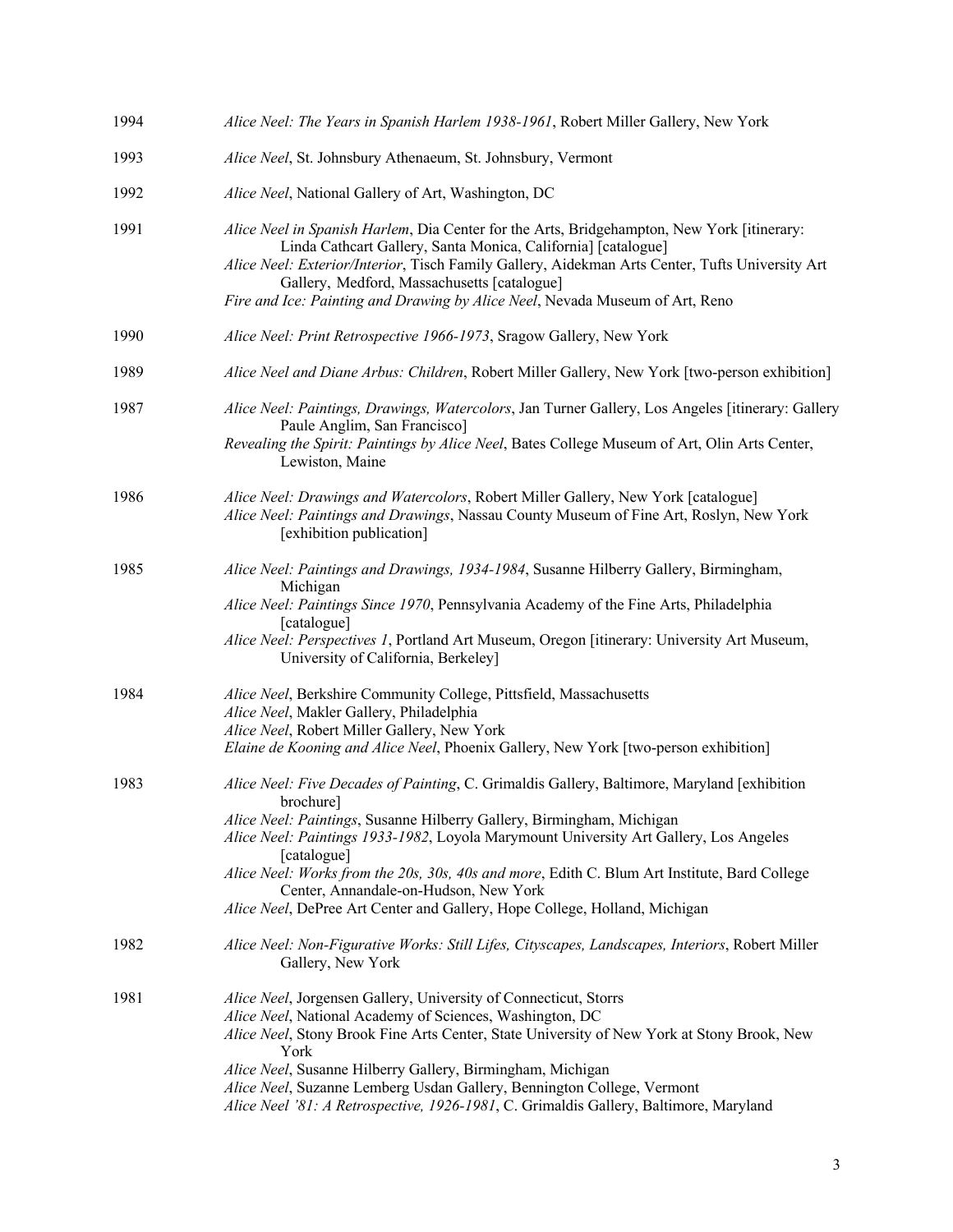|      | Alice Neel, 1981, Moscow Artists' Union                                                                                                                                                                                                                                                                                                                                                                                                                                                                                                                                                                                                                                                                                                                                                                                                              |
|------|------------------------------------------------------------------------------------------------------------------------------------------------------------------------------------------------------------------------------------------------------------------------------------------------------------------------------------------------------------------------------------------------------------------------------------------------------------------------------------------------------------------------------------------------------------------------------------------------------------------------------------------------------------------------------------------------------------------------------------------------------------------------------------------------------------------------------------------------------|
| 1980 | Alice Neel, Lancaster Community College, Lancaster, Pennsylvania<br>Alice Neel '80, Cox Gallery, Drury University, Springfield, Missouri<br>Alice Neel's 80th Birthday Exhibition, Sarah Institute, The Second Floor Salon, Albany, New<br>York<br>Alice Neel: Paintings of Two Decades, Boston University Art Gallery [catalogue]                                                                                                                                                                                                                                                                                                                                                                                                                                                                                                                   |
|      | Alice Neel: Recent Paintings, Graham Gallery, New York                                                                                                                                                                                                                                                                                                                                                                                                                                                                                                                                                                                                                                                                                                                                                                                               |
| 1979 | Alice Neel, Fort Wayne Museum of Art, Fort Wayne, Indiana [exhibition publication]<br>Alice Neel, Montclair State University, Upper Montclair, New Jersey<br>Alice Neel Paintings: 1966-1978, Tomasulo Gallery, Union College, Cranford, New Jersey<br>Paintings by Alice Neel, Williams College Museum of Art, Williamstown, Massachusetts<br>Alice Neel: A Retrospective Showing, Carlson Gallery, University of Bridgeport, Connecticut and<br>The Silvermine Guild of Artists, New Canaan, Connecticut [itinerary: Madison Art<br>Center, Wisconsin; Diane Gilson Gallery, Seattle] [catalogue]                                                                                                                                                                                                                                                  |
| 1978 | Alice Neel, Akron Art Institute, Akron, Ohio<br>Alice Neel, Alverno College, Milwaukee, Wisconsin<br>Alice Neel, Artemisia Gallery, Chicago<br>Alice Neel, Fort Lauderdale Museum of Art, Florida [catalogue]<br>Drawings: Alice Neel, John Dobbs, Summit Gallery, New York [two-person exhibition]<br>Alice Neel: Paintings, Art Gallery, New Art Center, Skidmore College, Saratoga Springs, New<br>York [exhibition brochure]<br>Portraits of Alice Neel, Edwin A. Ulrich Museum of Art, Wichita State University, Kansas<br>Alice Neel: Recent Paintings, Plattsburg State Art Museum, Plattsburg State University, New<br>York<br>Alice Neel: A Retrospective Exhibition of Watercolors and Drawings, Graham Gallery, New York<br>[exhibition brochure]<br>Alice Neel: Retrospective Works on Paper 1926-1977, Virginia Miller Galleries, Miami |
| 1977 | Alice Neel, Alumni Memorial Gallery, Lehigh University, Bethlehem, Pennsylvania<br>Alice Neel: Drawings and Paintings, Graham Gallery, New York<br>Drawings and Paintings: Alice Neel, Paul Klapper Library, Queens College Library, Queens,<br>New York<br>Paintings by Alice Neel, Washington County Museum of Fine Arts, Hagerstown, Maryland<br>[catalogue]<br>Alice Neel: Thirty-Six Paintings from 1935-1976, University of Wisconsin, Oshkosh                                                                                                                                                                                                                                                                                                                                                                                                 |
| 1976 | Alice Neel, Beaver College Art Gallery, Glenside, Pennsylvania<br>Alice Neel, Fendrick Gallery, Washington, DC<br>Alice Neel, The Paul Mellon Arts Center, Choate School, Wallingford, Connecticut<br>Alice Neel: Recent Paintings, Graham Gallery, New York                                                                                                                                                                                                                                                                                                                                                                                                                                                                                                                                                                                         |
| 1975 | Alice Neel, Project Artaud, American Can Collective, San Francisco<br>Alice Neel, University Center Gallery, University of the Pacific, Stockton, California<br>Alice Neel: Collector of Souls, Fair Lawn New Jersey Public Library, Fair Lawn, New Jersey<br>[exhibition brochure]<br>The Eye of Woman: Alice Neel, Houghton House Gallery, Hobart and William Smith Colleges,<br>Geneva, New York<br>Alice Neel: Paintings, Smith College Museum of Art, Northampton, Massachusetts<br>Portraits by Alice Neel, Portland Center for the Visual Arts, Oregon<br>Alice Neel: The Woman and Her Work, Georgia Museum of Art, The University of Georgia,<br>Athens [catalogue]                                                                                                                                                                         |
| 1974 | Alice Neel, Old Mill Gallery, Tinton Falls, New Jersey                                                                                                                                                                                                                                                                                                                                                                                                                                                                                                                                                                                                                                                                                                                                                                                               |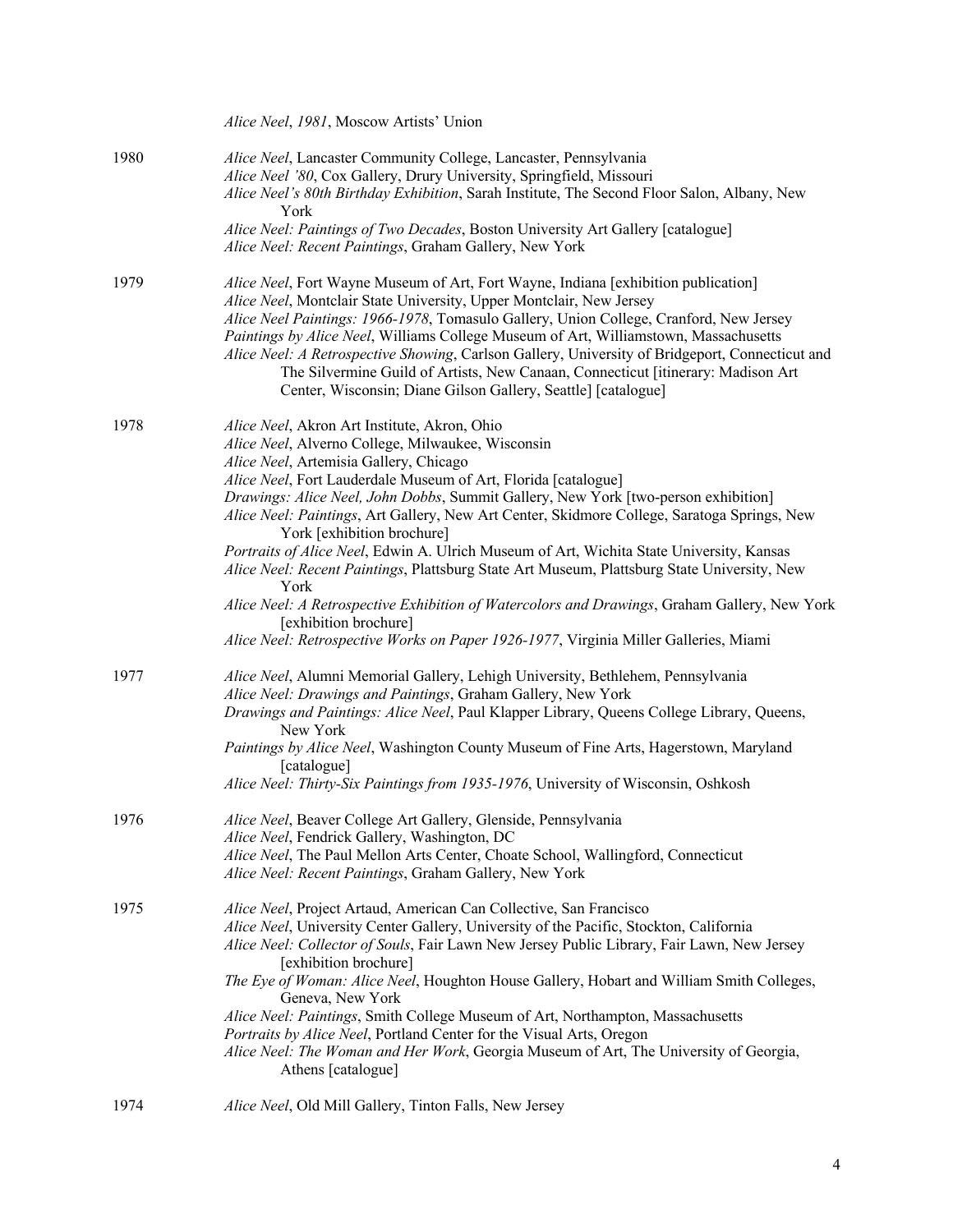|      | Alice Neel, Whitney Museum of American Art, New York [exhibition brochure]<br>Paintings by Alice Neel, Summit Art Center, Summit, New Jersey                                                                                                                  |
|------|---------------------------------------------------------------------------------------------------------------------------------------------------------------------------------------------------------------------------------------------------------------|
| 1973 | Alice Neel: Paintings of Women, Langman Gallery, Jenkintown, Pennsylvania<br>Alice Neel: Recent Paintings, Graham Gallery, New York                                                                                                                           |
| 1972 | Alice Neel, Paa Ya Paa Art Gallery and Studio, Nairobi, Kenya<br>Alice Neel, The School of Art Gallery, Bowling Green State University, Bowling Green, Ohio<br>Alice Neel: Portraits, Haas Gallery of Art, Bloomsburg State College, Bloomsburg, Pennsylvania |
| 1971 | Alice Neel: A Comprehensive Exhibition of Paintings, 1930-1970, Moore College of Art and<br>Design, Philadelphia                                                                                                                                              |
| 1970 | Alice Neel, Graham Gallery, New York                                                                                                                                                                                                                          |
| 1969 | Alice Neel, Nightingale Galleries, Toronto                                                                                                                                                                                                                    |
| 1968 | Alice Neel, Graham Gallery, New York                                                                                                                                                                                                                          |
| 1967 | Alice Neel: A One Man Exhibition of Oil Paintings, Maxwell Galleries, San Francisco                                                                                                                                                                           |
| 1966 | Alice Neel: Recent Paintings and Drawings from the Thirties, Graham Gallery, New York                                                                                                                                                                         |
| 1965 | Alice Neel, Fordham University, Bronx, New York<br>Paintings by Alice Neel, Beaumont-May Gallery, Hopkins Center, Dartmouth College, Hanover,<br>New Hampshire                                                                                                |
| 1963 | Alice Neel, Graham Gallery, New York                                                                                                                                                                                                                          |
| 1962 | Alice Neel, Reed College, Portland, Oregon                                                                                                                                                                                                                    |
| 1960 | Alice Neel, Old Mill Gallery, Tinton Falls, New Jersey                                                                                                                                                                                                        |
| 1954 | Two One-Man Exhibitions: Capt. Hugh N. Mulzac, Alice Neel, ACA Gallery, New York                                                                                                                                                                              |
| 1951 | Paintings by Alice Neel, New Playwrights Theater, New York [exhibition brochure]                                                                                                                                                                              |
| 1950 | Paintings by Alice Neel, ACA Gallery, New York [exhibition brochure]                                                                                                                                                                                          |
| 1944 | Neel, The Pinacotheca, New York                                                                                                                                                                                                                               |
| 1938 | Alice Neel, Contemporary Arts, New York                                                                                                                                                                                                                       |
| 1926 | <i>Alice Neel</i> , Havana                                                                                                                                                                                                                                    |

## *SELECTED GROUP EXHIBITIONS*

| 2022 | that other world, the world of a teapot. tenderness, a model, Kestner Gesellschaft, Hanover<br>[forthcoming]                             |
|------|------------------------------------------------------------------------------------------------------------------------------------------|
|      | <i>Women Painting Women, Modern Art Museum of Fort Worth, Texas [forthcoming]</i>                                                        |
| 2021 | <i>Black American Portraits</i> , Los Angeles County Museum of Art [catalogue]<br><i>Close-Up</i> , Fondation Beyeler, Basel [catalogue] |
|      | MOTHER!, Louisiana Museum of Modern Art, Humlebaek, Denmark [itinerary: Kunsthalle                                                       |
|      | Mannheim, Germany                                                                                                                        |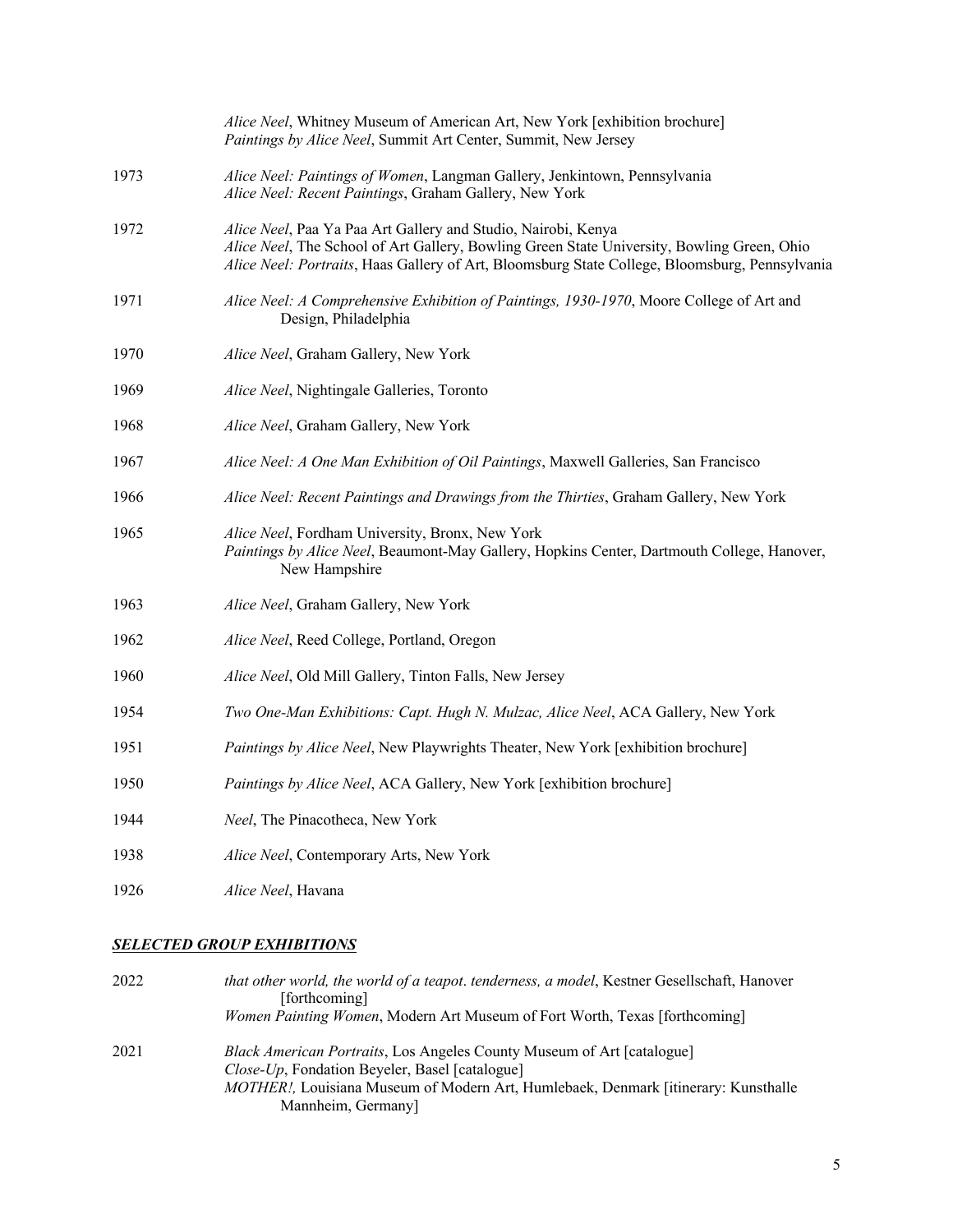|           | Taking Space: Contemporary Women Artists and the Politics of Scale, Pennsylvania Academy of<br>Fine Arts, Philadelphia [collection display]                                                                                                                                                                                                                                                                                                                                                                                                                                                                                                                                                                                                                                                                                                                                                                                                                                                                                                                                                                                                                                                              |
|-----------|----------------------------------------------------------------------------------------------------------------------------------------------------------------------------------------------------------------------------------------------------------------------------------------------------------------------------------------------------------------------------------------------------------------------------------------------------------------------------------------------------------------------------------------------------------------------------------------------------------------------------------------------------------------------------------------------------------------------------------------------------------------------------------------------------------------------------------------------------------------------------------------------------------------------------------------------------------------------------------------------------------------------------------------------------------------------------------------------------------------------------------------------------------------------------------------------------------|
| 2020      | 45 at 45, L.A. Louver, Los Angeles<br>i'm yours: Encounters with Art in Our Times, Institute of Contemporary Art, Boston [collection<br>display]<br>I See You, Victoria Miro, London                                                                                                                                                                                                                                                                                                                                                                                                                                                                                                                                                                                                                                                                                                                                                                                                                                                                                                                                                                                                                     |
| 2019      | God Made My Face: A Collective Portrait of James Baldwin, David Zwirner, New York<br>Never Again. Art against War and Fascism in the 20th and 21st centuries, Museum of Modern<br>Art, Warsaw<br>She Persists: A Century of Women Artists in New York, Gracie Mansion Conservancy, New York                                                                                                                                                                                                                                                                                                                                                                                                                                                                                                                                                                                                                                                                                                                                                                                                                                                                                                              |
| 2018      | David Zwirner: 25 Years, David Zwirner, New York [catalogue]<br>Monuments to Us, Museum of Fine Arts, Boston<br>Studio Visit: Selected Gifts from Agnes Gund, The Museum of Modern Art                                                                                                                                                                                                                                                                                                                                                                                                                                                                                                                                                                                                                                                                                                                                                                                                                                                                                                                                                                                                                   |
| 2017-2019 | Soul of a Nation: Art in the Age of Black Power, Tate Modern, London [itinerary: Crystal Bridges<br>Museum of American Art, Bentonville, Arkansas; Brooklyn Museum, New York; The<br>Broad, Los Angeles] [catalogue]                                                                                                                                                                                                                                                                                                                                                                                                                                                                                                                                                                                                                                                                                                                                                                                                                                                                                                                                                                                     |
| 2017      | Figuratively Speaking, Michael Rosenfeld Gallery, New York<br>Histórias da sexualidade/Histories of Sexuality, São Paulo Museum of Art<br>You Are Going on a Trip: Modern and Contemporary Prints from the Permanent Collection,<br>Santa Barbara Museum of Art, California [collection display]                                                                                                                                                                                                                                                                                                                                                                                                                                                                                                                                                                                                                                                                                                                                                                                                                                                                                                         |
| 2016      | Behold the Man, Museum de Fundatie, Zwolle, The Netherlands [catalogue]<br>Coming to Power: 25 Years of Sexually X-Plicit Art By Women, Maccarone, New York<br>the Davis. ReDiscovered, Davis Museum at Wellesley College, Massachusetts<br>The Female Gaze, Part II: Women Look at Men, Cheim & Read, New York<br>First Light: A Decade of Collecting at the ICA, Institute of Contemporary Art, Boston<br>Human Interest: Portraits from the Whitney's Collection, Whitney Museum of American Art,<br>New York<br>Intimisms, James Cohan, New York<br>Open Ended: Painting and Sculpture Since 1900, San Francisco Museum of Modern Art<br>Making and Unmaking, Camden Arts Centre, London<br>Postwar: Art Between the Pacific and the Atlantic, 1945-1965, Haus der Kunst, Munich<br>[catalogue]<br>Protest, Victoria Miro, London<br>Rockwell and Realism in the Abstract World, Norman Rockwell Museum, Stockbridge,<br>Massachusetts<br>Sister Chapel, Rowan University Art Gallery, Glassboro, New Jersey<br>These Strangers Painting and People, Stedelijk Museum voor Actuele Kunst (S.M.A.K.), Ghent<br>[catalogue]<br>Unfinished: Thoughts Left Visible, The Met Breuer, New York [catalogue] |
| 2015      | All back in the skull together, Maccarone, New York<br>America Is Hard To See, Whitney Museum of American Art, New York [exhibition publication]<br>Forces in Nature: Curated by Hilton Als, Victoria Miro, London [catalogue]<br>The Great Mother/La Grande Madre, Palazzo Reale, Milan [organized in collaboration with<br>Fondazione Nicola Trussardi as part of <i>Expo in città 2015</i> ] [catalogue]<br>Reimagining Modernism: 1900-1950, The Metropolitan Museum of Art, New York<br>Tightrope Walk: Painted Images After Abstraction, White Cube, London [catalogue]                                                                                                                                                                                                                                                                                                                                                                                                                                                                                                                                                                                                                            |
| 2014      | Art and Appetite: American Painting, Culture, and Cuisine, Amon Carter Museum of American<br>Art, Fort Worth, Texas                                                                                                                                                                                                                                                                                                                                                                                                                                                                                                                                                                                                                                                                                                                                                                                                                                                                                                                                                                                                                                                                                      |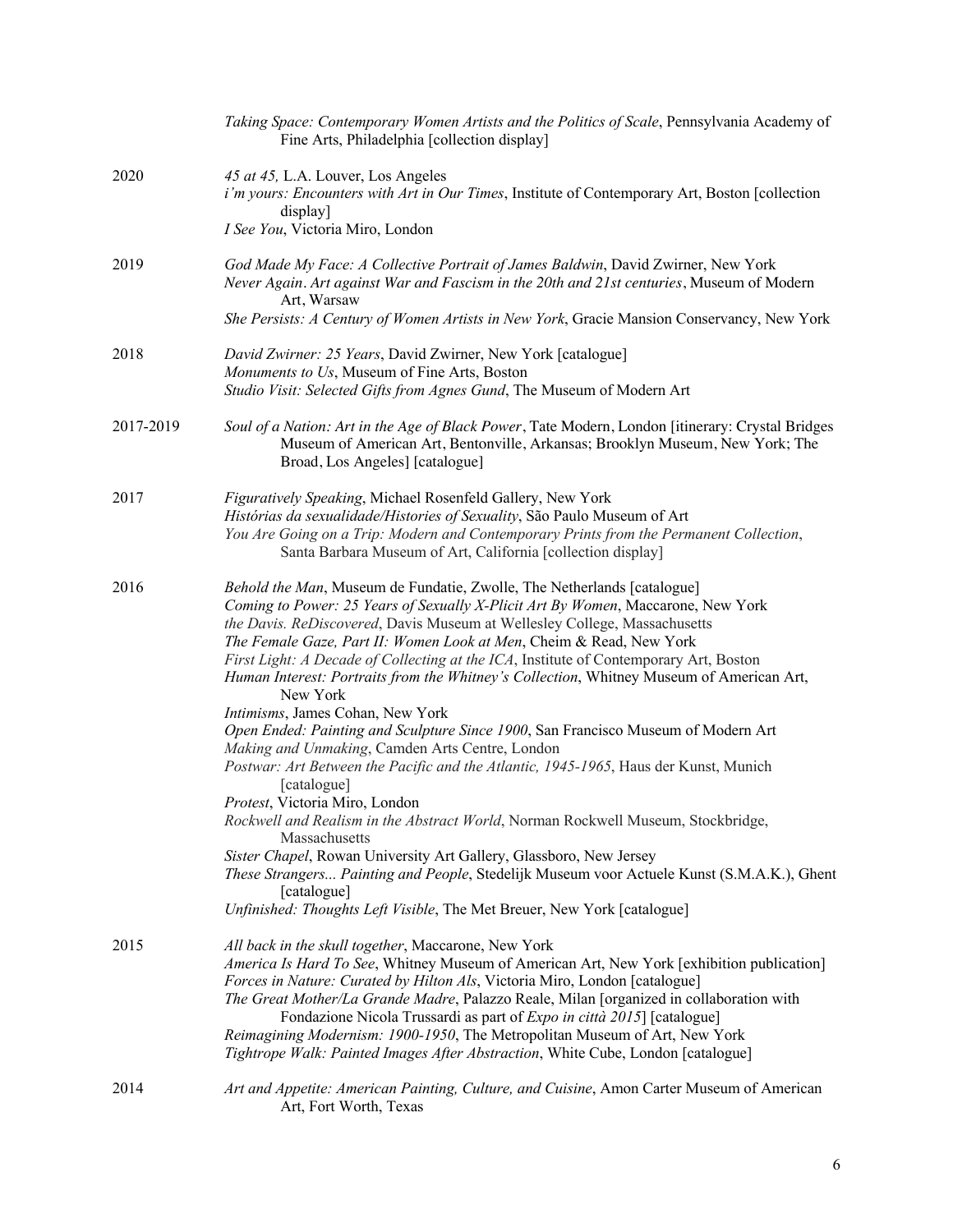|      | Face Value: Portraiture in the Age of Abstraction, National Portrait Gallery, Washington, DC<br>[catalogue]<br>Solitary Soul, Michael Rosenfeld Gallery, New York                                                                                                                                                                                                                                                                                                                                                                                                                    |
|------|--------------------------------------------------------------------------------------------------------------------------------------------------------------------------------------------------------------------------------------------------------------------------------------------------------------------------------------------------------------------------------------------------------------------------------------------------------------------------------------------------------------------------------------------------------------------------------------|
| 2013 | American Legends: From Calder to O'Keeffe, Whitney Museum of American Art, New York<br>Cinematic Visions: Painting at the Edge of Reality, Victoria Miro, London [catalogue]<br>Cockerline Collection: Prints of the 60s, 70s, and 80s, South Dakota Art Museum, Brookings<br>[catalogue]<br>Expanding the Field of Painting, Institute of Contemporary Art, Boston<br>Eye to I3,000 Years of Portraits, Katonah Museum of Art, New York [catalogue]                                                                                                                                 |
|      | Looking Back/The 7th White Columns Annual, White Columns, New York<br>Private Artist/Public Life: Ethel V. Ashton, Woodmere Art Museum, Philadelphia                                                                                                                                                                                                                                                                                                                                                                                                                                 |
| 2012 | Behold, America! Art of the United States from Three San Diego Museums, Museum of<br>Contemporary Art San Diego, The San Diego Museum of Art, and Timken Museum of<br>Art, San Diego, California [three-part exhibition] [catalogue]<br>Benny Andrews, Alice Neel, Bob Thompson, Michael Rosenfeld Gallery, New York<br>Künstlerkinder von Runge bis Richter, von Dix bis Picasso, Kunsthalle Emden, Germany<br>[catalogue]                                                                                                                                                          |
|      | We the People, Robert Rauschenberg Foundation, New York                                                                                                                                                                                                                                                                                                                                                                                                                                                                                                                              |
| 2011 | Art Since the Mid-20th Century, Worcester Art Museum, Massachusetts<br>Birds and Flowers, Jordan Schnitzer Museum of Art, Eugene, Oregon<br>Body Gesture: A group exhibition of Feminist Art, Elizabeth Leach Gallery, Portland, Oregon<br>Carolina Collects: 150 Years of Modern and Contemporary Art from Alumni Collections, Ackland<br>Museum of Art, Chapel Hill, North Carolina<br>Hide/Seek: Difference and Desire in American Portraiture, National Portrait Gallery, Washington,<br>DC [itinerary: Brooklyn Museum, New York; Tacoma Art Museum, Washington]<br>[catalogue] |
| 2010 | Extreme Makeover, Cantor Arts Center, Stanford University, California<br>Facing the Figure: Selected Works from the Collection, 1962-2007, The Metropolitan Museum of<br>Art, New York                                                                                                                                                                                                                                                                                                                                                                                               |
|      | The Figure: Contemporary Works from the Collection, Rhode Island School of Design,<br>Providence<br>In the Company of Alice, Victoria Miro, London<br>Limners to Facebook: Portraiture from the 19th to the 21st Century, Asheville Art Museum,<br>North Carolina                                                                                                                                                                                                                                                                                                                    |
|      | Recent Acquisitions, St. Louis University Museum of Art, Missouri<br>Self-Consciousness, Veneklasen Werner, Berlin [curated by Hilton Als and Peter Doig]                                                                                                                                                                                                                                                                                                                                                                                                                            |
| 2009 | Benches & Binoculars, Walker Art Center, Minneapolis, Minnesota<br>The Expanding Eye: Art Inspired by Edgar Ellen Poe, University of Virginia Art Museum,<br>Charlottesville, Virginia<br>The Female Gaze: Women Look at Women, Cheim & Read, New York<br>The Figure and Dr. Freud, Haunch of Venison, New York<br>Nexus New York: Latin/American Artists in the Modern Metropolis, El Museo del Barrio, New                                                                                                                                                                         |
|      | York<br>Paint Made Flesh, Frist Center for the Visual Arts, Nashville, Tennessee [itinerary: The Phillips<br>Collection, Washington, DC; Memorial Art Gallery, University of Rochester, New<br>York] [catalogue]                                                                                                                                                                                                                                                                                                                                                                     |
| 2008 | Ambivalent Figuration: People, Samson Projects, Boston<br>As Others See Us, Brattleboro Museum & Art Center, Vermont<br>Edvard Munch: Tribute and Inspiration, Faurschou, Copenhagen<br>Oranges and Sardines, Hammer Museum, Los Angeles                                                                                                                                                                                                                                                                                                                                             |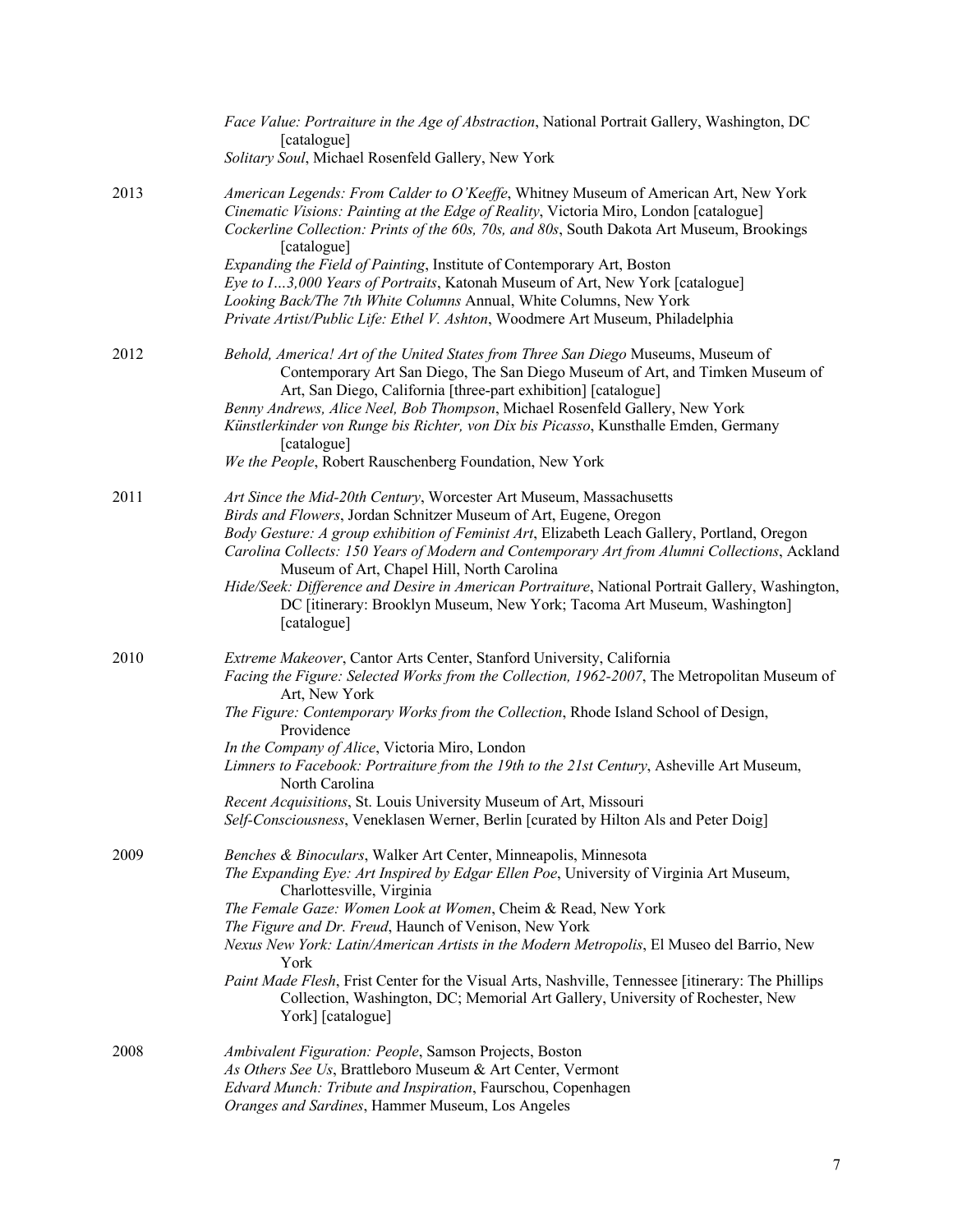| 2007 | I Am As You Will Be: The Skeleton in Art, Cheim & Read, New York [catalogue]<br>The Naked Portrait, Scottish National Portrait Gallery, Edinburgh [itinerary: Compton Verney,<br>Warwickshire, England] [catalogue]<br>WACK! Art and the Feminist Revolution, Museum of Contemporary Art, Los Angeles<br>[itinerary: National Museum of Women in the Arts, Washington, DC; P.S.1<br>Contemporary Art Center, Long Island City, New York; Vancouver Art Gallery]<br>[catalogue]                                                                  |
|------|-------------------------------------------------------------------------------------------------------------------------------------------------------------------------------------------------------------------------------------------------------------------------------------------------------------------------------------------------------------------------------------------------------------------------------------------------------------------------------------------------------------------------------------------------|
| 2006 | The New Landscape/The New Still life: Soutine and Modern Art, Cheim & Read, New York<br>[catalogue]                                                                                                                                                                                                                                                                                                                                                                                                                                             |
| 2001 | <i>Naked Since 1950, C &amp; M Arts, New York [catalogue]</i>                                                                                                                                                                                                                                                                                                                                                                                                                                                                                   |
| 2000 | The Human Factor: Figuration in American Art, Sheldon Memorial Art Gallery, Lincoln,<br>Nebraska [itinerary: Edwin A. Ulrich Museum of Art, Wichita State University, Kansas;<br>Philharmonic Center for the Arts, Naples, Florida]                                                                                                                                                                                                                                                                                                             |
| 1999 | The American Century: Art & Culture 1950-2000, Whitney Museum of American Art, New York<br>[catalogue]                                                                                                                                                                                                                                                                                                                                                                                                                                          |
|      | In Memory of My Feelings: Frank O'Hara and American Art, Museum of Contemporary Art, Los<br>Angeles [catalogue]                                                                                                                                                                                                                                                                                                                                                                                                                                 |
| 1998 | Bathroom, Thomas Healy Gallery, New York [curated by Wayne Koestenbaum]<br>Faces of Time: 75 Years of Time Magazine Cover Portraits, National Portrait Gallery,<br>Washington, DC [catalogue]<br>In Her Voice: Self Portraits by Women, Philip and Muriel Berman Museum of Art, Ursinus<br>College, Collegeville, Pennsylvania                                                                                                                                                                                                                  |
| 1997 | Body, The Art Gallery of New South Wales, Sydney [catalogue]<br>Bourgeois, Holzer & Neel, Cheim & Read, New York<br>Faces & Figures, Nassau County Museum of Fine Art, Roslyn, New York<br>Feminine Image, Nassau County Museum of Fine Art, Roslyn, New York<br>Views from Abroad: European Perspectives on American Art 3: American Realities, Whitney<br>Museum of American Art, New York [catalogue]                                                                                                                                        |
| 1996 | 50/50: Fifty Artists from Fifty Years of Skowhegan, Pace Wildenstein Gallery and Robert Miller<br>Gallery, New York<br>Are You Blue?, Schmidt-Bingham Gallery, New York<br>Beat Culture and the New America, 1950-1965, de Young Museum, San Francisco<br>Partners in Printmaking: Works from SOLO Impression, National Museum of Women in the Arts,<br>Washington, DC<br>Poet Rebels of the 1950s, National Portrait Gallery, Washington, DC<br>Portraits, James Graham & Sons, New York<br>Summer Group Show, Robert Miller Gallery, New York |
| 1995 | Embody, Schmidt-Bingham Gallery, New York<br>Face Value: American Portraits, Parrish Art Museum, Southampton, New York [itinerary:<br>Wexner Center for the Arts, Columbus, Ohio; Tampa Museum of Art, Florida]<br>[catalogue]<br>Femininmasculin: le sexe de l'art, Centre Georges Pompidou, Paris<br>Voices of Conscience: Then and Now, ACA Gallery, New York                                                                                                                                                                                |
| 1994 | Against All Odds: The Healing Powers of Art, Ueno Royal Museum, Tokyo [itinerary: Hakone<br>Open-Air Museum, Kanagawa-ken, Japan]<br>Aspects of Face and Form, Vanderwoude Tananbaum Gallery, New York                                                                                                                                                                                                                                                                                                                                          |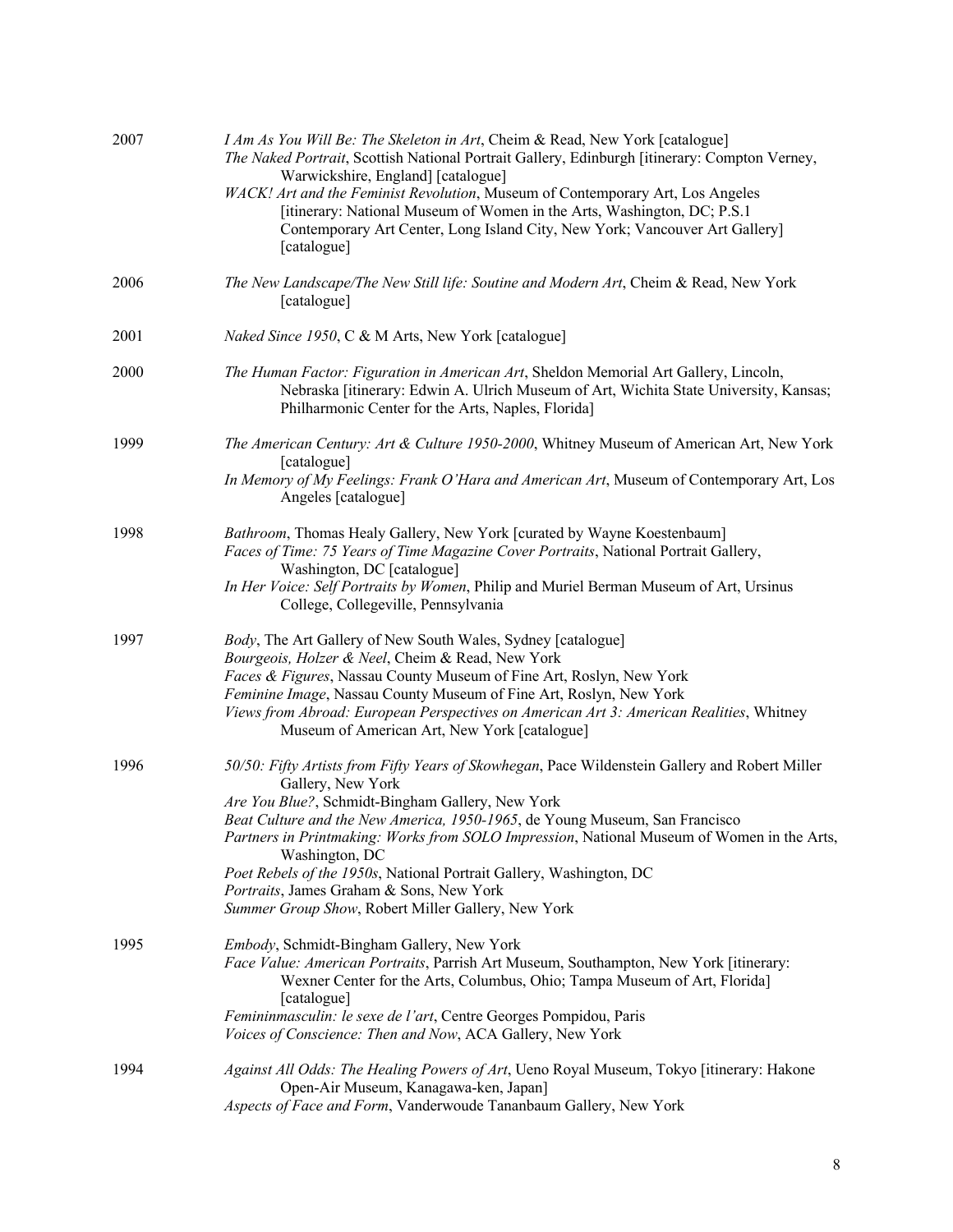|           | Face-Off: The Portrait in Recent Art, Institute of Contemporary Art, Philadelphia [itinerary:<br>Joslyn Art Museum, Omaha, Nebraska; Weatherspoon Art Gallery, Greensboro, North<br>Carolina] [catalogue]                                                                                                                                                                                                                                                                                                                                                     |
|-----------|---------------------------------------------------------------------------------------------------------------------------------------------------------------------------------------------------------------------------------------------------------------------------------------------------------------------------------------------------------------------------------------------------------------------------------------------------------------------------------------------------------------------------------------------------------------|
|           | Realism & Figurative Painting, Cline Fine Art Gallery, Santa Fe, New Mexico                                                                                                                                                                                                                                                                                                                                                                                                                                                                                   |
| 1993      | Abstract-Figurative, Holly Solomon Gallery, New York<br>Abstract-Figurative, Robert Miller Gallery, New York<br>Artists by Artists, Forum Gallery, New York                                                                                                                                                                                                                                                                                                                                                                                                   |
|           | Coming to Power: 25 Years of Sexually X-Plicit Art by Women, David Zwirner, New York<br>Drawing the Line Against AIDS, Peggy Guggenheim Collection, Venice [itinerary: Solomon R.<br>Guggenheim Museum, New York]                                                                                                                                                                                                                                                                                                                                             |
|           | I am the Enunciator, Thread Waxing Space, New York<br>The Portrait Now, National Portrait Gallery, London [catalogue]                                                                                                                                                                                                                                                                                                                                                                                                                                         |
|           | They Earn(ed) Their Keep, The Discovery Museum, Bridgeport, Connecticut<br>Third Williams Alumni Loan Exhibition: 200 Years of American Art, Williams Museum of Art,                                                                                                                                                                                                                                                                                                                                                                                          |
|           | Williamstown, Massachusetts                                                                                                                                                                                                                                                                                                                                                                                                                                                                                                                                   |
| 1992      | Arte Americana 1930-1970, Lingotto, Turin [organized by Independent Curators Incorporated,<br>New York]                                                                                                                                                                                                                                                                                                                                                                                                                                                       |
|           | Faces, The Roger Smith Hotel, New York<br>Figurative Works from the Permanent Collection, Whitney Museum of American Art, New York                                                                                                                                                                                                                                                                                                                                                                                                                            |
|           | Images of Children, The Peck School, Morristown, New Jersey                                                                                                                                                                                                                                                                                                                                                                                                                                                                                                   |
|           | Paint, Edward Thorp Gallery, New York                                                                                                                                                                                                                                                                                                                                                                                                                                                                                                                         |
|           | The Tenth Anniversary Exhibition: Adam and Eve, The Museum of Modern Art, Saitama, Japan                                                                                                                                                                                                                                                                                                                                                                                                                                                                      |
| 1991      | American Realism & Figurative Art: 1952-1990, Miyagi Museum of Art, Miyagi, Japan [itinerary:<br>Sogo Museum of Art, Yokohama, Japan; Tokushima Modern Art Museum, Tokushima,<br>Japan; The Museum of Modern Art, Shiga, Japan; Kochi Prefectural Museum of Folk<br>Art, Kochi, Japan]                                                                                                                                                                                                                                                                        |
|           | Figures and Faces, Klarfeld-Perry Gallery, New York                                                                                                                                                                                                                                                                                                                                                                                                                                                                                                           |
|           | Head-On/The Modern Portrait - Artist's Choice: Chuck Close, The Museum of Modern Art, New<br>York [itinerary: Lannan Foundation, Los Angeles]                                                                                                                                                                                                                                                                                                                                                                                                                 |
|           | Image & Likeness - Figurative Works from the Permanent Collection of the Whitney Museum of<br>American Art, Whitney Museum of American Art, New York [itinerary: Downtown at<br>Federal Reserve Plaza, New York; Whitney Museum of American Art at Champion,<br>Stamford, Connecticut]                                                                                                                                                                                                                                                                        |
|           | The Nude Drawings of the Figure by New York School Artists circa 1930-1950, Twining Gallery,<br>New York                                                                                                                                                                                                                                                                                                                                                                                                                                                      |
|           | Philadelphia Juvenile: The Art of Future Past, The Levy Gallery for the Arts, Moore College of<br>Art and Design, Philadelphia                                                                                                                                                                                                                                                                                                                                                                                                                                |
|           | Urban Icons, Klarfield-Perry Gallery, New York                                                                                                                                                                                                                                                                                                                                                                                                                                                                                                                |
| 1990-1992 | National Association of Women Artists: 100 Years, Albany Institute of History of Art, New York<br>[itinerary: Fred Emerson Gallery, Hamilton College, Clinton, New York; Tyler Art<br>Gallery, State University of New York, Oswego, New York; The Art Museum, The<br>Museums at Stony Brook, New York; Schweinfurth Memorial Art Center, Auburn, New<br>York; Arnot Art Museum, Elmire, New York; Hyde Collection, Glens Falls, New York;<br>Edna Carlsten Gallery, University of Wisconsin, Stevens Point, Wisconsin; Southern<br>Museum, Portsmouth, Ohio] |
| 1990      | Annie Sprinkle in Post Post Porn Modernist, RAW (Real Art Ways), Hartford, Connecticut                                                                                                                                                                                                                                                                                                                                                                                                                                                                        |
|           | Art What Thou Eat, Edith C. Blum Art Institute, Bard College, Annandale-on-Hudson, New York<br>Black and White: Works on Paper, Linda Cathcart Gallery, Santa Monica, California<br>Early/Later: Selected Works from the Permanent Collection of the Whitney Museum of American<br>Art, Whitney Museum of American Art, New York [itinerary: Whitney Museum of<br>American Art at Champion, Stamford, Connecticut]                                                                                                                                            |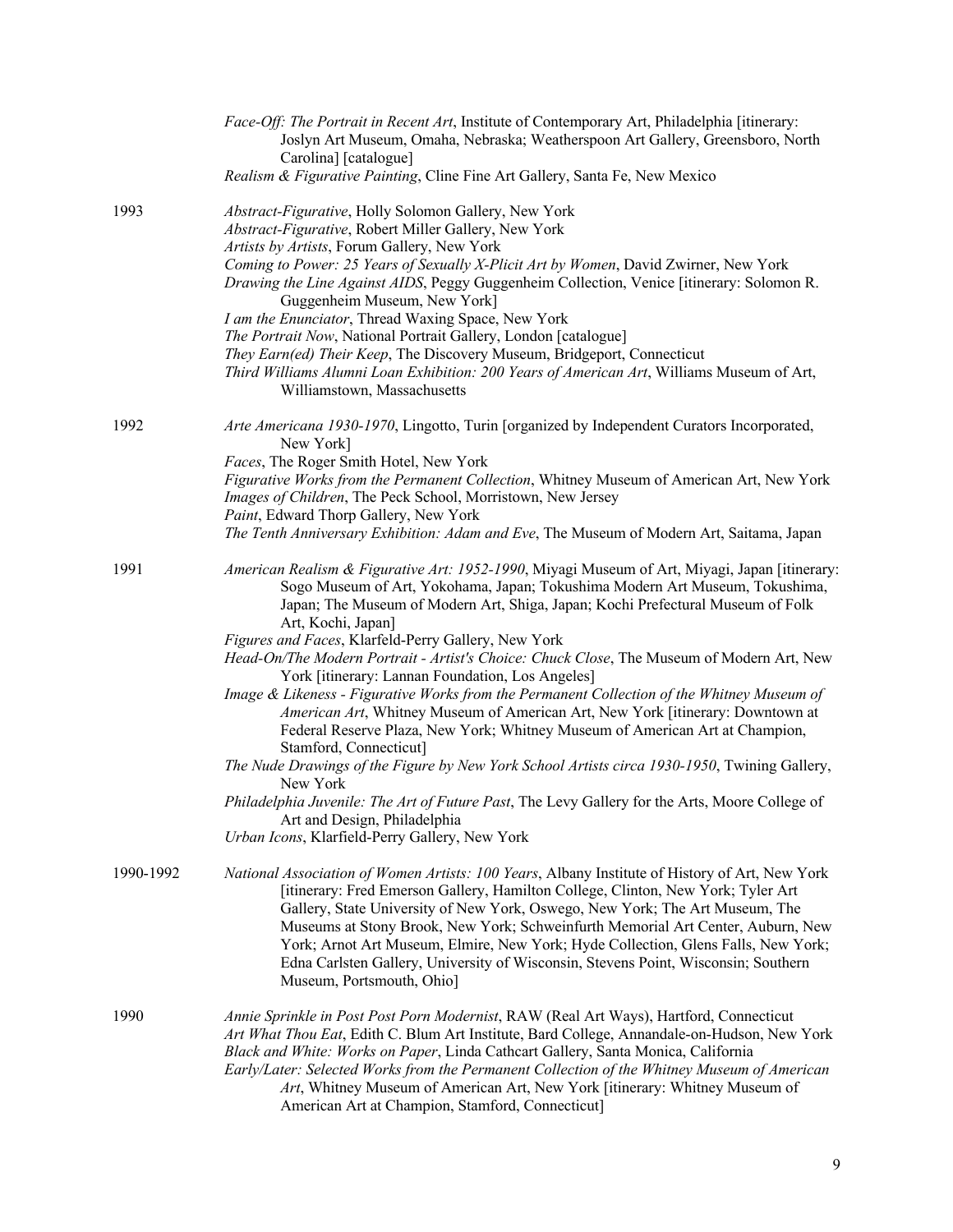|           | Family Romance, Perry Rubinstein, New York<br>Figuring the Body, Henry and Lois Foster Gallery, Museum of Fine Arts, Boston<br>Group Show, Althea Viafora Gallery, New York<br>Harmony & Discord: American Landscape Today, Virginia Museum of Fine Arts, Richmond<br>A Room with Soutine, Neel, Hockney, Freud, Ensor, Guston, Morely, Bacon, Kossoff, Basquiat,<br>and de Kooning, Robert Miller Gallery, New York<br>Some Seventies Works, Robert Miller Gallery, New York                                                                                                                                                                                                                                                                                                                                                                                                                                                                                                                                                                                                                                                                                                                                                                                                                                                                                                             |
|-----------|-------------------------------------------------------------------------------------------------------------------------------------------------------------------------------------------------------------------------------------------------------------------------------------------------------------------------------------------------------------------------------------------------------------------------------------------------------------------------------------------------------------------------------------------------------------------------------------------------------------------------------------------------------------------------------------------------------------------------------------------------------------------------------------------------------------------------------------------------------------------------------------------------------------------------------------------------------------------------------------------------------------------------------------------------------------------------------------------------------------------------------------------------------------------------------------------------------------------------------------------------------------------------------------------------------------------------------------------------------------------------------------------|
| 1989      | 300 Years of Still Life, Michael Kohn Gallery, Los Angeles<br>Art in Bloom: The Flower as Subject, Jacksonville Art Museum, Florida<br>Food/Art/USA, Edith C. Blum Art Institute, Bard College, Annandale-on-Hudson, New York<br>[itinerary: New York Historical Society]<br>From the Model, Selections from The Permanent Collection of the Whitney, Whitney Museum at<br>Phillip Morris, New York<br>Lines of Vision: Drawings by Contemporary Women, Hillwood Art Gallery, Long Island<br>University, Brookville, New York [catalogue]<br>Making Their Mark: Women Artists Move Into the Mainstream 1970-85, Cincinnati Art Museum,<br>Ohio [itinerary: New Orleans Museum of Art; Denver Art Museum, Colorado;<br>Pennsylvania Academy of the Fine Arts, Philadelphia] [catalogue]                                                                                                                                                                                                                                                                                                                                                                                                                                                                                                                                                                                                    |
| 1988      | The Face, Arkansas Arts Center, Little Rock [catalogue]<br>Just Like A Woman, Greenville County Museum of Art, South Carolina [catalogue]<br>One Hundred Years: A Centennial Celebration of the National Association of Women Artists,<br>Nassau County Museum of Fine Art, Roslyn, New York<br>People, Compass Rose Gallery, Chicago<br>Portrait of the American Law, National Portrait Gallery, Washington, DC<br>Portraits: Here's Looking At You, Anchorage Museum of Art, Anchorage<br>Women Artists of the New Deal Era, A Selection of Prints and Drawings, National Museum of<br>Women in the Arts, Washington, DC                                                                                                                                                                                                                                                                                                                                                                                                                                                                                                                                                                                                                                                                                                                                                                |
| 1987-1989 | Frivolity and Morality: The Tradition of Vanitas in Contemporary Painting, Sherry French<br>Gallery, New York [itinerary: The Silvermine Guild, New Canaan, Connecticut; The<br>Noyes Museum, Oceanville, New Jersey; Knoxville Museum of Art, Knoxville,<br>Tennessee; Valparaiso University, Valparaiso, Indiana; University of Arizona Museum of<br>Art, Tucson; University of Utah Museum of Art, Salt Lake City; Triton Museum of Art,<br>Santa Clara, California; Schick Art Gallery, Skidmore College, Saratoga Springs, New<br>York; Tyler Art Gallery, State University of New York, Oswego, New York]                                                                                                                                                                                                                                                                                                                                                                                                                                                                                                                                                                                                                                                                                                                                                                           |
| 1987      | After Pollock: Three Decades of Diversity, Iannetti-Lanzone Gallery, San Francisco<br>American Art Today: The Portrait, The Art Museum at Florida International University, Miami<br>American Figuration: The 1950s and 1960s, Rena Bransten Gallery, San Francisco<br>Art in Place: Fifteen Years of Acquisition, Whitney Museum of American Art, New York<br>Art on Paper 1987, Weatherspoon Art Gallery, Greensboro, North Carolina<br>The Artist's Mother: Portraits and Homage, Heckscher Museum, Huntington, New York<br>[itinerary: National Portrait Gallery, Washington, DC]<br>Contemporary Prints and Photographs from the Lowe Art Museum, University of Miami,<br>University Galleries, College of Fine Arts, University of Florida, Gainesville, Florida<br>Contemporary Works on Paper, Vivian Horan Fine Art, New York<br>A Decade of American Drawings: 1980-1989, Daniel Weinberg Gallery, Los Angeles<br>The Expressionist Landscape, Birmingham Museum of Art, Alabama [itinerary: IBM Gallery of<br>Science and Art, New York; Everson Museum of Art, Syracuse, New York; Akron Art<br>Museum, Ohio; Vancouver Art Gallery] [catalogue]<br>Face Off, Edward Thorp Gallery, New York<br>Lust, One of the Seven Deadlies, M-13 Gallery, New York<br>Made in America, Virginia Museum of Fine Arts, Richmond<br>Pastel Anthology II, Grace Borgenicht Gallery, New York |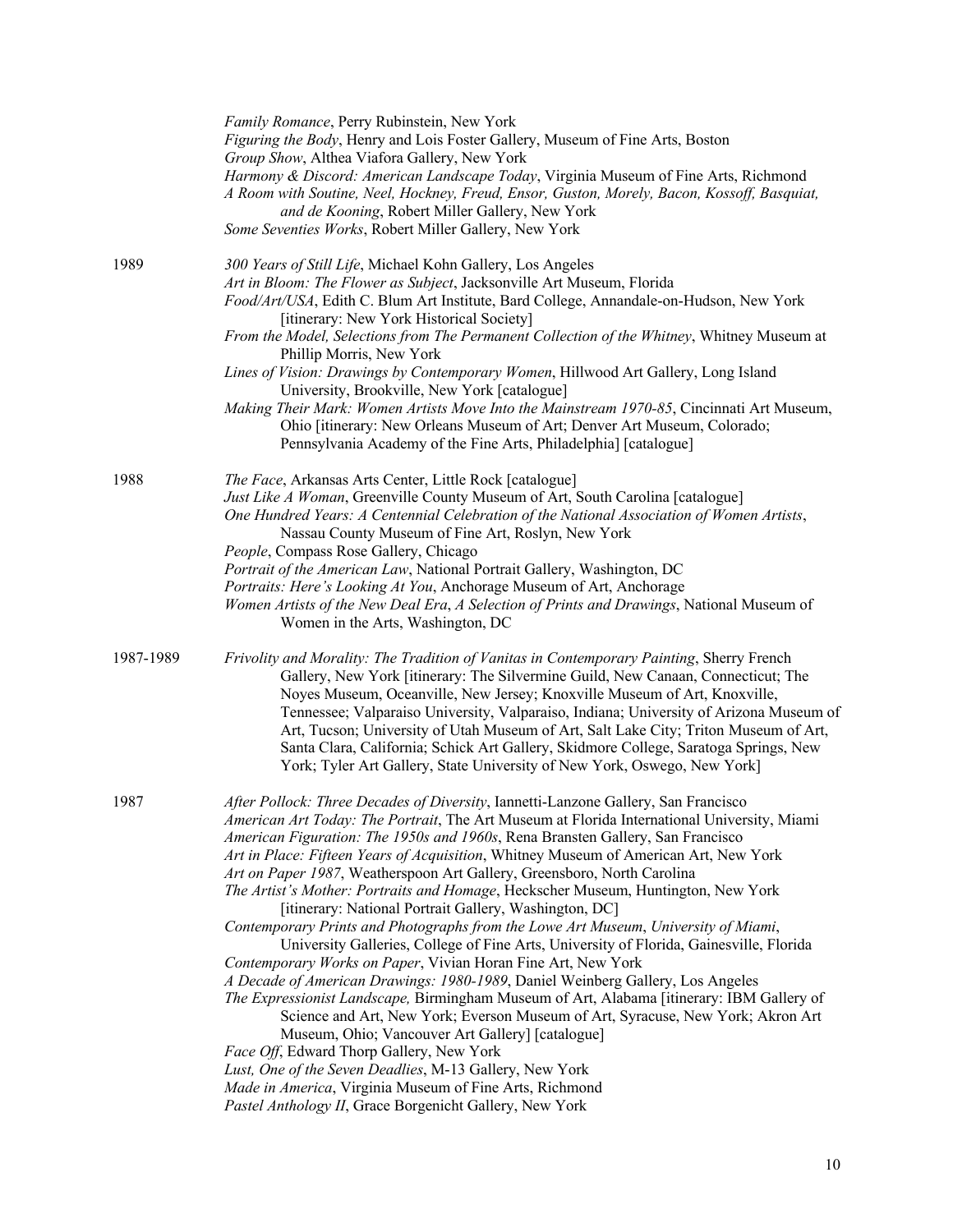|      | Still Life, Rahr-West Art Museum, Manitowoc, Wisconsin<br>Still Life, Tibor de Nagy Gallery, New York                                                                                                                                                                                                                                                                                                                                                                                                                                                                                                                                                                                                                                                                                                                                                                                                                                                                                                                                                                                                                                                                                                                                                                                                                                                                                                                                                                                                                                                                                                                                                                                                                                                                                                                                                                                                                                                                                                                                         |
|------|-----------------------------------------------------------------------------------------------------------------------------------------------------------------------------------------------------------------------------------------------------------------------------------------------------------------------------------------------------------------------------------------------------------------------------------------------------------------------------------------------------------------------------------------------------------------------------------------------------------------------------------------------------------------------------------------------------------------------------------------------------------------------------------------------------------------------------------------------------------------------------------------------------------------------------------------------------------------------------------------------------------------------------------------------------------------------------------------------------------------------------------------------------------------------------------------------------------------------------------------------------------------------------------------------------------------------------------------------------------------------------------------------------------------------------------------------------------------------------------------------------------------------------------------------------------------------------------------------------------------------------------------------------------------------------------------------------------------------------------------------------------------------------------------------------------------------------------------------------------------------------------------------------------------------------------------------------------------------------------------------------------------------------------------------|
| 1986 | Boston Collects - Contemporary Painting & Sculpture, Museum of Fine Arts, Boston<br>Contemporary American Still Life, New Jersey State Museum, Trenton<br>The Male Nude: Women Regard Men, Hudson Center Galleries, Albany, New York<br>Objects Observed, Summit Art Center, Summit, New Jersey<br>Portraits, New York Studio of Drawing, Painting, and Sculpture<br>Summer Group Show, Robert Miller Gallery, New York                                                                                                                                                                                                                                                                                                                                                                                                                                                                                                                                                                                                                                                                                                                                                                                                                                                                                                                                                                                                                                                                                                                                                                                                                                                                                                                                                                                                                                                                                                                                                                                                                       |
| 1985 | 10 Years Later, Wallace Wentworth Gallery, Washington, DC<br>American Art: American Woman, Stamford Museum and Nature Center, Stamford, Connecticut<br>American Women Artists, Peck School, Morristown, New Jersey<br>The Figure in 20th Century American Art: Selections from the Metropolitan Museum of Art, The<br>Metropolitan Museum of Art and American Federation of Arts, New York [itinerary:<br>Jacksonville Art Museum, Florida; Oklahoma Museum of Art, Oklahoma City; National<br>Academy of Design, New York; Terra Museum of American Art, Evanston, Illinois;<br>Arkansas Arts Center, Little Rock; Colorado Springs Fine Arts Center, Colorado;<br>Minnesota Museum of Art, St. Paul] [catalogue]<br>Focus on Realism: Selections from the Collection of Glenn C. Janss, Boise Gallery of Art, Idaho<br>The Gathering of the Avant-Garde: The Lower East Side, 1950-1970, Kenkeleba Gallery, New<br>York<br>Innocence and Experience, Greenville County Museum of Art, South Carolina [itinerary: First<br>Street Gallery, New York] [catalogue]<br>Memorial Exhibition: Ivan Albright, Jimmy Ernst, Armin Landeck, Alice Neel, American<br>Academy of Arts and Letters, New York [exhibition brochure]<br>Not Just Black and White, City Gallery, New York<br>Nude, Naked, Stripped, Hayden Gallery, List Visual Arts Center, Massachusetts Institute of<br>Technology, Cambridge, Massachusetts [catalogue]<br>Six Women Artists, New Woman Magazine, New York<br>The Surreal City, Whitney Museum of American Art at Philip Morris, New York [itinerary: Terra<br>Museum of American Art, Evanston, Illinois; The Butler Institute of American Art,<br>Youngstown, Ohio; Fred L. Emerson Gallery, Hamilton College, Clinton, New York;<br>High Museum of Art, Atlanta] [exhibition brochure]<br>Survival of the Fittest II, Ingber Gallery, New York<br>Views: Interior & Exterior, Koplin Gallery, Los Angeles<br>Visiting Artists, Kansas City Art Institute, Charlotte Crosby Kemper Gallery, Kansas City,<br>Missouri |
| 1984 | American Art Since 1970, Whitney Museum of American Art, New York [itinerary: La Jolla<br>Museum of Contemporary Art, La Jolla, California; Museo Tamayo, Mexico City; North<br>Carolina Museum of Art, Raleigh; Sheldon Memorial Art Gallery, Lincoln, Nebraska;<br>Center for the Fine Arts, Miami]<br>American Women Artists (Part I: 20th Century Pioneers), Sidney Janis Gallery, New York<br>Artist's Choice Museum: The First Eight Years, Artist's Choice Museum, New York<br>Beauties & Beasts, Pratt Manhattan Center Gallery, New York<br>Celebration of the 80's, Palace Theater Art Gallery, Stamford, Connecticut<br>Contemporary Artists in Vermont, Robert Hull Fleming Museum, Burlington, Vermont<br>Drawings, Tracey Garet Gallery, New York<br>Drawings by Contemporary American Figurative Artists, Institute College of Art, Baltimore,<br>Maryland<br>Flower as Image in Contemporary Art, Wave Hill, Bronx, New York<br>From the Beginning, Pratt Graphic Center, New York<br>The Human Condition: SFMOMA Biennial III, San Francisco Museum of Modern Art<br>Humanism: An Undercurrent, University of South Florida Galleries, Tampa<br>The New Portrait, P.S.1 Contemporary Art Center, Long Island City, New York                                                                                                                                                                                                                                                                                                                                                                                                                                                                                                                                                                                                                                                                                                                                                                                                  |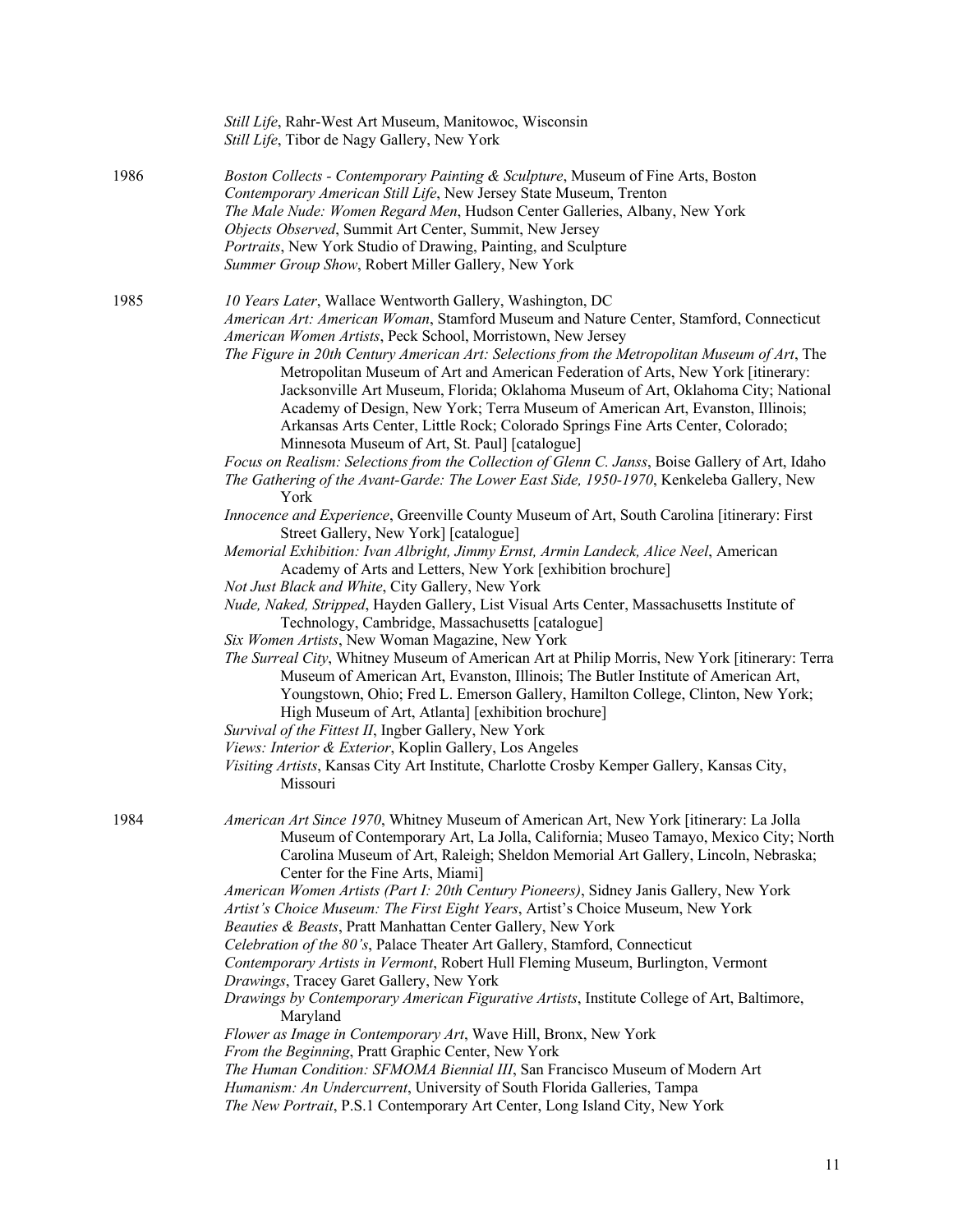|      | New Realism: Behind the Scenes, College of the Mainland Art Gallery, Texas City, Texas<br>An Other Vision: Selected Works by Women Artists in the Weatherspoon Collection,                                                                                                                                                                   |
|------|----------------------------------------------------------------------------------------------------------------------------------------------------------------------------------------------------------------------------------------------------------------------------------------------------------------------------------------------|
|      | Weatherspoon Art Gallery, Greensboro, North Carolina [exhibition publication]<br>The Richard and Jane Lang Collection, Seattle Art Museum                                                                                                                                                                                                    |
|      | Summer Group Show, Artist's Choice Museum, New York                                                                                                                                                                                                                                                                                          |
|      | Woman, Terra Museum of American Art, Evanston, Illinois [catalogue]                                                                                                                                                                                                                                                                          |
|      | Robert and Jane Meyerhoff Gallery, Maryland Institute College of Art, Baltimore                                                                                                                                                                                                                                                              |
| 1983 | American Realism1930's/1980's: A Comparative Perspective, Summit Art Center, Summit, New<br>Jersey                                                                                                                                                                                                                                           |
|      | American Still Life, 1945-1983, Contemporary Arts Museum, Houston, Texas [itinerary:<br>Columbus Museum of Art, Ohio; Albright-Knox Art Gallery, Buffalo, New York;<br>Neuberger Museum, Purchase, New York; Portland Art Museum, Oregon] [catalogue]<br>Annual Exhibition, National Academy of Design, New York                             |
|      | The Art of Still Life, Fendrick Gallery, Washington, DC                                                                                                                                                                                                                                                                                      |
|      | Art on Paper 1983, Weatherspoon Art Gallery, Greensboro, North Carolina<br>Artists in the Historical Archives of the Women's Interart Center of New York City, Philadelphia<br>College of Art                                                                                                                                                |
|      | Das Andere Amerika: Kunst, Kultur und Gerischichte der Amerikanischen Arbeiter Bewegung/The<br>Other America: Art, Culture, and History of the American Labor Movement, Neue<br>Gesellschaft für Bildende Kunst, Berlin [itinerary: Staatliche Kunsthalle, Berlin]                                                                           |
|      | Drawing Conclusions: A Survey of American Drawings: 1958-1983, Daniel Weinberg Gallery,<br>Los Angeles                                                                                                                                                                                                                                       |
|      | Drawings, Susanne Hilberry Gallery, Birmingham, Michigan                                                                                                                                                                                                                                                                                     |
|      | Eight Women/Still Life, New Britain Museum, New Britain, Connecticut                                                                                                                                                                                                                                                                         |
|      | Faces Since the 50's: A Generation of American Portraiture, Bucknell University Center Gallery,                                                                                                                                                                                                                                              |
|      | Lewisburg, Pennsylvania [catalogue]                                                                                                                                                                                                                                                                                                          |
|      | Five Artists and the Figure, Whitney Museum of American Art at Champion, Stamford,<br>Connecticut                                                                                                                                                                                                                                            |
|      | The Painterly Figure, Parrish Art Museum, Southampton, New York [catalogue]<br>The Painterly Figure: Veteran Expressionist Figure Painters, Monique Knowlton Gallery, New<br>York                                                                                                                                                            |
|      | Portrait Sculpture: Contemporary Points of View, Bethune Gallery, State University of New<br>York, Buffalo, New York                                                                                                                                                                                                                         |
|      | Realistic Directions, Zollar Gallery, Pennsylvania State University, University Park<br>Self Portraits, Linda Farris Gallery, Seattle [itinerary: Municipal Art Gallery, Los Angeles]<br>Social Concern and Urban Realism: American Paintings of the 1930s, Gallery 1199, New York<br>[itinerary: Boston University Art Gallery] [catalogue] |
|      | Walls of the 70's: A Pluralist Exhibit, The QCC Art Gallery, Queens, New York                                                                                                                                                                                                                                                                |
| 1982 | America 1931: The Artists View, Sierra Nevada Museum of Art, Reno, Nevada<br>Aspects of Contemporary Realism, William Patterson College of New Jersey, Wayne<br>Contemporary Self-Portraits, Alan Frumkin Gallery, New York                                                                                                                  |
|      | The Erotic Impulse, Roger Litz Gallery, New York<br>Figures, Kornblee Gallery, New York                                                                                                                                                                                                                                                      |
|      | Five Artists and the Figure: Duane Hanson, Alex Katz, Philip Pearlstein, Alice Neel, George<br>Segal, Whitney Museum of American Art at Champion, Stamford, Connecticut                                                                                                                                                                      |
|      | Five Distinguished Alumni: The WPA Federal Art Project, Hirshhorn Museum and Sculpture<br>Garden, Washington, DC [catalogue]                                                                                                                                                                                                                 |
|      | Focus on the Figure: Twenty Years, Whitney Museum of American Art, New York                                                                                                                                                                                                                                                                  |
|      | Homo Sapiens: The Many Images, Aldrich Museum of Contemporary Art, Ridgefield,<br>Connecticut [catalogue]                                                                                                                                                                                                                                    |
|      | The Human Figure, Contemporary Arts Center, New Orleans                                                                                                                                                                                                                                                                                      |
|      | New Portraits: Behind Faces, Dayton Art Institute, Dayton, Ohio                                                                                                                                                                                                                                                                              |
|      | Portraits of Artists, Hewlett Gallery, Carnegie-Mellon University, Pittsburgh                                                                                                                                                                                                                                                                |
|      | Realism and Realities, The Other Side of American Painting 1940-1960, Rutgers University Art                                                                                                                                                                                                                                                 |

12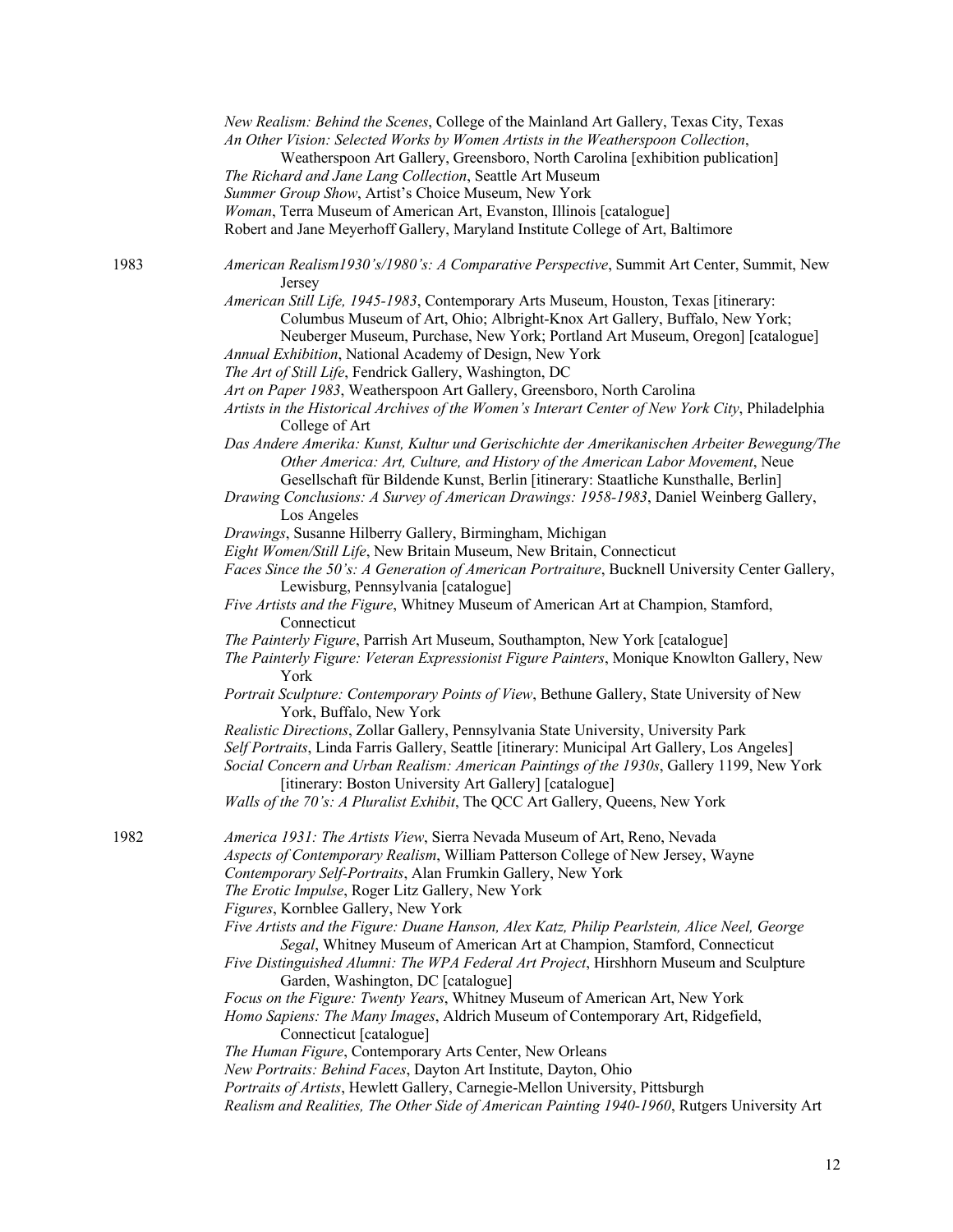|      | Gallery, New Brunswick, New Jersey [catalogue]<br>Reflections on Realism, Carson Sapiro Gallery, Denver, Colorado<br>Still Life/Interiors, Contemporary Arts Center, New Orleans<br>Visiting Artist Invitational, Montclair State College, College Art Gallery, Upper Montclair, New<br>Jersey<br>Woman: Subject and Object, Vanderwoude Tananbaum Gallery, New York<br>Lever House, New York<br>Terry Dintenfass Gallery, New York                                                                                                                                                                                                                                                                                                                                                                                                                                                                                                                                                                                                                                                                                                                                                                         |
|------|-------------------------------------------------------------------------------------------------------------------------------------------------------------------------------------------------------------------------------------------------------------------------------------------------------------------------------------------------------------------------------------------------------------------------------------------------------------------------------------------------------------------------------------------------------------------------------------------------------------------------------------------------------------------------------------------------------------------------------------------------------------------------------------------------------------------------------------------------------------------------------------------------------------------------------------------------------------------------------------------------------------------------------------------------------------------------------------------------------------------------------------------------------------------------------------------------------------|
| 1981 | Contemporary American Realism Since 1960, Pennsylvania Academy of the Fine Arts,<br>Philadelphia [itinerary: Virginia Museum of Fine Arts, Richmond; Oakland Museum,<br>California; Gulbenkian Foundation, Lisbon; Sala de Exposiciones, Recoletos, Madrid;<br>Germanisch National Museum, Nuremberg, Germany] [catalogue]<br>The Figure, Tibor de Nagy Gallery, New York<br>The Human Form: Interpretations, Robert and Jane Meyerhoff Gallery, Maryland Institute<br>College of Art, Baltimore<br>Inside Out: Self Beyond Likeness, Newport Harbor Museum, Newport Beach, California<br>[itinerary: Portland Art Museum, Oregon; Joslyn Art Museum, Omaha, Nebraska]<br>[catalogue]<br>Real, Really Real and Super Real: Directions in Contemporary American Realism, San Antonio<br>Museum of Art, Texas [itinerary: Indianapolis Museum of Art, Indiana; Tucson Museum<br>of Art, Arizona; Museum of Art, Carnegie Institute, Pittsburgh] [catalogue]<br>Still Life and Beyond, The Silvermine Guild of Artists, New Canaan, Connecticut<br>Still Life Paintings and Drawings, Miami-Dade Community College, Miami<br>The Butler Institute of American Art, Youngstown, Ohio<br>Forum Gallery, New York |
| 1980 | American Figure Painting 1950-1980, Chrysler Museum, Norfolk, Virginia<br>Aspects of the 70's: Directions in Realism, Danforth Museum, Framingham, Massachusetts<br>[catalogue]<br>The Figurative Tradition, Whitney Museum of American Art, New York<br>Originals, Graham Gallery, New York [exhibition based on the book, American Women Artists,<br>published by Simon & Schuster, 1979]<br>Renderings of the Modern Woman, University of Hartford, Hartford, Connecticut<br>Selected 20th-Century American Self-Portraits, Harold Reed Gallery, New York                                                                                                                                                                                                                                                                                                                                                                                                                                                                                                                                                                                                                                                |
| 1979 | As We See Ourselves: Artists' Self-Portraits, Heckscher Museum, Huntington, New York<br>An Honorary Exhibition: Isabel Bishop, Selma Burke, Alice Neel, Louise Nevelson, and Georgia<br>O'Keeffe, Middendorf Lane Gallery, Washington, DC [exhibition publication]<br>The Opposite Sex: A Realistic Viewpoint, University of Missouri at Kansas City, Kansas City,<br>Missouri<br>Six Painters of the Figure: Alex Katz, Diana Kurz, Alfred Leslie, Alice Neel, Philip Pearlstein,<br>Sylvia Sleigh, Department of Fine Arts, University of Colorado, Boulder, Colorado<br>[exhibition publication]<br>Woman, Harold Reed Gallery, New York                                                                                                                                                                                                                                                                                                                                                                                                                                                                                                                                                                 |
| 1978 | <i>I</i> , Sister Chapel, MoMA P.S.1, New York [itinerary: State University of New York, Stony Brook,<br>New York]<br>American Painting of the 1970s, Albright-Knox Art Gallery, Buffalo, New York [catalogue]<br>WPA Show, Grey Art Gallery, New York<br>Squib Exhibition, Princeton, New Jersey                                                                                                                                                                                                                                                                                                                                                                                                                                                                                                                                                                                                                                                                                                                                                                                                                                                                                                           |
| 1977 | Artists Salute Skowhegan, Kennedy Galleries, New York<br>June Blum, Audrey Flack, Alice Neel: Three Contemporary American Women Realists, Miami-<br>Dade Community College, Miami [catalogue published in 1978]                                                                                                                                                                                                                                                                                                                                                                                                                                                                                                                                                                                                                                                                                                                                                                                                                                                                                                                                                                                             |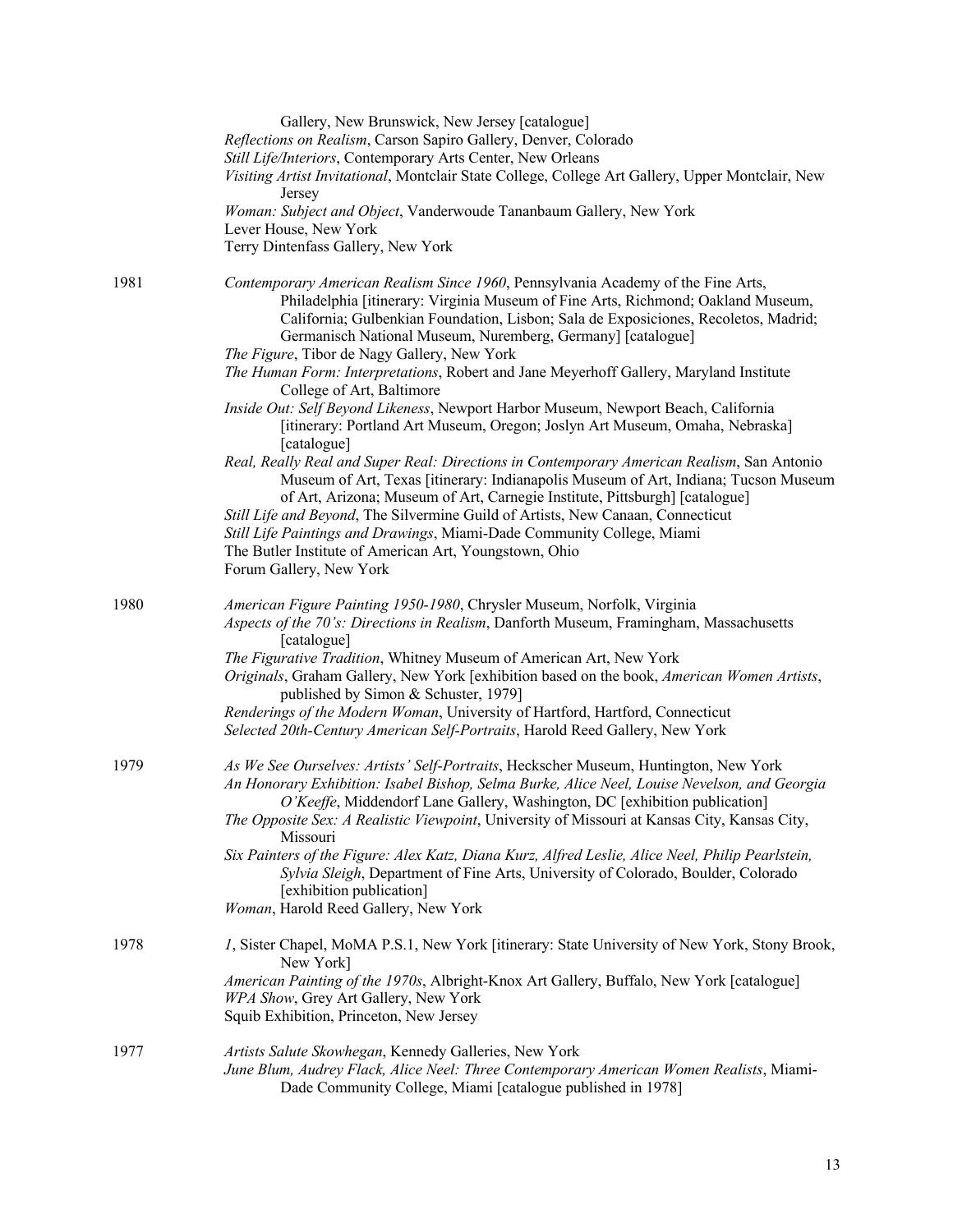|      | New Deal for Art: The Government Art Projects of the 1930s with Examples from New York City<br>and State, Tyler Art Gallery, State University of New York, Oswego, New York<br>[traveled to various venues] [catalogue]                                                                    |
|------|--------------------------------------------------------------------------------------------------------------------------------------------------------------------------------------------------------------------------------------------------------------------------------------------|
|      | New York WPA Artists Then and Now, Parsons School of Design, New York                                                                                                                                                                                                                      |
|      | Nothing but Nudes, Downtown Whitney, New York                                                                                                                                                                                                                                              |
|      | Recent Acquisitions 1945-1975, Whitney Museum of American Art, New York<br>Tenth Street Days: The Co-Ops of the 50's, The Association of Artist-Run Galleries, New York<br>[traveled to various venues in New York, organized by the Gallery Association of New<br>York State] [catalogue] |
|      | William Seitz Memorial, Princeton University Art Museum, New Jersey                                                                                                                                                                                                                        |
| 1976 | American Family Portraits: 1730-1976, Philadelphia Museum of Art<br>Dorothy Gillespie, Alice Neel, Charlotte Robinson, Sylvia Sleigh: Recent Paintings and Works on<br>Paper, Fendrick Gallery, Washington, DC [catalogue]                                                                 |
|      | Exhibition of Liturgical Arts, Philadelphia Civic Center [catalogue]<br>Exhibition of Work, American Academy of Arts and Letters, New York<br>Paintings by Three American Realists: Alice Neel, Sylvia Sleigh, May Stevens, Everson Museum                                                 |
|      | of Art, Syracuse, New York [catalogue]                                                                                                                                                                                                                                                     |
|      | Philadelphia: Three Centuries of American Art - Bicentennial Show, Philadelphia Museum of Art<br>Portraits 1776-1976, Pennsylvania State University, University Park                                                                                                                       |
|      | Portraits of the Self and Others, Wildenstein Gallery, New York                                                                                                                                                                                                                            |
|      | Women Artists: 1550-1950, Los Angeles County Museum of Art [catalogue]<br>Women Artists Here and Now, Art Gallery, University of Notre Dame, Notre Dame, Indiana                                                                                                                           |
| 1975 | Annual Exhibition, National Academy of Design, New York                                                                                                                                                                                                                                    |
|      | Candid Painting, deCordova Museum, Lincoln, Massachusetts [catalogue]                                                                                                                                                                                                                      |
|      | Color, Light, and Image, Women's Interart Center, New York                                                                                                                                                                                                                                 |
|      | Figure as Form: American Painting 1930-1975, Museum of Fine Arts, St. Petersburg, Florida<br>[catalogue]                                                                                                                                                                                   |
|      | From Pedestal to Pavement: The Image of Women in American Art, 1875-1975, Mount Holyoke<br>College, South Hadley, Massachusetts                                                                                                                                                            |
|      | The Human Image Today, Randolph-Macon Woman's College, Lynchburg, Vermont<br>Images of Women, Linda Farris Gallery, Seattle                                                                                                                                                                |
|      | Sons and Others: Women Artists See Men, Queens Museum, New York [catalogue]<br>Three Centuries of the American Nude, New York Cultural Center [itinerary: Minneapolis<br>Institute of Arts, Minnesota; University of Houston Fine Art Center, Houston, Texas<br>[catalogue]                |
|      | Works on Paper - Women Artists, Brooklyn Museum, New York                                                                                                                                                                                                                                  |
| 1974 | Games, Women's Interart Center, New York                                                                                                                                                                                                                                                   |
|      | In Her Own Image, Samuel S. Fleischer Art Memorial, Philadelphia                                                                                                                                                                                                                           |
|      | New Images: Figuration in American Painting, Queens Museum, New York<br>Tokyo International Biennial, 1974: New Image in Painting, Tokyo [itinerary: Han Shin<br>Department Store, Osaka]                                                                                                  |
|      | Women: Self Image, Women's Interart Center, New York                                                                                                                                                                                                                                       |
|      | Women's Work: American Art, Philadelphia Civic Center                                                                                                                                                                                                                                      |
|      | Langman Gallery, Jenkintown, Pennsylvania                                                                                                                                                                                                                                                  |
| 1973 | Art Lift, Women's Interart Center, New York<br>Exhibition of Paintings Eligible for Purchase under the Childe Hassam Fund, American Academy<br>of Arts and Letters, New York                                                                                                               |
|      | The Male Nude, Emily Lowe Gallery, Hofstra University, Hempstead, New York                                                                                                                                                                                                                 |
|      | The Male Nude, School of Visual Arts Gallery, New York                                                                                                                                                                                                                                     |
|      | Women Choose Women, New York Cultural Center [catalogue]                                                                                                                                                                                                                                   |
| 1972 | Annual Exhibition of Contemporary American Painting, Whitney Museum of American Art, New                                                                                                                                                                                                   |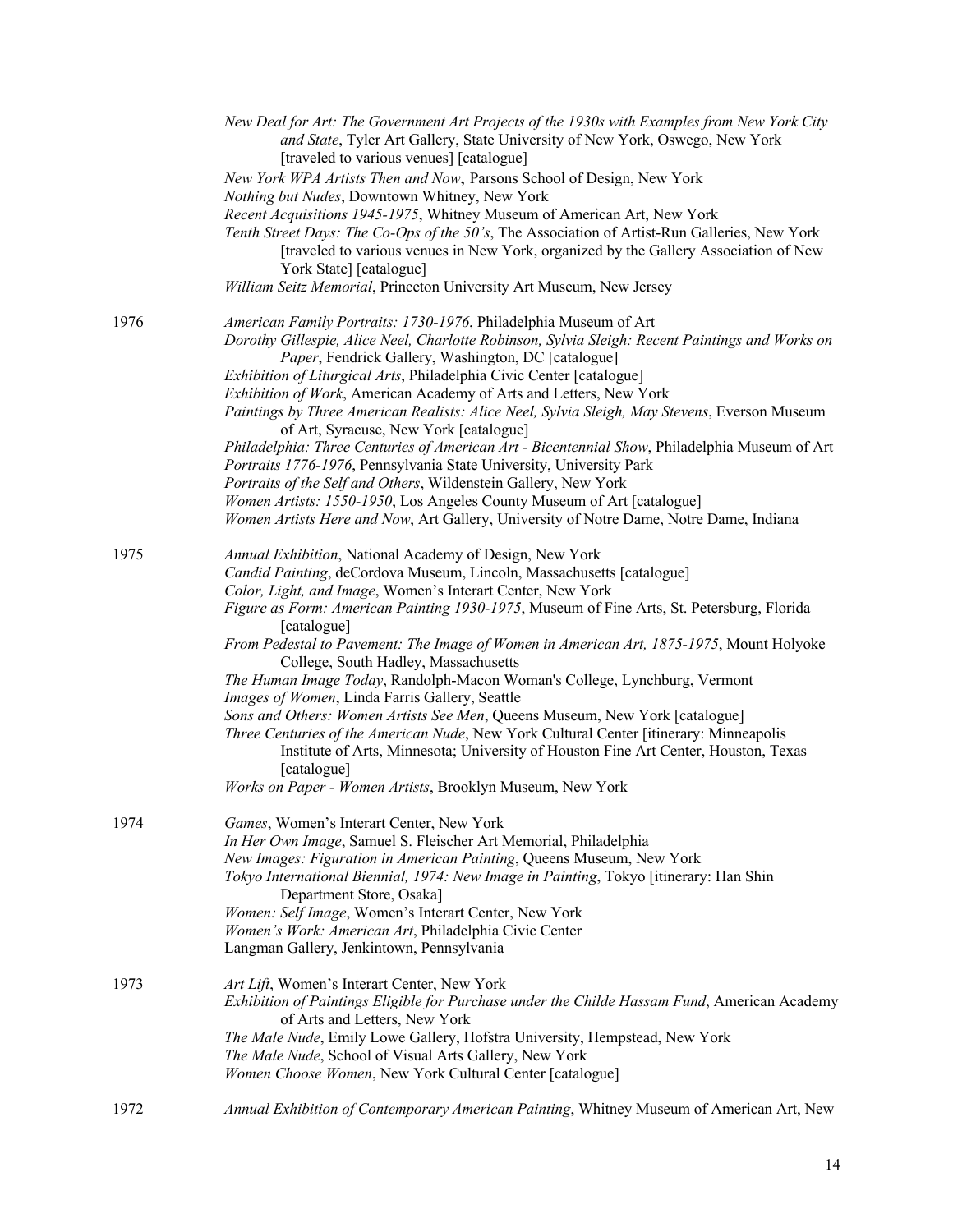|      | York                                                                                                                                                                                                                                                                                                                                                                                                                                                                                                                                                                     |
|------|--------------------------------------------------------------------------------------------------------------------------------------------------------------------------------------------------------------------------------------------------------------------------------------------------------------------------------------------------------------------------------------------------------------------------------------------------------------------------------------------------------------------------------------------------------------------------|
|      | Exhibition of Paintings Eligible for Purchase under the Childe Hassam Fund, American Academy<br>of Arts and Letters, New York                                                                                                                                                                                                                                                                                                                                                                                                                                            |
|      | Colorado State University, Fort Collins, Colorado                                                                                                                                                                                                                                                                                                                                                                                                                                                                                                                        |
| 1971 | 146th Annual Exhibition, National Academy of Design, New York<br>Whitney Museum of American Art, New York                                                                                                                                                                                                                                                                                                                                                                                                                                                                |
| 1969 | Contemporary Portraits, The Museum of Modern Art, New York [opened at the Museum of Art,<br>University of Connecticut, Storrs, Connecticut and traveled to five subsequent venues]<br>An Exhibition of Contemporary Painting, Sculpture, and Graphic Arts, National Institute of Arts                                                                                                                                                                                                                                                                                    |
|      | and Letters, New York<br>Exhibition of Work by Newly Elected Members and Recipients of Honors and Award, American<br>Academy of Arts and Letters, New York                                                                                                                                                                                                                                                                                                                                                                                                               |
|      | Mom, Apple Pie and the American Flag, Graham Gallery, New York<br>The Studio Museum in Harlem, New York                                                                                                                                                                                                                                                                                                                                                                                                                                                                  |
| 1968 | Social Comment in America, The Museum of Modern Art, New York [itinerary: Lawrence<br>University, Appleton, Wisconsin; Andrew Dickson White Museum of Art, Cornell<br>University, Ithaca, New York; Museum of Art, Bowdoin College, Brunswick, Maine;<br>Bloomsburg State College, Pennsylvania; College of Wooster, Ohio; Municipal<br>University of Omaha, Nebraska; De Pauw University, Greencastle, Indiana; Sloan<br>Galleries of American Painting, Indiana-Valparaiso University, Valparaiso, Indiana;<br>Mankato State College, Minnesota; Kunstverein, Hamburg] |
| 1966 | The Art Work of Benny Andrews, Alice Neel, Tecla Selnick, Countee Cullen Library, New York                                                                                                                                                                                                                                                                                                                                                                                                                                                                               |
| 1965 | Exhibition of Paintings Eligible for Purchase under the Childe Hassam Fund, American Academy<br>of Arts and Letters, New York<br>Hassam Foundation                                                                                                                                                                                                                                                                                                                                                                                                                       |
| 1964 | The Contemporary Portraits, Byron Gallery, New York<br>The Emotional Temperatures of Art - Traveling Exhibition, American Federation of the Arts, New<br>York<br>The New England Exhibition, The Silvermine Guild of Artists, New Canaan, Connecticut<br>Some Contemporary American Figure Painters, Wadsworth Atheneum Museum of Art, Hartford,<br>Connecticut<br>The West Side Artists, The Riverside Museum, New York<br>American Academy of Arts and Letters, New York                                                                                               |
| 1962 | Figures, Kornblee Gallery, New York [catalogue]<br>Portraits, Zabriskie Gallery, New York<br>Tenth Street, U.S.A, Camino Gallery, New York                                                                                                                                                                                                                                                                                                                                                                                                                               |
| 1960 | Alice Neel, Jonah Kinigstein, Anthony Toney, Giacomo Porzano, ACA Gallery, New York                                                                                                                                                                                                                                                                                                                                                                                                                                                                                      |
| 1942 | WPA Exhibition, Macy's Department Store, New York                                                                                                                                                                                                                                                                                                                                                                                                                                                                                                                        |
| 1940 | Mid-Season Retrospection, Contemporary Arts, New York                                                                                                                                                                                                                                                                                                                                                                                                                                                                                                                    |
| 1938 | The New York Group: Jules Halfant, Jacob Kainen, Herb Kruckman, Alice Neel, Louis Nisonoff,<br>Herman Rose, Max Schnitzler, Joseph Vogel, ACA Gallery, New York [exhibition<br>brochure]                                                                                                                                                                                                                                                                                                                                                                                 |
| 1936 | Open Exhibition, Contemporary Arts, New York                                                                                                                                                                                                                                                                                                                                                                                                                                                                                                                             |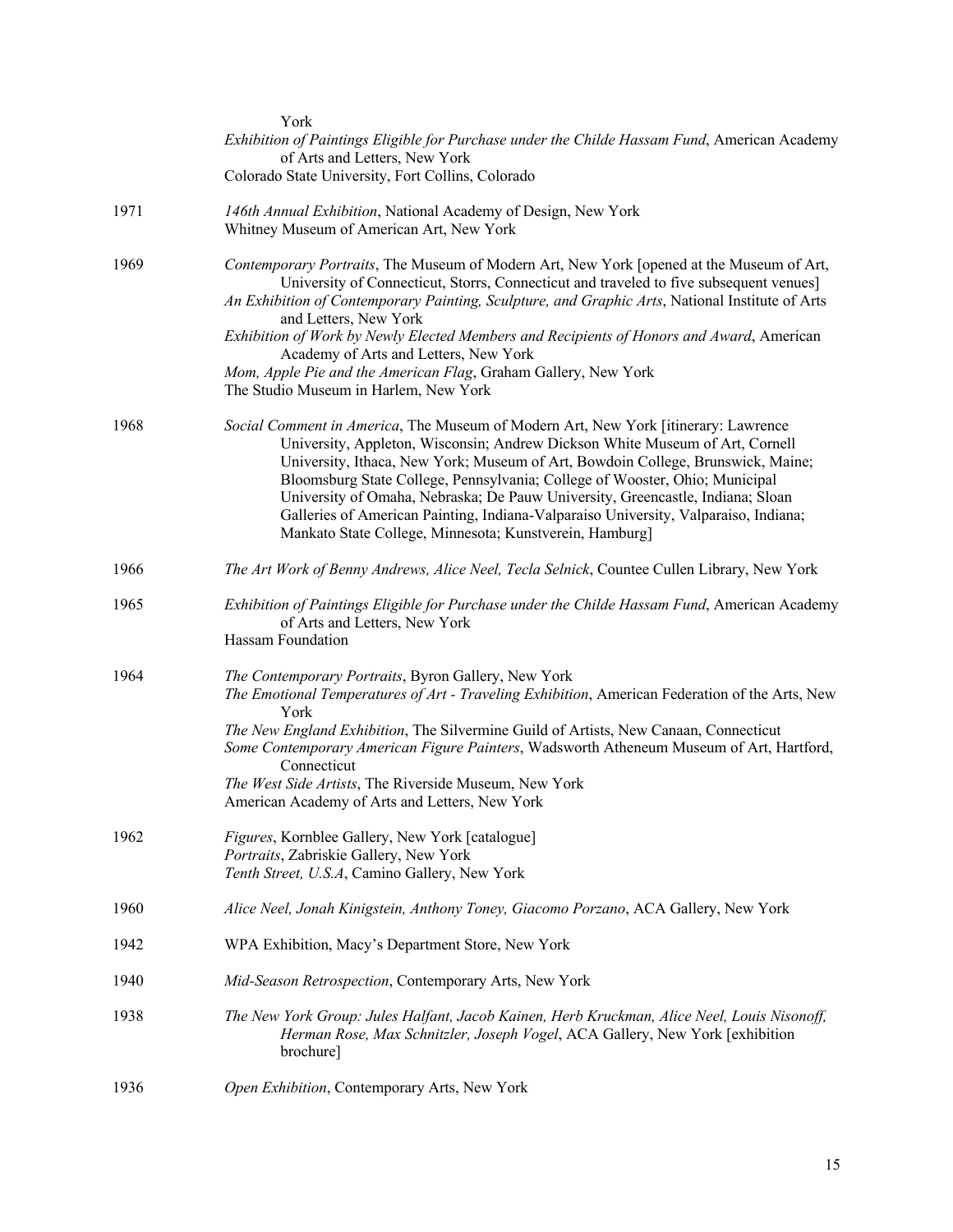| 1934 | New York Artists Who Have Participated in The Washington Square Outdoor Art Exhibitions,<br>International Art Center of Roerich Museum, New York                                                                                                                                                                                                                              |
|------|-------------------------------------------------------------------------------------------------------------------------------------------------------------------------------------------------------------------------------------------------------------------------------------------------------------------------------------------------------------------------------|
| 1933 | <i>Exhibition &amp; Sale of Pictures by Needy New York Artists, Hotel Brevoort, New York</i><br>Exhibition of Pictures for Sale or Rental, Hotel New Weston, New York<br>Living Art: American, French, German, Italian, Mexican, and Russian Artists, Mellon Galleries,<br>Philadelphia<br>New York, International Book and Art Shop, New York<br>Boyer Gallery, Philadelphia |
| 1932 | First Washington Square Outdoor Art Exhibit, Washington Square Park, New York                                                                                                                                                                                                                                                                                                 |
| 1927 | XII Salon de Bellas Artes, Havana<br><i>Exposicion de Arte Nuevo</i> , Havana                                                                                                                                                                                                                                                                                                 |

## *MONOGRAPHS & SOLO EXHIBITION CATALOGUES*

| 2021 | Alice Neel: People Come First. Texts by Kelly Baum, Meredith A. Brown, Julia Bryan-Wilson,<br>Randall Griffey, and Susanna V. Temkin. The Metropolitan Museum of Art, New York<br>(exh. cat.)                                                                                                                                                                                                       |
|------|-----------------------------------------------------------------------------------------------------------------------------------------------------------------------------------------------------------------------------------------------------------------------------------------------------------------------------------------------------------------------------------------------------|
| 2020 | Alice Neel: Un regard engagé. Edited by Angela Lampe. Centre Georges Pompidou, Paris (exh.<br>cat.)                                                                                                                                                                                                                                                                                                 |
| 2019 | Alice Neel: Freedom. Introduction by Ginny Neel. Texts by Helen Molesworth and Marlene<br>Dumas. David Zwirner Books, New York (exh. cat.)                                                                                                                                                                                                                                                          |
| 2018 | Alice Neel: The Great Society. Text by Petra Gördüren. Aurel Scheibler, Berlin (exh. cat.)<br>Alice Neel in New Jersey and Vermont. Text by Jeremy Lewison. Xavier Hufkens, Brussels (exh.<br>cat.)                                                                                                                                                                                                 |
| 2017 | Alice Neel, Uptown. Foreword by Jeremy Lewison. Text by Hilton Als. David Zwirner Books,<br>New York and Victoria Miro, London (exh. cat.)                                                                                                                                                                                                                                                          |
| 2016 | Alice Neel: Painter of Modern Life. Edited by Jeremy Lewison. Texts by Bice Curiger, Petra<br>Gördüren, Jeremy Lewison, Laura Stamps, and Annamari Vänskä. Mercatorfonds,<br>Brussels (exh. cat.)<br>Alice Neel: The Subject and Me. Texts by Moyna Flannigan, Moira Jeffrey, Janice McNab,<br>Alexander Moffat, and Julie Roberts. Talbot Rice Gallery, The University of Edinburgh<br>(exh. cat.) |
| 2015 | Alice Neel. Text by Elisabeth Lebovici. Xavier Hufkens, Brussels (exh. cat.)<br>Alice Neel. Text by Mark Gisbourne. Thomas Ammann Fine Art AG, Zurich (exh. pub.)<br>Alice Neel: Drawings and Watercolors 1927-1978. Texts by Jeremy Lewison and Claire Messud.<br>David Zwirner Books, New York (exh. cat.)                                                                                        |
| 2014 | Alice Neel: My Animals and Other Family. Text by Kirsty Bell. Victoria Miro, London (exh. cat.)                                                                                                                                                                                                                                                                                                     |
| 2013 | Alice Neel: Intimate Relations - Drawings and Watercolours 1926-1982. Text by Jeremy Lewison.<br>Nordiska Akvarellmuseet, Skärhamn, Sweden (exh. cat.)<br>People and Places: Paintings by Alice Neel. Text by Jeremy Lewison. Gallery Hyundai, Seoul<br>(exh. cat.)                                                                                                                                 |
| 2012 | Alice Neel: Late Portraits & Still Lifes. Texts by Tim Griffin and Louise Sørensen. David<br>Zwirner, New York and Radius Books, Santa Fe, New Mexico (exh. cat.)                                                                                                                                                                                                                                   |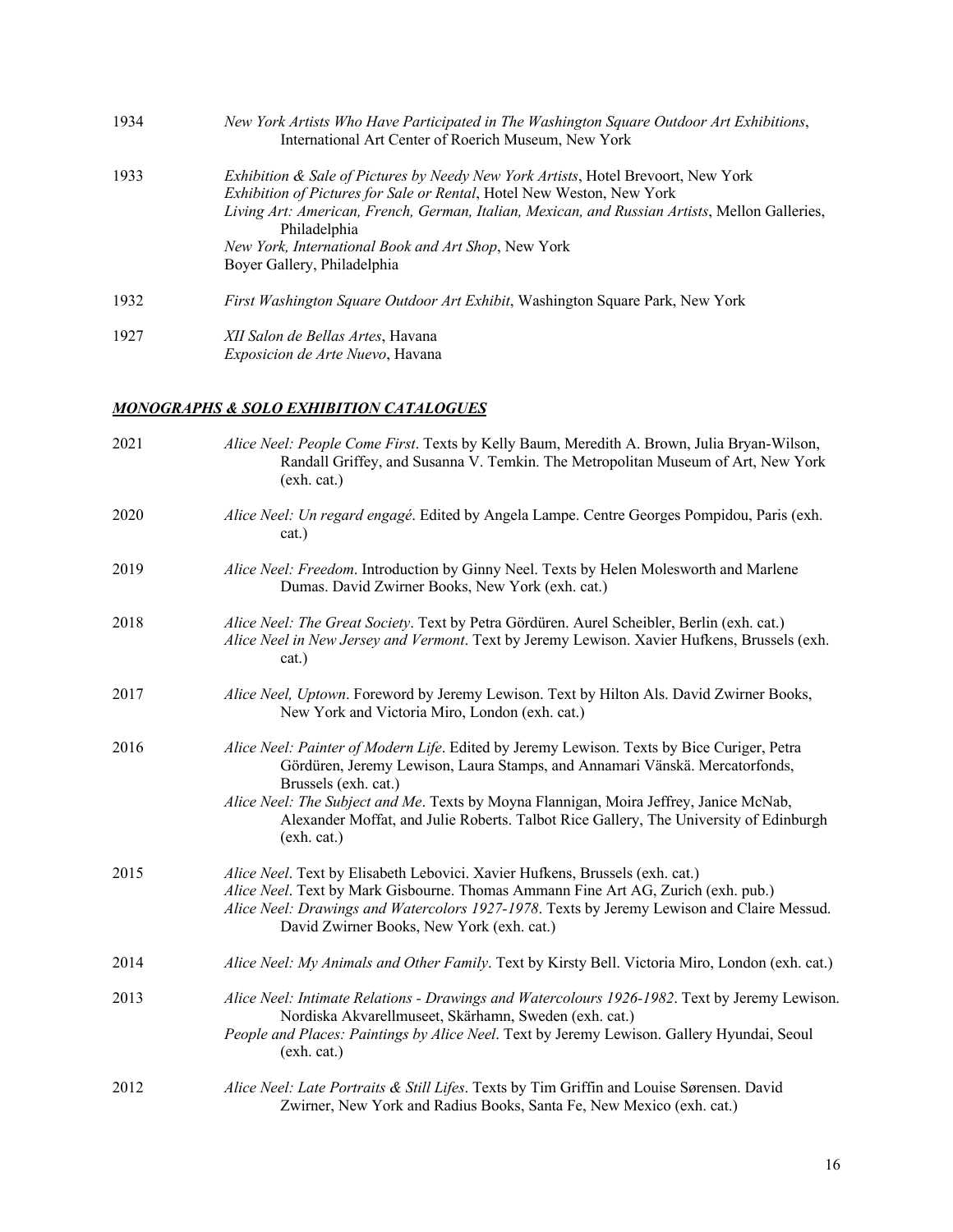| 2011 | Alice Neel: Family. Text by Adam Phillips. The Douglas Hyde Gallery, Dublin (exh. cat.)<br>Alice Neel   Men Only. Text by Sue Hubbard. Victoria Miro, London (exh. cat.)                                                                                                                                                                                                                                                                                                                                         |
|------|------------------------------------------------------------------------------------------------------------------------------------------------------------------------------------------------------------------------------------------------------------------------------------------------------------------------------------------------------------------------------------------------------------------------------------------------------------------------------------------------------------------|
| 2010 | Alice Neel: The Art of Not Sitting Pretty. Text by Phoebe Hoban. St. Martin's Press, New York<br>Alice Neel: Painted Truths. Texts by Tamar Garb, Jeremy Lewison, Robert Storr, and Barry<br>Walker. Artists' appreciations by Frank Auerbach, Marlene Dumas, and Chris Ofili.<br>The Museum of Fine Arts, Houston, Texas (exh. cat.)<br>Alice Neel: Paintings. LA Louver, Venice, California (exh. cat.)<br>Alice Neel: Paintings and Drawings. Text by Jeremy Lewison. Aurel Scheibler, Berlin (exh. cat.)     |
| 2008 | Alice Neel: Collector of Souls. Text by Jeremy Lewison. Moderna Museet, Stockholm (exh. bro.)                                                                                                                                                                                                                                                                                                                                                                                                                    |
| 2007 | Alice Neel: The Cycle of Life. Interview between Robert Storr and Andrew Neel. Victoria Miro,<br>London (exh. cat.)<br>Alice Neel: Pictures of People. Text by Elizabeth Peyton. Aurel Scheibler, Berlin (exh. cat.)                                                                                                                                                                                                                                                                                             |
| 2005 | Alice Neel: Paintings and Drawings. Text by Sarah Powers. Locks Gallery, Philadelphia (exh.<br>cat.)                                                                                                                                                                                                                                                                                                                                                                                                             |
| 2004 | Alice Neel: A Chronicle of New York 1950-1976. Text by Jeremy Lewison. Victoria Miro, London<br>(exh. cat.)                                                                                                                                                                                                                                                                                                                                                                                                      |
| 2003 | Alice Neel: Drawings. Text by Courtney Graham Donnell. The Arts Club of Chicago (exh. cat.)<br>Alice Neel's Feminist Portraits: Women Artists, Writers, Activists and Intellectuals. Texts by<br>Denise Bauer, Jennifer Guglielmo, and Karl Emil Willers. Samuel Dorsky Museum of<br>Art, State University of New York at New Paltz, New York (exh. cat.)<br>Alice Neel: Women Drawn. Texts by Denise Bauer and Elizabeth Hartley Neel. Firehouse Center<br>for the Visual Arts, Burlington, Vermont (exh. cat.) |
| 2002 | Alice Neel: Black and White. Text by Amy Young. Robert Miller Gallery, New York (exh. cat.)<br>Alice Neel: Women. Text by Carolyn Carr. Rizzoli, New York<br>Duos: Alice Neel's Double Portraits. Text by Linda Chase. Naples Museum of Art, Florida (exh.<br>cat.)                                                                                                                                                                                                                                              |
| 2000 | Alice Neel. Edited by Ann Temkin. Texts by Richard Flood, Susan Rosenberg, and Ann Temkin.<br>Philadelphia Museum of Art and Harry N. Abrams, Inc., New York (exh. cat.)                                                                                                                                                                                                                                                                                                                                         |
| 1998 | Alice Neel: Men in Suits. Text by Andrei Codrescu. Galerie Simonne Stern, New Orleans (exh.<br>bro.)<br>Alice Neel: Men in Suits. Text by Richard D. Marshall. Cheim & Read, New York (exh. bro.)<br>Pictures of People: Alice Neel's American Portrait Gallery. Text by Pamela Allara. University<br>Press of New England, Hanover, New Hampshire                                                                                                                                                               |
| 1997 | Alice Neel: Paintings from the Thirties. Text by Wayne Koestenbaum. Robert Miller Gallery, New<br>York (exh. cat.)                                                                                                                                                                                                                                                                                                                                                                                               |
| 1996 | Kinships: Alice Neel Looks at the Family. Tacoma Art Museum, Washington (exh. pub.)                                                                                                                                                                                                                                                                                                                                                                                                                              |
| 1995 | Alice Neel: The Complete Prints. Text by Philip Van Keuren. The Gallery, Division of Art,<br>Meadows School of the Arts, Southern Methodist University, Dallas (exh. bro.)                                                                                                                                                                                                                                                                                                                                       |
| 1991 | Alice Neel in Spanish Harlem. Edited by Henry Geldzahler. Interview with the artist by Henry<br>Geldzahler. Dia Center for the Arts, Bridgehampton, New York (exh. cat.)<br>Collecting Souls, Gathering Dust: The Struggles of Two American Artists, Alice Neel and Rhoda<br>Medary. Texts by Gerald L. Belcher and Margaret L. Belcher. Paragon House, New York                                                                                                                                                 |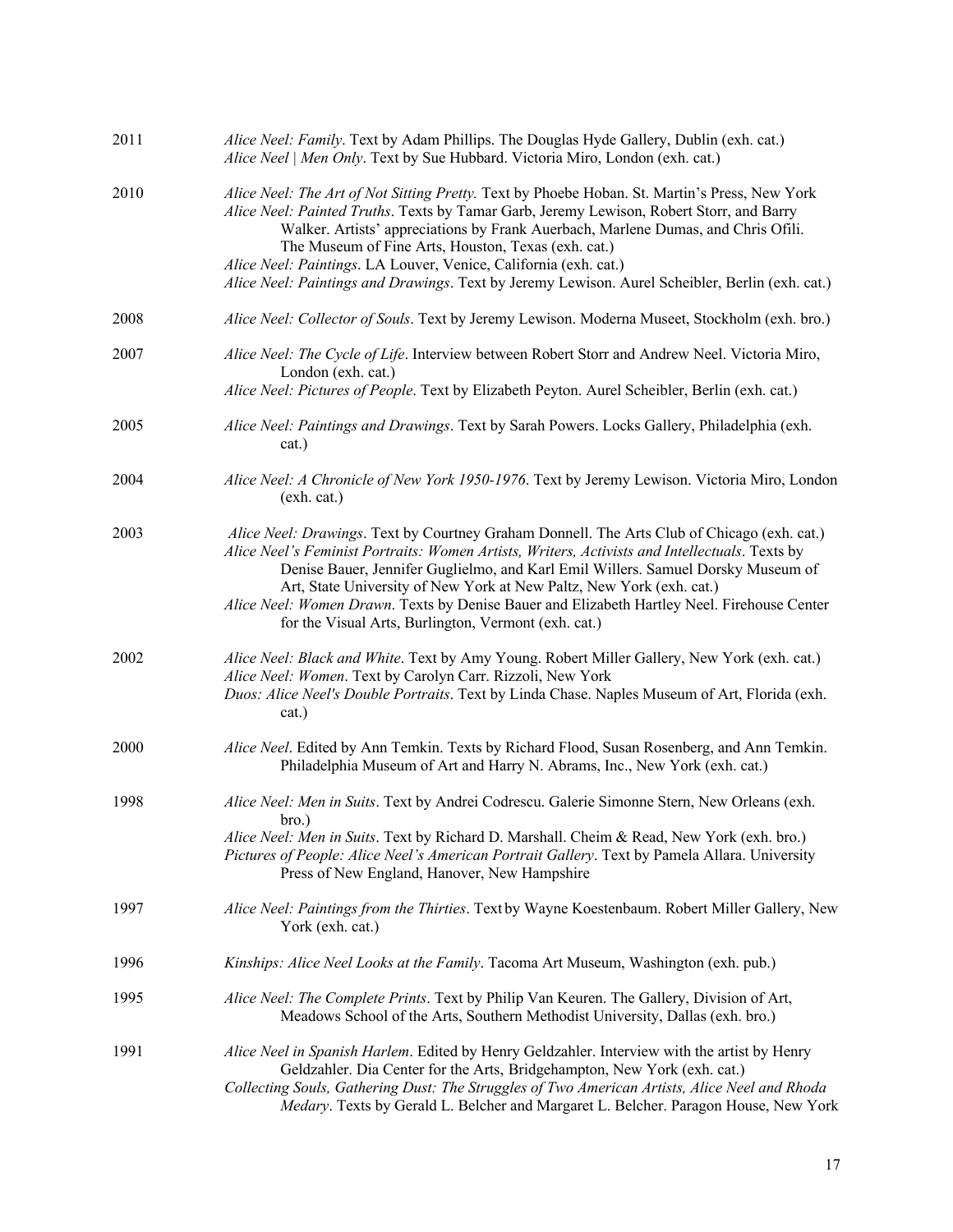|      | Exterior/Interior: Alice Neel. Text by Pamela Allara. Tufts University Art Gallery, Medford,<br>Massachusetts (exh. cat.)                                                                                                          |
|------|------------------------------------------------------------------------------------------------------------------------------------------------------------------------------------------------------------------------------------|
| 1986 | Alice Neel: Drawings and Watercolors. Edited by John Cheim. Text by Jack Baur. Robert Miller<br>Gallery, New York (exh. cat.)                                                                                                      |
|      | Alice Neel: Paintings and Drawings. Text by Janice Parente and Phyllis Stigliano. Nassau County<br>Museum of Fine Art, Roslyn, New York (exh. pub.)                                                                                |
| 1985 | Alice Neel: Paintings Since 1970. Interview with the artist by Frederick Ted Castle. Pennsylvania<br>Academy of the Fine Arts, Philadelphia (exh. cat.)                                                                            |
| 1983 | Alice Neel. Text by Patricia Hills. Harry N. Abrams, Inc., New York [reprinted in 1995]<br>Alice Neel: Five Decades of Painting. Text by Craig Hankin. C. Grimaldis Gallery, Baltimore,<br>Maryland (exh. bro.)                    |
|      | Alice Neel: Paintings 1933-1982. Texts by Ann Sutherland Harris. Loyola Marymount University<br>Art Gallery, Los Angeles (exh. cat.)                                                                                               |
| 1980 | Alice Neel: Paintings of Two Decades. Text by Patricia Hills. Boston University Art Gallery (exh.<br>cat.)                                                                                                                         |
| 1979 | Alice Neel. Text by Alice Neel. Fort Wayne Museum of Art, Fort Wayne, Indiana (exh. pub.)<br>Alice Neel: A Retrospective Showing. Text by Martha B. Scott. The Silvermine Guild of Artists,<br>New Canaan, Connecticut (exh. cat.) |
| 1978 | Alice Neel. Texts by George S. Bolge and Henry R. Hope. Fort Lauderdale Museum of Art,<br>Florida (exh. cat.)                                                                                                                      |
|      | Alice Neel: Paintings. Text by Harry F. Gaugh. Art Gallery, New Art Center, Skidmore College,<br>Saratoga Springs, New York (exh. bro.)                                                                                            |
|      | Alice Neel: A Retrospective Exhibition of Watercolors and Drawings. Text by Ann Sutherland<br>Harris. Graham Gallery, New York (exh. bro.)                                                                                         |
| 1977 | Paintings by Alice Neel. Washington County Museum of Fine Arts, Hagerstown, Maryland (exh.<br>cat.)                                                                                                                                |
| 1975 | Alice Neel: Collector of Souls. Fair Lawn New Jersey Public Library, Fair Lawn, New Jersey (exh.<br>bro.)                                                                                                                          |
|      | Alice Neel: The Woman and Her Work. Texts by Alice Neel, Cindy Nemser, Dorothy Pearlstein,<br>and Raphael Soyer. Georgia Museum of Art, The University of Georgia, Athens (exh.<br>cat.)                                           |
| 1974 | Alice Neel. Edited by Elke M. Solomon. Whitney Museum of American Art, New York (exh. bro.)                                                                                                                                        |
| 1951 | Paintings by Alice Neel. Text by Mike Gold. New Playwrights Theatre, New York (exh. bro.)                                                                                                                                          |
| 1950 | Paintings by Alice Neel. Text by Joseph Solman. ACA Gallery, New York (exh. bro.)                                                                                                                                                  |

#### *SELECTED BOOKS & GROUP EXHIBITION CATALOGUES*

| 2021 | <i>Black American Portraits.</i> Los Angeles County Museum of Art (exh. cat.)               |
|------|---------------------------------------------------------------------------------------------|
|      | Close-Up. Edited by Theodora Vischer. Fondation Beyeler, Basel and Hatje Cantz, Ostfildern, |
|      | Germany (exh. cat.)                                                                         |
|      |                                                                                             |

2020 *Citizen Woman: An Illustrated History of the Women's Movement*. Texts by Jane Gerhard and Dan Tucker. Prestel Publishing, London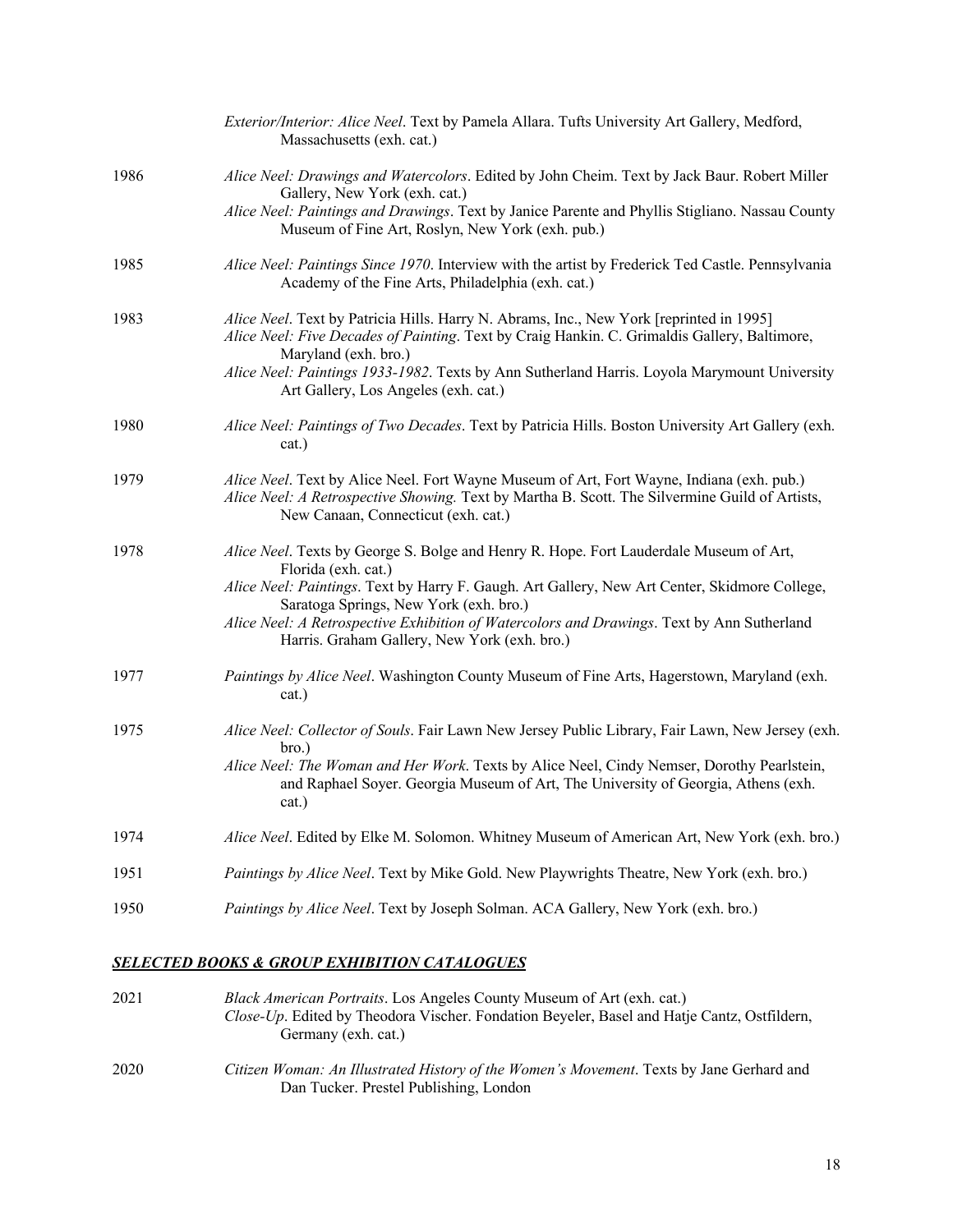| 2018 | David Zwirner: 25 Years. Foreword by David Zwirner. Texts by Richard Shiff and Robert Storr.<br>David Zwirner Books, New York (exh. cat.)                                                                                                                                                                                                                                                                                                                                                                                                                                                                                                                                                                                                                                                                                                                 |
|------|-----------------------------------------------------------------------------------------------------------------------------------------------------------------------------------------------------------------------------------------------------------------------------------------------------------------------------------------------------------------------------------------------------------------------------------------------------------------------------------------------------------------------------------------------------------------------------------------------------------------------------------------------------------------------------------------------------------------------------------------------------------------------------------------------------------------------------------------------------------|
| 2017 | Soul of a Nation: Art in the Age of Black Power. Edited by Mark Godfrey and Zoé Whitley. Tate<br>Modern, London (exh. cat.)                                                                                                                                                                                                                                                                                                                                                                                                                                                                                                                                                                                                                                                                                                                               |
| 2016 | Behold the Man. Text by Hans den Hartog Jager. Athenaeum-Polak & Van Gennep, Amsterdam<br>(exh. cat.)<br>Postwar: Art Between the Pacific and the Atlantic, 1945-1965. Edited by Okwui Enwezor, Katy<br>Siegel, and Ulrich Wilmes. Texts by Dipesh Chakrabarty, Okwui Enwezor, Mark<br>Mazower, Katy Siegel, Ulrich Wilmes et al. Haus der Kunst and Prestel, Munich (exh.<br>cat.)<br>These Strangers Painting and People. Texts by Kristy Bell, Iwona Blazwick, Jeremy Lewison,                                                                                                                                                                                                                                                                                                                                                                         |
|      | Martin Herbert et al. Stedelijk Museum voor Actuele Kunst (S.M.A.K.), Ghent (exh. cat.)<br>Unfinished: Thoughts Left Visible. The Metropolitan Museum of Art, New York (exh. cat.)<br>Zie de mens: honderd jaar, honderd gezichten. Text by Hans den Hartog Jager. Athenaeum-Polak<br>& Van Gennep, Amsterdam                                                                                                                                                                                                                                                                                                                                                                                                                                                                                                                                             |
| 2015 | Body of Art. Texts by Jane Ace, Erin Barnett, Jennifer Blessing, Nick Crowe, Diane Fortenberry,<br>Elizabeth Fullerton et al. Phaidon Press Limited, London<br>Forces in Nature: Curated by Hilton Als. Edited by Rachel Taylor. Text by Hilton Als. Victoria<br>Miro, London (exh. cat.)<br>The Great Mother/La Grande Madre. Edited by Massimiliano Gioni and Roberta Tenconi. Texts<br>by Marco Belpoliti, Barbara Casavecchia, Whitney Chadwick, Massimiliano Gioni, Ruth<br>Hemus, Matteo Pavesi, Raffaella Perna, Lucia Re, Pietro Rigolo, Adrien Sina, Guido<br>Tintori, Calvin Tomkins, Lea Vergine et al. Skira, Milan (exh. cat.)<br>Tightrope Walk: Painted Images After Abstraction. Text by Barry Schwabsky. White Cube,<br>London (exh. cat.)<br>Whitney Museum of American Art: Handbook of the Collection. Edited by Dana Miller. Whitney |
|      | Museum of American Art, New York (exh. pub.)                                                                                                                                                                                                                                                                                                                                                                                                                                                                                                                                                                                                                                                                                                                                                                                                              |
| 2014 | European and American Paintings from the Cleveland Museum of Art: 60 Masterpieces. Text by<br>David Franklin. Cleveland Museum of Art, Ohio and Scala, London<br>Face Value: Portraiture in the Age of Abstraction. Texts by Brandon Brame Fortune, Wendy<br>Wick Reaves, and David C. Ward. National Portrait Gallery, Washington, DC and D<br>Giles Limited, London (exh. cat.)                                                                                                                                                                                                                                                                                                                                                                                                                                                                         |
| 2013 | Andy Warhol. Text by Joseph D. Ketner II. Phaidon Press, London<br>ArtSpeak: A Guide to Contemporary Ideas, Movements, and Buzzwords, 1945 to the Present.<br>Edited by David Fabricant. Text by Robert Atkins. Abbeville Press Publishers, New York<br>[revised and reprinted, 3rd edition]<br>Cinematic Visions: Painting at the Edge of Reality. Texts by James Franco, Isaac Julien, and<br>Glenn Scott Wright. Vicotria Miro, London (exh. cat.)<br>Cockerline Collection: Prints of the 60s, 70s, and 80s. Text by Leda Cempellin. South Dakota Art<br>Museum, Brookings (exh. cat.)<br>Eye to I3,000 Years of Portraits. Text by Eric R. Kandel. Katonah Museum of Art, New York<br>(exh. cat.)                                                                                                                                                    |
| 2012 | Behold, America! Art of the United States from Three San Diego Museums. Edited by Amy<br>Galpin. Texts by Derrick R. Cartwright, Amy Galpin, James Grebl, Michael Hatt, Patricia<br>Kelly, Patrick McCaughey, Alexander Nemerov, Robert Pincus, Frances K. Pohl et al.<br>Museum of Contemporary Art San Diego, The San Diego Museum of Art, and Timken<br>Museum of Art, San Diego, California (exh. cat.)<br>Künstlerkinder von Runge bis Richter, von Dix bis Picasso. Kunsthalle Emden, Germany (exh.<br>cat.)                                                                                                                                                                                                                                                                                                                                        |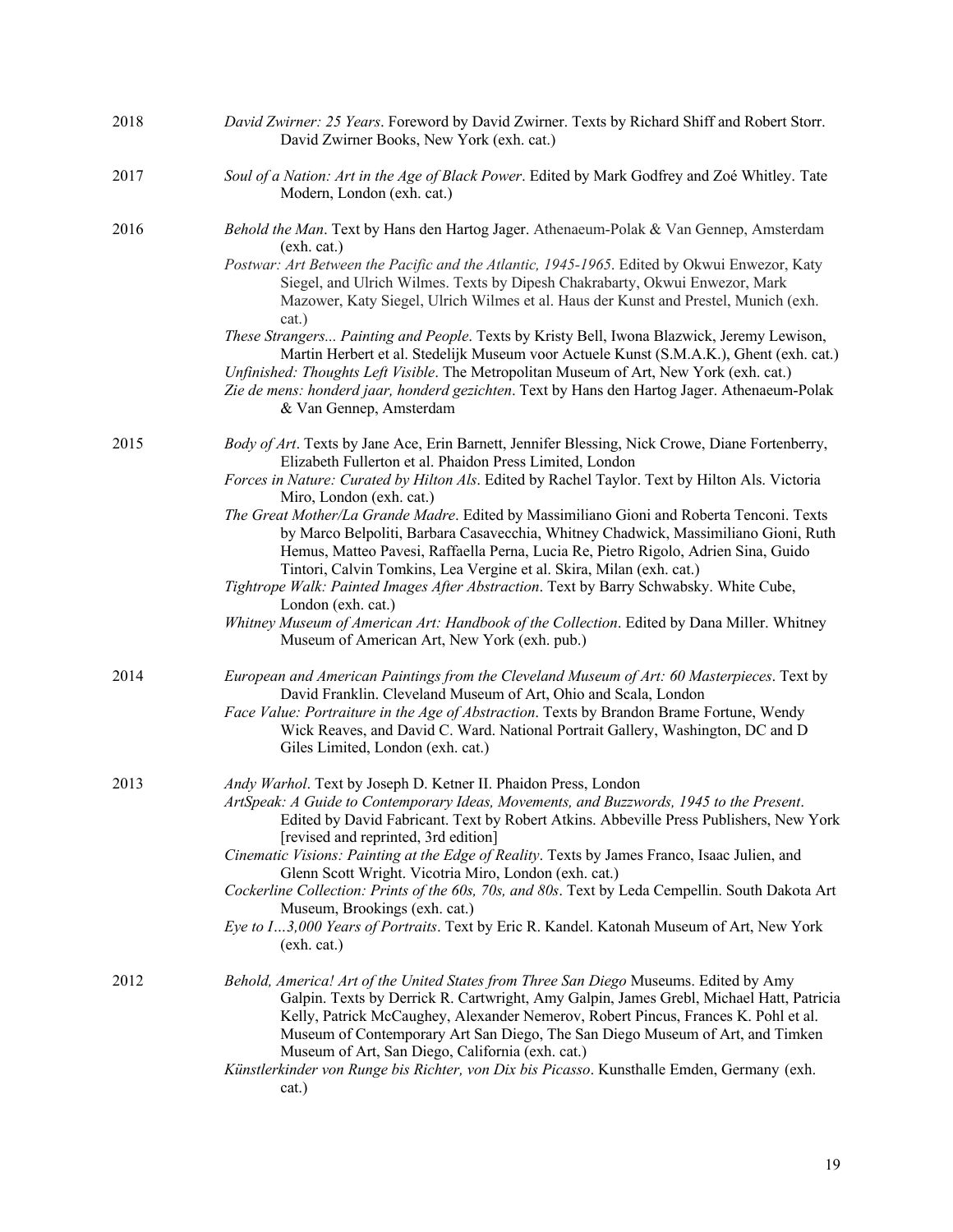| 2011 | Hide/Seek Difference and Desire in American Portraiture. Texts by Jonathan Katz and David C.<br>Ward. Smithsonian Books, Washington DC (exh. cat.)                                                                                                                                                                                                                                                                                                                                                                                                                                                                                                                                                                                    |
|------|---------------------------------------------------------------------------------------------------------------------------------------------------------------------------------------------------------------------------------------------------------------------------------------------------------------------------------------------------------------------------------------------------------------------------------------------------------------------------------------------------------------------------------------------------------------------------------------------------------------------------------------------------------------------------------------------------------------------------------------|
| 2010 | Being and Becoming Visible: Women, Performance, and Visual Culture. Edited by Olga M.<br>Mesropova and Stacey Weber-Fève. Texts by Denise Bauer, Anne Mcleer, Margaret D.<br>Stetz et al. Johns Hopkins University Press, Baltimore, Maryland                                                                                                                                                                                                                                                                                                                                                                                                                                                                                         |
| 2009 | Living With Art. Edited by Michael Ryan. Text by Mark Getlein. McGraw-Hill, New York<br>[revised and reprinted, 9th edition]<br>Paint Made Flesh. Edited by Mark W. Scala. Texts by Emily Braun, Susan H. Edwards, Mark W.<br>Scala, and Richard Shiff. Frist Center for the Visual Arts and Vanderbilt University<br>Press, Nashville, Tennessee (exh. cat.)                                                                                                                                                                                                                                                                                                                                                                         |
| 2007 | I Am As You Will Be: The Skeleton in Art. Text by Xavier Tricot. Cheim & Read, New York (exh.<br>cat.)<br>The Naked Portrait. Text by Martin Hammer. National Galleries of Scotland, Edinburgh (exh.<br>cat.)<br>The Nude: The Cultural Rhetoric of the Body in the Art of Western Modernity. Text by Richard<br>Leppert. Westview Press, Boulder, Colorado<br>WACK! Art and the Feminist Revolution. Edited by Cornelia H. Butler and Lisa Gabrielle Mark.<br>Texts by Cornelia Butler, Judith Russi Kirshner, Catherine Lord, Marsha Meskimmon,<br>Richard Meyer, Helen Molesworth, Peggy Phelan, Nelly Richard, Valerie Smith, Abigail<br>Solomon-Godeau, and Jenni Sorkin. Museum of Contemporary Art, Los Angeles (exh.<br>cat.) |
| 2006 | Bathers, Bodies, Beauty: The Visceral Eye. Text by Linda Nochlin. Harvard University Press,<br>Cambridge, Massachusetts<br>The New Landscape/The New Still Life: Soutine and Modern Art. Text by Maurice Tuchman.<br>Cheim & Read, New York (exh. cat.)                                                                                                                                                                                                                                                                                                                                                                                                                                                                               |
| 2005 | Mother Stone: The Vitality of Modern British Sculpture. Text by Anne Middleton Wagner.<br>Yale University Press, New Haven, Connecticut                                                                                                                                                                                                                                                                                                                                                                                                                                                                                                                                                                                               |
| 2002 | Artists on the Left: American Artists and the Communist Movement 1926-1956. Text by Andrew<br>Hemingway. Yale University Press, New Haven, Connecticut                                                                                                                                                                                                                                                                                                                                                                                                                                                                                                                                                                                |
| 2001 | Naked Since 1950. Text by Robert Pincus-Witten. C & M Arts, New York (exh. cat.)                                                                                                                                                                                                                                                                                                                                                                                                                                                                                                                                                                                                                                                      |
| 1999 | The American Century. Art & Culture, 1950-2000. Edited by Lisa Phillips. Whitney Museum of<br>American Art, New York (exh. cat.)<br>In Memory of My Feelings: Frank O'Hara and American Art. Edited by Russell Fergusson.<br>Museum of Contemporary Art, Los Angeles (exh. cat.)                                                                                                                                                                                                                                                                                                                                                                                                                                                      |
| 1998 | Faces of Time: 75 Years of Time Magazine Cover Portraits. Edited by Frederick S. Voss. National<br>Portrait Gallery, Washington, DC (exh. cat.)                                                                                                                                                                                                                                                                                                                                                                                                                                                                                                                                                                                       |
| 1997 | Body. Text by Anthony Bond. The Art Gallery of New South Wales, Sydney (exh. cat.)<br>Views from Abroad: European Perspectives on American Art 3: American Realities. Edited by<br>Sandy Nairne, Nicholas Serota, and Adam Weinberg. Texts by Andrew Brighton and<br>Peter Wolle. Whitney Museum of American Art, New York (exh. cat.)                                                                                                                                                                                                                                                                                                                                                                                                |
| 1995 | Face Value: American Portraits. Edited by Donna M. De Salvo. Parrish Art Museum,<br>Southampton, New York and Flammarion, Paris (exh. cat.)<br>Last Chance for Eden: Selected Art Criticism by Christopher Knight, 1979-1994. Edited by Malin<br>Wilson. Art Issues Press, Los Angeles                                                                                                                                                                                                                                                                                                                                                                                                                                                |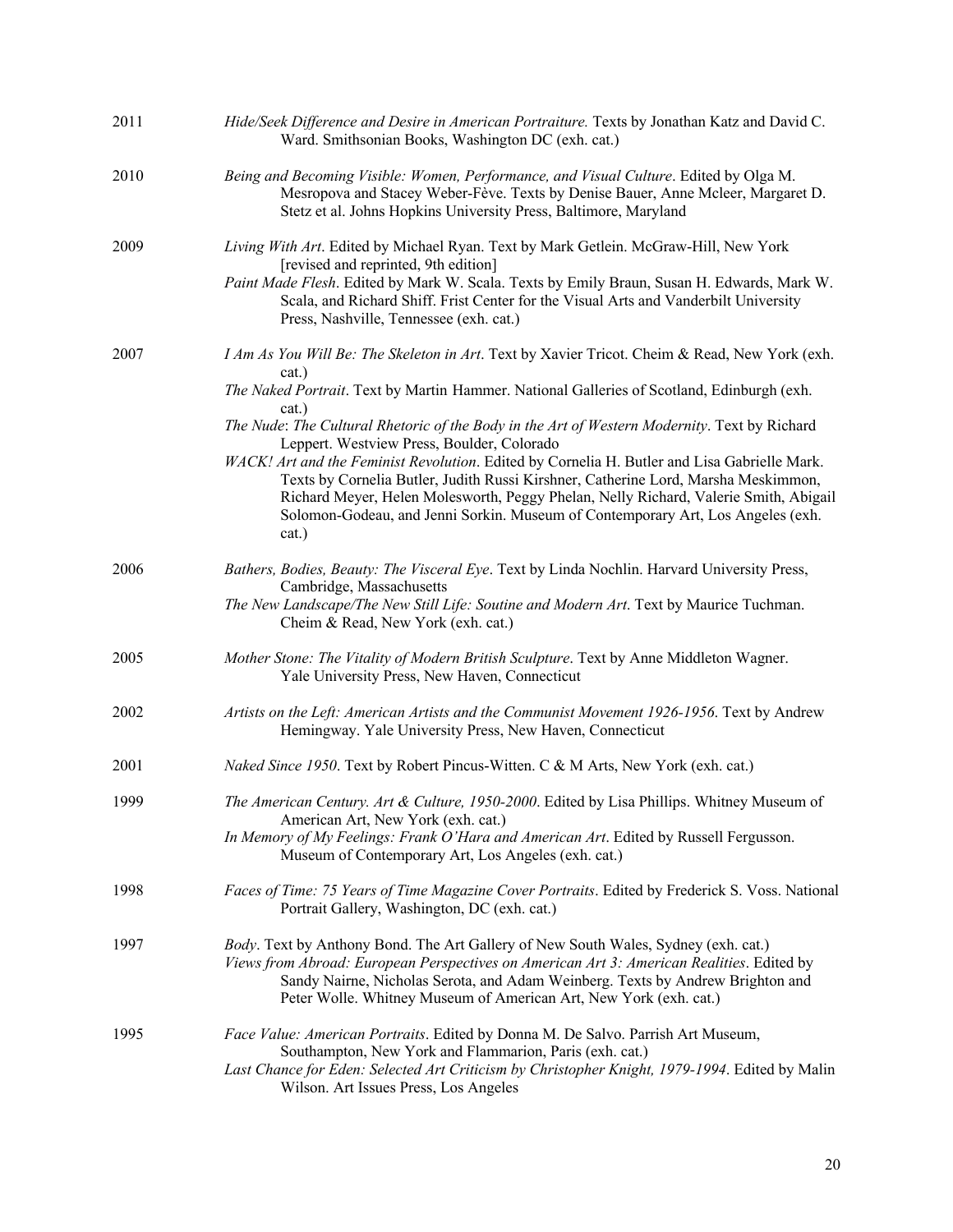| 1994 | Cuban Art and National Identity: The Vanguardia Painters 1927-1950. Text by Juan A. Martinez.<br>University Press of Florida, Gainesville, Florida<br>Face-Off: The Portrait in Recent Art. Edited by Melissa E. Feldman. Text by Benjamin H. D.<br>Buchloh. Institute of Contemporary Art, Philadelphia (exh. cat.)<br>Henry Geldzahler, Making It New: Essays, Interviews, and Talks. Text by Henry Geldzahler.<br>Turtle Point Press, New York<br>The Power of Feminist Art: The Body Through Women's Eyes. Text by Norma Broude. Harry N.<br>Abrams, Inc., New York                                                                                                                                                                                                          |
|------|----------------------------------------------------------------------------------------------------------------------------------------------------------------------------------------------------------------------------------------------------------------------------------------------------------------------------------------------------------------------------------------------------------------------------------------------------------------------------------------------------------------------------------------------------------------------------------------------------------------------------------------------------------------------------------------------------------------------------------------------------------------------------------|
| 1993 | The Portrait Now. Text by Robin Gibson. National Portrait Gallery, London (exh. cat.)<br>The Voices of Women Artists. Text by Wendy Slatkin. Prentice Hall, Englewood Cliffs, New<br>Jersey                                                                                                                                                                                                                                                                                                                                                                                                                                                                                                                                                                                      |
| 1989 | American Realist Painting, 1945-1980. Text by John L. Ward. UMI Research Press, Ann Arbor,<br>Michigan<br>Lines of Vision: Drawings by Contemporary Women. Text by Judy Kay Collischan van Wagner.<br>Hillwood Art Gallery, Long Island University, Brookville, New York (exh. cat.)<br>Making Their Mark: Women Artists Move Into the Mainstream 1970-85. Edited by Catherine C.<br>Brawler and Randy Rosen. Cincinnati Art Museum, Ohio (exh. cat.)                                                                                                                                                                                                                                                                                                                            |
| 1988 | The Face. Edited by Townshend Wolfe. Arkansas Arts Center, Little Rock (exh. cat.)<br>Just Like a Woman. Greenville County Museum of Art, South Carolina (exh. cat.)<br>Women, Art and Power and Other Essays. Text by Linda Nochlin. Harper and Row, New York                                                                                                                                                                                                                                                                                                                                                                                                                                                                                                                   |
| 1987 | The Expressionist Landscape: North American Modernist Painting, 1920-1947. Edited by Ruth<br>Stevens Appelhof and Cumbee Wilson. Texts by Ruth Stevens Appelhof, Barbara<br>Haskell, and Jeffrey R. Hayes. Birmingham Museum of Art, Birmingham, Alabama (exh.<br>cat.)<br>Women Artists: An Illustrated History. Text by Nancy Heller. Abbeville Press, New York                                                                                                                                                                                                                                                                                                                                                                                                                |
|      |                                                                                                                                                                                                                                                                                                                                                                                                                                                                                                                                                                                                                                                                                                                                                                                  |
| 1986 | Carlos Enriquez. Text by Carlos Luis. Museo Cubana de Arte y Cultura, Miami                                                                                                                                                                                                                                                                                                                                                                                                                                                                                                                                                                                                                                                                                                      |
| 1985 | The Figure in 20th Century American Art: Selections from the Metropolitan Museum of Art.<br>American Federation of Arts, New York (exh. cat.)<br>Innocence and Experience. Text by Tommy Styron. Greenville County Art Museum, South<br>Carolina (exh. cat.)<br>Memorial Exhibition: Ivan Albright, Jimmy Ernst, Armin Landeck, Alice Neel. American<br>Academy of Arts and Letters, New York (exh. bro.)<br>Nude, Naked, Stripped. Text by Mary Ahrendt. Massachusetts Institute of Technology,<br>Cambridge, Massachusetts (exh. cat.)<br>Profiles on Women Artists. Text by Alexander Russo. University Publications of America,<br>Frederick, Maryland<br>The Surreal City. Text by Susan Lobowsky. Whitney Museum of American Art at Philip Morris,<br>New York (exh. bro.) |
| 1984 | An Other Vision: Selected Works by Women Artists in the Weatherspoon Collection. Text by<br>Susan M. Canning. Weatherspoon Art Gallery, Greensboro, North Carolina (exh. pub.)<br>Woman. Edited by Linda Nochlin. Terra Museum of American Art, Evanston, Illinois (exh. cat.)                                                                                                                                                                                                                                                                                                                                                                                                                                                                                                   |
| 1983 | American Still Life, 1945-1983. Edited by Linda L. Cathcart. Contemporary Arts Museum,<br>Houston, Texas (exh. cat.)<br>Faces Since the 50's: A Generation of American Portraiture. Edited by Joseph Jacobs. Center<br>Gallery, Bucknell University, Lewisburg, Pennsylvania (exh. cat.)<br>The Painterly Figure. Text by Klaus Kertess. Parrish Art Museum, Southampton, New York (exh.<br>cat.)                                                                                                                                                                                                                                                                                                                                                                                |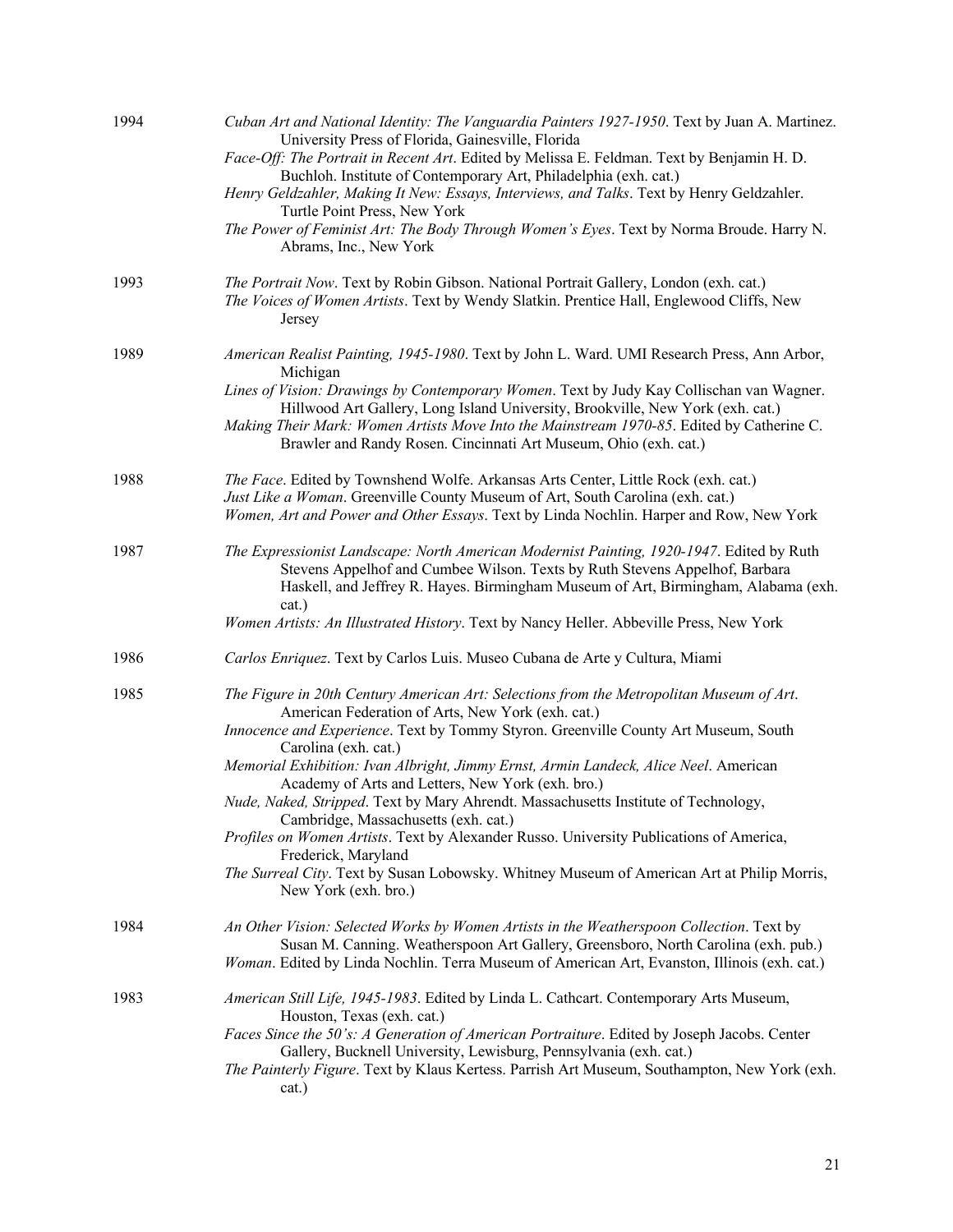|      | Social Concern and Urban Realism: American Paintings of the 1930s. Edited by Patricia Hills.<br>Text by Raphael Soyer. Boston University Art Gallery (exh. cat.)                                                                                                                                                                                                                                                                                                                                                                                                                                                                                            |
|------|-------------------------------------------------------------------------------------------------------------------------------------------------------------------------------------------------------------------------------------------------------------------------------------------------------------------------------------------------------------------------------------------------------------------------------------------------------------------------------------------------------------------------------------------------------------------------------------------------------------------------------------------------------------|
| 1982 | American Women Artists: From Early Indian Times to the Present. Edited by Charlotte Streifer<br>Rubinstein. G. K. Hall and Co., Boston<br>Five Distinguished Alumni: The WPA Federal Art Project. Edited by Judith Zilczer. Interview<br>with the artist. Hirshhorn Museum and Sculpture Garden, Washington, DC (exh. cat.)<br>Homo Sapiens: The Many Images. Aldrich Museum of Contemporary Art, Ridgefield,<br>Connecticut (exh. cat.)<br>Realism and Realities: The Other Side of American Painting 1940-1960. Edited by Greta Berman<br>and Jeffrey Wechsler. Rutgers University Art Gallery, Brunswick, New Jersey (exh. cat.)                         |
| 1981 | Contemporary American Realism Since 1960. Edited by Frank Goodyear, Jr. Pennsylvania<br>Academy of the Fine Arts, Philadelphia (exh. cat.)<br>Inside Out: Self Beyond Likeness. Texts by Lynn Gamwell and Victoria Kogan. Newport Harbor<br>Art Museum, Newport Beach, California (exh. cat.)<br>Real, Really Real, Super Real: Directions in Contemporary American Realism. Edited by Sally<br>Boothe Meredith. Texts by Alvin Martin, Linda Nochlin, and Philip Pearlstein. San<br>Antonio Museum of Art, Texas (exh. cat.)                                                                                                                               |
| 1980 | An Honorary Exhibition: Isabel Bishop, Selma Burke, Alice Neel, Louise Nevelson, and Georgia<br>O'Keeffe. Text by Ann Sutherland Harris. Middendorf Lane Gallery, Washington, DC<br>(exh. pub.)<br>Aspects of the 70's: Directions in Realism. Edited by John Perreault. Danforth Museum of Art,<br>Framingham, Massachusetts (exh. cat.)                                                                                                                                                                                                                                                                                                                   |
| 1979 | Inside New York's Art World. Edited by Barbaralee Diamonstein. Rizzoli, New York<br>Originals: American Women Artists. Text by Eleanor Munro. Simon and Shuster, New York<br>Six Painters of the Figure: Alex Katz, Diana Kurz, Alfred Leslie, Alice Neel, Philip Pearlstein,<br>Sylvia Sleigh. Text by Jean-Edith Weiffenbach. Department of Fine Arts, University of<br>Colorado, Boulder, Colorado (exh. pub.)                                                                                                                                                                                                                                           |
| 1978 | American Painting of the 1970s. Edited by Linda L. Cathcart. Albright-Knox Art Gallery, Buffalo,<br>New York (exh. cat.)<br>June Blum, Audrey Flack, Alice Neel: Three Contemporary American Women Realists. Text by<br>June Blum. Miami-Dade Community College, Miami (exh. cat.)                                                                                                                                                                                                                                                                                                                                                                          |
| 1977 | New Deal for Art: The Government Art Projects of the 1930s with Examples from New York City<br>and State. Edited by Gerald E. Markowitz and Marlene Park. Gallery Association of New<br>York State, Hamilton, New York (exh. cat.)<br>Tenth Street Days: The Co-Ops of the 50's. Edited by Joellen Bard. The Association of Artist-Run<br>Galleries, New York (exh. cat.)                                                                                                                                                                                                                                                                                   |
| 1976 | Dorothy Gillespie, Alice Neel, Charlotte Robinson, Sylvia Sleigh: Recent Paintings and Works on<br>Paper. Fendrick Gallery, Washington, DC (exh. cat.)<br>Exhibition of Liturgical Arts: The 41st International Eucharistic Congress. Texts by Victoria<br>Donohue and Archbishop Jean Jadot. Philadelphia Civic Center (exh. cat.)<br>Paintings by Three American Realists: Alice Neel, Sylvia Sleigh, May Stevens. Texts by Phyllis<br>Derfner and Ronald A. Kutcha. Everson Museum of Art, Syracuse, New York (exh. cat.)<br>Women Artists: 1550-1950. Texts by Linda Nochlin and Ann Sutherland Harris. Los Angeles<br>County Museum of Art (exh. cat.) |
| 1975 | Art Talk: Conversations with 12 Women Artists. Edited by Cindy Nemser. Charles Scribner's<br>Sons, New York<br>Candid Painting: American Genre 1950-1975. Edited by Eva Jacob. deCordova Museum,<br>Lincoln, Massachusetts (exh. cat.)                                                                                                                                                                                                                                                                                                                                                                                                                      |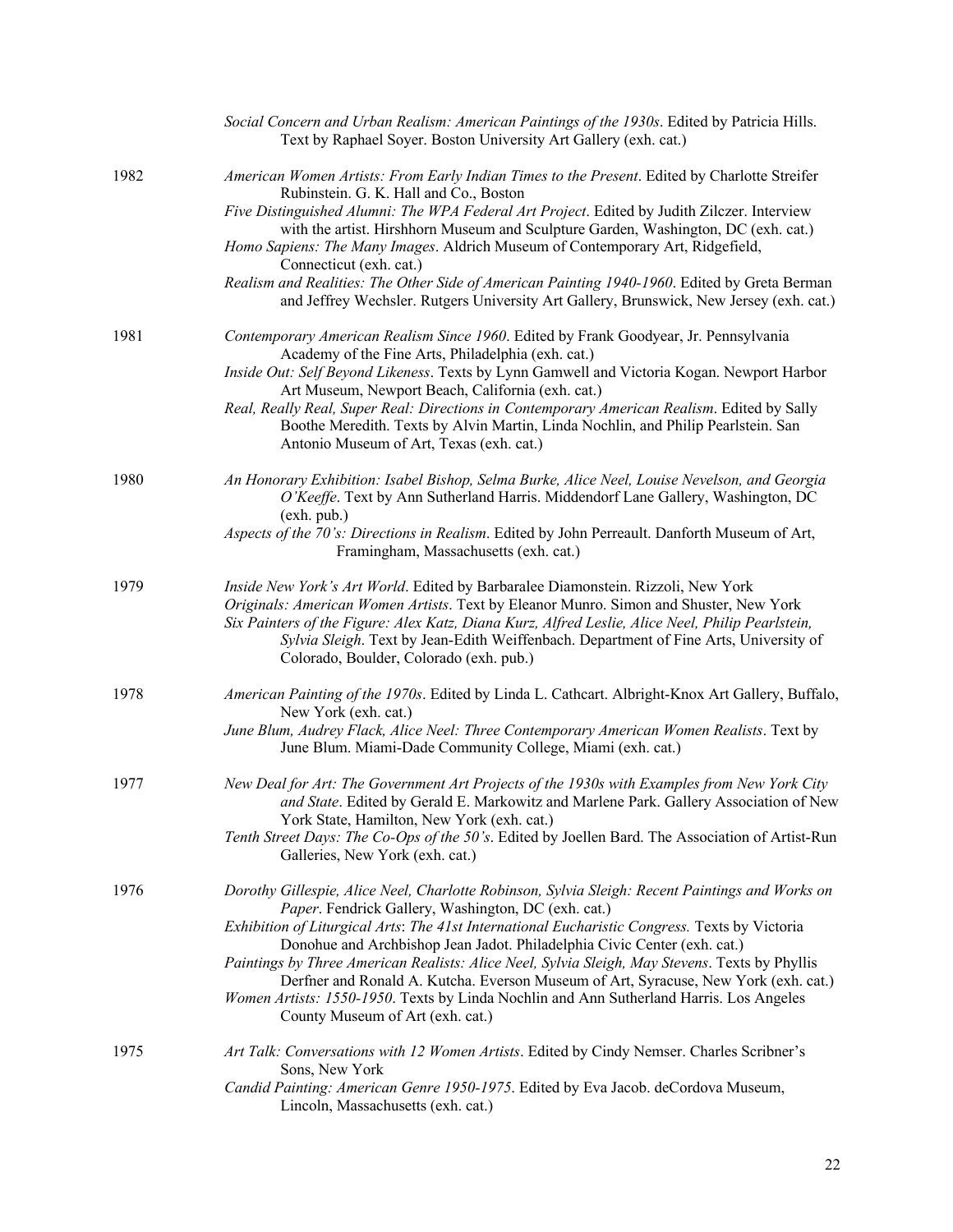|      | Figure as Form: American Painting 1930-1975. Edited by Margaret A. Miller. Museum of Fine<br>Arts, St. Petersburg, Florida (exh. cat.)                                      |
|------|-----------------------------------------------------------------------------------------------------------------------------------------------------------------------------|
|      | Sons and Others: Women Artists See Men. Texts by Kenneth Kahn and Janet Schneider. Queens<br>Museum, New York (exh. cat.)                                                   |
|      | Three Centuries of the American Nude. Edited by Leslie Cohen and William H. Gerdts. New York<br>Cultural Center (exh. cat.)                                                 |
| 1973 | <i>Women Choose Women</i> . Women in the Arts, New York (exh. cat.)                                                                                                         |
| 1968 | Close-Up. Text by John Gruen. Viking Press, New York                                                                                                                        |
| 1965 | Joe Gould's Secret. Text by Joseph Mitchell. Modern Library, New York [reprinted in 1996]                                                                                   |
| 1962 | Figures. Text by Jack Kroll. Kornblee Gallery, New York (exh. cat.)                                                                                                         |
| 1960 | The Hasty Papers: A One-Shot Review. Edited by Alfred Leslie and Robert Frank. Alfred Leslie,<br>New York                                                                   |
| 1958 | The Tune of the Calliope: Poems and Drawings of New York. Text by Aaron Kramer. Thomas<br>Yoseloff, New York                                                                |
| 1938 | The New York Group: Jules Halfant, Jacob Kainen, Herb Kruckman, Alice Neel, Louis Nisonoff,<br>Herman Rose, Max Schnitzler, Joseph Vogel. ACA Gallery, New York (exh. bro.) |

#### *SELECTED BIBLIOGRAPHY*

| 2021 | Ackerberg, Erica. "The Eclectic Lives Behind Alice Neel's Portraits." The New York Times (July       |
|------|------------------------------------------------------------------------------------------------------|
|      | 10, 2021) [ill.] [online]                                                                            |
|      | Als, Hilton. "Alice Neel's Portraits of Difference." The New Yorker (April 19, 2021) [ill.] [online] |
|      | Budick, Ariella. "Alice Neel at the Met — subjects at her mercy." Financial Times (March 25,         |
|      | 2021) [ill.] [online]                                                                                |
|      | Chien, Katy. Xiao Xiao Yan, Pei Chun Hsieh "Alice Neel Cover Story." ArtCo (June, 2021) [ill.]       |
|      | [print]                                                                                              |
|      | Delson, Susan. "The Beaty of Neighbors and Neighborhood." The Wall Street Journal (March 13-         |
|      | 14, 2021): C14 [ill.]                                                                                |
|      | Heinrich, Will. "Art Gallery Shows to See Right Now. " The New York Times (September 30,             |
|      | 2021) [ill.] [online]                                                                                |
|      | Franck-Dumas, Elizabeth. "Alice Neel, true traits." Libération (November 1, 2021): [ill.] [online]   |
|      | Markert, Emily. "Alice Neel Didn't Work Alone." Hyperallergic (August 30, 2021) [ill.] [online]      |
|      | McDougal, Rennie. "Alice Neel's Apartment Is Still a Portrait of the Artist at Work." The New        |
|      | York Times Style Magazine (September 10, 2021) [ill.] [online]                                       |
|      | Osterweil, Ara. "Staged Mothers: Ara Osterweil on Alice Neel." Artforum (June 1, 2021) [ill.]        |
|      | [online]                                                                                             |
|      | Pauley, Jane. "Artist Alice Neel, a collector of souls." CBS News (July 23, 2021) [ill.] [online]    |
|      | Saltz, Jerry. "The Detonations of Alice Neel: The artist's portrait show at the Met is packed with   |
|      | raw emotional power." Vulture of New York Magazine (April 6, 2021) [ill.] [online]                   |
|      | Smee, Sebastian. "Alice Neel was the greatest American portraitist of the 20th century. Her work     |
|      | continues to astonish." The Washington Post (March 25, 2021) [ill.] [online]                         |
|      | Smith, Roberta. "It's Time to Put Alice Neel in Her Rightful Place in the Pantheon." The New         |
|      | York Times (April 1, 2021) [ill.] [online]                                                           |
|      | Solomon, Tessa. "Radical Realist Alice Neel Helped Redefine Portraiture In Postwar New York."        |
|      |                                                                                                      |
|      | Art in America (April 26, 2021) [ill.] [online]                                                      |
|      | Stamberg, Susan. "Alice Neel's Paintings Meet The Moment At The Met." NPR (May 14, 2021)             |
|      | $[i]$ [online]                                                                                       |
|      | Steinhauer, Jillian. "Ordinary People. " The Nation (August 10, 2021) [ill.] [online]                |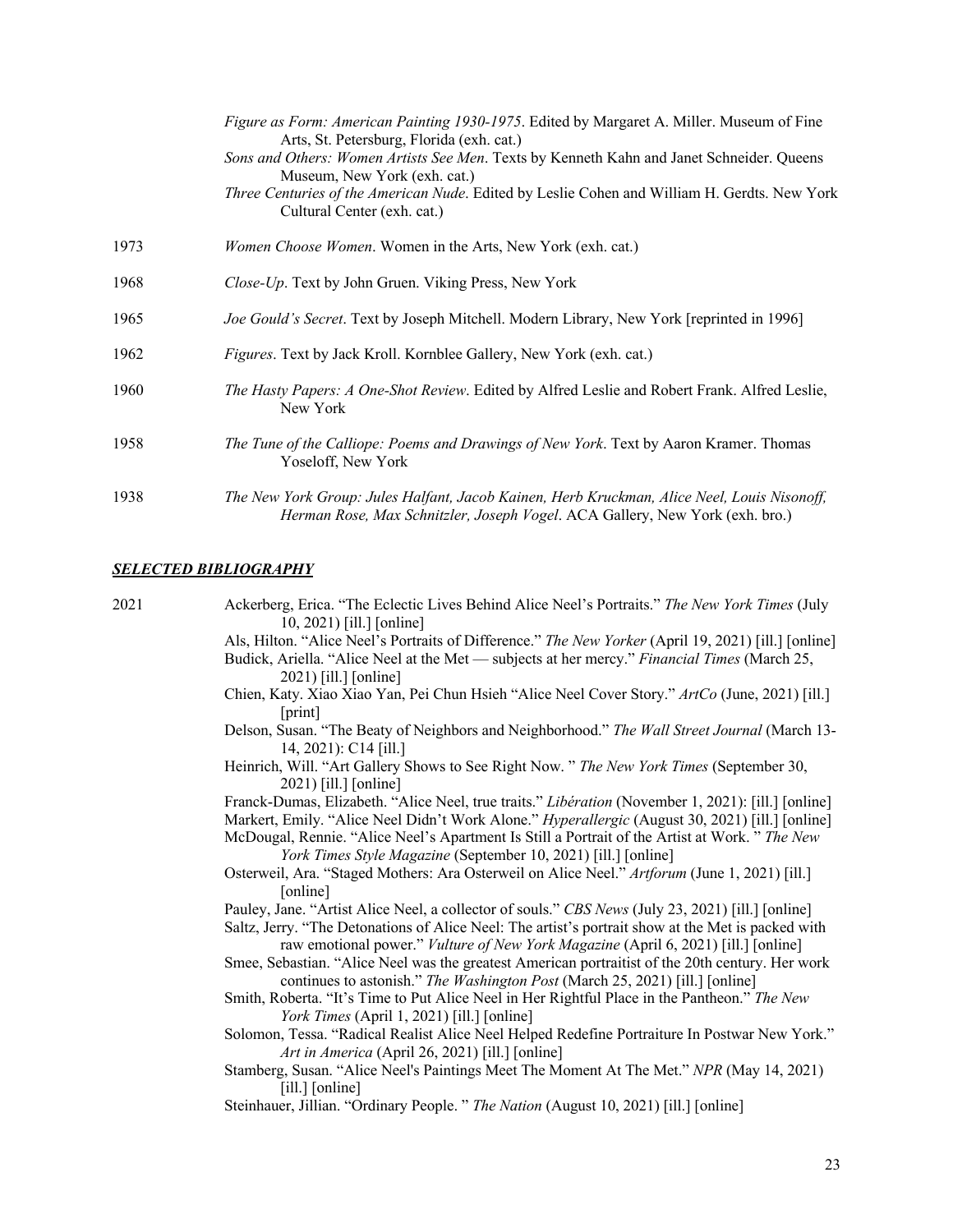|      | Wilkin, Karen. "Unfiltered Portraits." The Wall Street Journal (April 15, 2021) [ill.] [print]<br>"Artist Alice Neel, a collector of souls." CBS News (July 25, 2021) [ill.] [online]                                        |
|------|------------------------------------------------------------------------------------------------------------------------------------------------------------------------------------------------------------------------------|
| 2019 | Felsenthal, Julia. "Searching for Myself in Alice Neel's Radical Portraits." Vogue (February 26,<br>2019) [ill.] [online]                                                                                                    |
|      | Goodwin, Connor. "Alice Neel: Seeking To Be Free Before Her Time." Artinfo (March 13, 2019)<br>[ill.] [online]                                                                                                               |
|      | Oldfield, Milena. "Alice Neel In New Jersey and Vermont." Flash Art (February - March 2019)<br>[i]                                                                                                                           |
|      | Sargent, Antwaun. "Why an Alice Neel Painting Is Stuck in This Artist's Psyche." T The New<br>York Times Style Magazine (May 28, 2019) [ill.] [online]<br>"Nudes." The Paris Review (March 14, 2019) [ill.] [online]         |
| 2018 | Nedo, Kito. "Alice Neel." frieze (January 24, 2018) [ill.] [online]<br>Sayej, Nadja. "Monuments to Us: why art should be preserving unsung legacies."<br>theguardian.com (January 29, 2018) [ill.] [online]                  |
| 2017 | Als, Hilton. "Hilton Als on Alice Neel." The Brooklyn Rail (February 2017): 56-57 [ill.]<br>Als, Hilton. "The Inclusive Humanity of Alice Neel's Paintings." newyorker.com (February 4,<br>2017) [ill.] [online]             |
|      | Benschop, Jurriaan. "Alice Neel, Collector of Souls." The Brooklyn Rail (February 2017): 35 [ill.]<br>Campbell, Andrianna. "Alice Neel: David Zwirner, New York, USA." frieze (May 2017): 194<br>$\lceil$ ill.]              |
|      | Farago, Jason. "Alice Neel's Love of Harlem and the Neighbors She Painted There." The New<br>York Times (February 24, 2017): C21 [ill.]                                                                                      |
|      | Gayford, Mark. "A pilloried president, PC portraits and paintings good enough to eat."<br>spectator.co.uk (July 1, 2017) [ill.] [online]                                                                                     |
|      | Guiducci, Mark. "Alice Neel Painted the World She Lived In." vogue.com (February 24, 2017)<br>$[i]$ [online]                                                                                                                 |
|      | Hoban, Phoebe. "Phoebe Hoban on Alice Neel at David Zwirner Gallery." whitehotmagazine.com<br>$(April 2017)$ [ill.] [online]                                                                                                 |
|      | Katz, Brigit. "Who Is the Mysterious Subject of This Alice Neel Portrait?" smithsonianmag.com<br>(May 4, 2017) [ill.] [online]                                                                                               |
|      | Jain, Saudamini "The Indian woman who sat for a notable American portrait in the '60s and forgot<br>about it - until now." scroll.in (May 1, 2017)                                                                           |
|      | Thackara, Tess. "Seeing Alice Neel through the Eyes of Hilton Als." artsy.net (February 27, 2017)<br>[ill.] [online]                                                                                                         |
|      | Valentine, Victoria L. "Crystal Bridges Museum Announces Acquisition of Harlem Portrait by<br>Alice Neel." culturetype.com (January 30, 2017) [ill.] [online]                                                                |
|      | Viveros-Fauné, Christian. "Alice Neel's Uptown Show Packs a Powerful Message." artnet.com<br>(February 25, 2017) [ill.] [online]                                                                                             |
|      | Wullschlager, Jackie. "Critics' Choice." Financial Times (May 13, 2017): 16<br>"Time Out Loves: Alice Neel." timeout.com (February 15, 2017): 68 [ill.] [online]                                                             |
| 2016 | Als, Hilton and Lucas Zwirner. "East Harlem Portraits. Curated by Hilton Als." The Paris Review<br>(Winter 2016): 60-85 [ill.]                                                                                               |
|      | Budick, Ariella. "The Met's next steps." Financial Times (February 27/February 28, 2016): 12<br>[i]                                                                                                                          |
|      | Cumming, Laura. "Where Lothian meets utopian." The Observer (July 31, 2016): 29 [ill.]<br>Hahn, Cynthia. "A light that shines on past and present." The Art Newspaper (March 2016): 38<br>$\lceil$ ill.]                     |
|      | Johnson, Ken. "The Female Gaze, Part Two." The New York Times (July 28, 2016): C23 [ill.]<br>Lacayo, Richard. "The old-master Met fills its modern satellite with works in progress." Time<br>(March 28, 2016): 68-69 [ill.] |
|      | Loos, Ted. "Have We Met? Cultured (February/March 2016): 148-151 [ill.]<br>Messud, Claire. "The Soul of Alice Neel." nybooks.com (October 5, 2016) [ill.] [online]                                                           |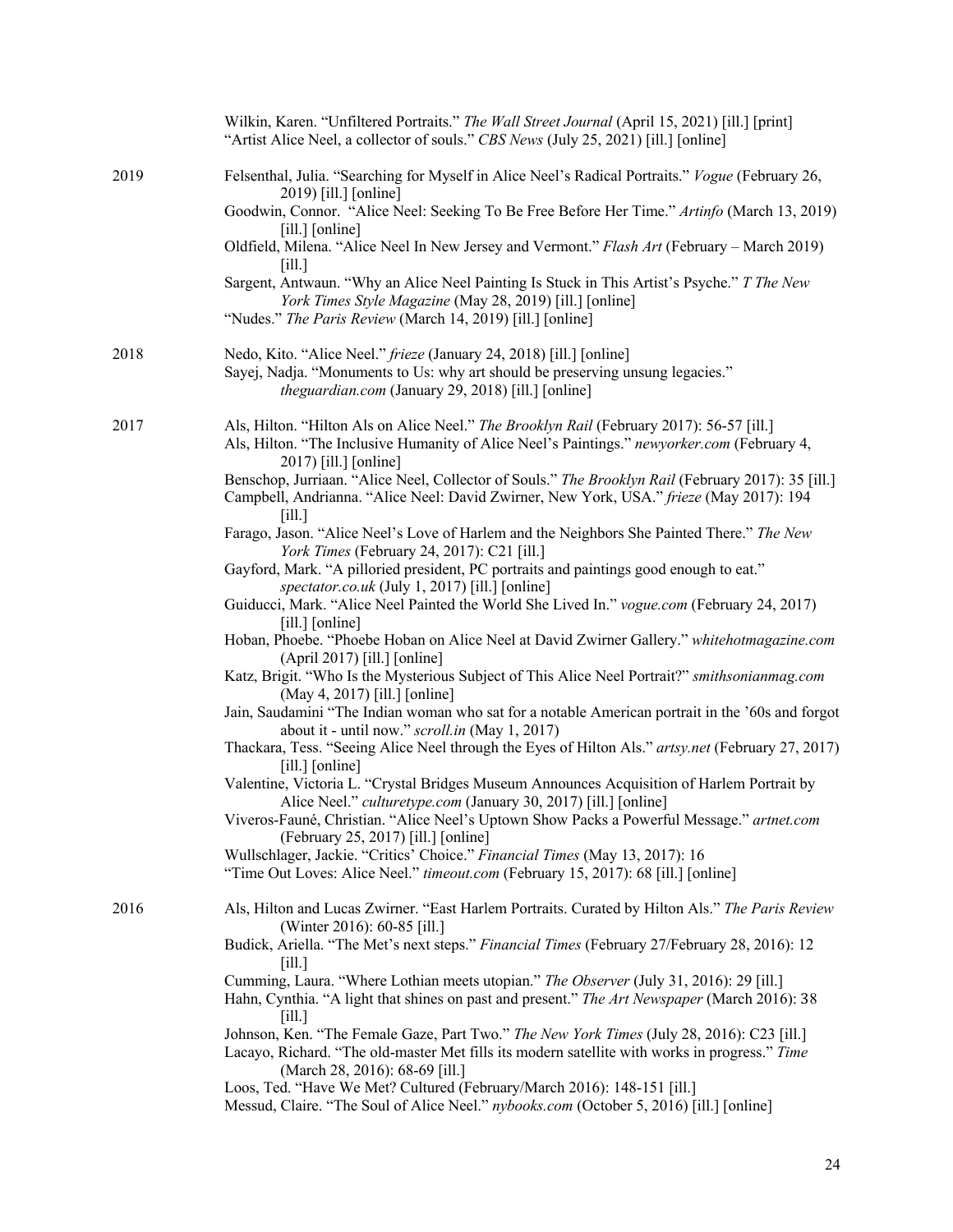|      | Riach, Alan and Alexander Moffat. "Personal, powerful, political  the overlooked work of artist<br>Alice Neel." <i>thenational.scot</i> (September 2, 2016) [ill.] [online]<br>Smith, Jennifer. "Met Gains a Fresh Perspective in Its New Space." The Wall Street Journal<br>(March 4, 2016): A15, A19 [ill.]<br>Smith, Roberta. "At the Met Breuer, Thinking Inside the Box." The New York Times (March 4,<br>2016): C27 [ill.]<br>Wilson, Michael. "'Coming to Power: 25 Years of Sexually X-Plicit Art by Women." Time Out<br>New York (October 12-18, 2016): 56 [ill.]<br>"Alice Neel: Collector of Souls' Traveling Exhibition Opens Saturday in the Netherlands."<br>artfixdaily.com (November 1, 2016) [online]                                                                                                                                                                                                                                                                                                                                                                                                                                                                                                                                                                                                                                                                                                                                                                      |
|------|---------------------------------------------------------------------------------------------------------------------------------------------------------------------------------------------------------------------------------------------------------------------------------------------------------------------------------------------------------------------------------------------------------------------------------------------------------------------------------------------------------------------------------------------------------------------------------------------------------------------------------------------------------------------------------------------------------------------------------------------------------------------------------------------------------------------------------------------------------------------------------------------------------------------------------------------------------------------------------------------------------------------------------------------------------------------------------------------------------------------------------------------------------------------------------------------------------------------------------------------------------------------------------------------------------------------------------------------------------------------------------------------------------------------------------------------------------------------------------------------|
| 2015 | Cotter, Holland. "Alice Neel." The New York Times (April 3, 2015): C24<br>Fensom, Sarah E. "Paper Trail: A new show of Alice Neel's watercolors and drawings at David<br>Zwirner chronicles the artist's work and relationships." Art & Antiques (March 2015):<br>64-68 [ill.]<br>Halle, Howard. "The best upcoming art shows in 2015." Time Out New York (February 4, 2015):<br>32 [ill.]<br>Sischy, Ingrid. "Artist, Interrupted." Vanity Fair (2015/2016): 18-23 [ill.]<br>Smith, Roberta. "A Trans-Atlantic View of Modernism." The New York Times (January 9, 2015):<br>$C25$ [ill.]<br>"Is this the most intimate painting of Andy Warhol?" <i>phaidon.com</i> (January 28, 2015) [ill.]<br>[online]                                                                                                                                                                                                                                                                                                                                                                                                                                                                                                                                                                                                                                                                                                                                                                                  |
| 2014 | Cropper, Elizabeth. "Center for Advanced Study in the Visual Arts (CASVA) - A Kress Professor<br>Remembered: William Chapin Seitz." National Gallery of Art Bulletin 50 (Spring 2014):<br>38-39 [ill.]<br>Hughes, Kathryn. "Darkness visible." Stella Magazine, The Sunday Telegraph (October 12,<br>2014): 38-43<br>Wilkin, Karen. "The Best Art of 2014: Both Anticipated and Unexpected." wsj.com (The Wall<br>Street Journal) (December 24, 2014) [ill.] [online]<br>Zacharia, Emma. "Animal Magnetism." Harper's Bazaar Art (November 2014): 20 [ill.]                                                                                                                                                                                                                                                                                                                                                                                                                                                                                                                                                                                                                                                                                                                                                                                                                                                                                                                                 |
| 2013 | Olofsson, Mikael. "Nordiska akvarellmuseet: Alice Neel - Nära relationer." gp.se (Göteborgs-<br>Posten: Nyheter) (June 5, 2013) [ill.] [online]<br>Widegren, Kajsa. "Konstnären skimmer privatpersonen." expressen.se (July 9, 2013) [ill.] [online]                                                                                                                                                                                                                                                                                                                                                                                                                                                                                                                                                                                                                                                                                                                                                                                                                                                                                                                                                                                                                                                                                                                                                                                                                                        |
| 2012 | Bischoff, Dan. "Alice Neel: Late Portraits and Still Life." nj.com (April 26, 2012) [online]<br>Bregman, Alexandra. "New York: Alice Neel 'Late Portraits & Still Lifes' at David Zwirner<br>Through June 23, 2012." artobserved.com (May 14, 2012) [ill.] [online]<br>Carbone, Nick, Megan Friedman, and Kayla Webley. "Pop Chart: The Locals." TIME (June 25,<br>2012): 58 [ill.]<br>Heinrich, Will. "Facing the Truth." The New York Observer (June 18, 2012): B5 [ill.]<br>Jovanovic, Rozalia. "New York Super-Dealers Just Can't Stop Staging Museum-Quality Shows."<br>galleristny.com (May 28, 2012) [ill.] [online]<br>Kazanjian, Dodie. "May Madness: A Guide to the New York Art Shows You Can't Miss This<br>Spring." vogue.com (April 28, 2012) [ill.] [online]<br>Loos, Ted. "Alice Neel: Late Portraits and Still Lifes." Newsday (June 1, 2012): B27 [ill.]<br>Martin, Alison. "Alice Neel's late works shown at Chelsea gallery." examiner.com (May 14,<br>2012) [ill.] [online]<br>Mello, Nô. "Retrato da vida." Vogue Brasil (June 2012): 142 [ill.]<br>Miranda, Carolina A. "This Week: Must-See Arts in the City." wnyc.org (May 2, 2012) [ill.]<br>[online]<br>Misheff, Johnny. "The Artist Was the Art." The New York Times (May 20, 2012): 3 [ill.]<br>Misheff, Johnny. "Visiting Artists   Geoffrey Hendricks." tmagazine.blogs.nytimes.com (May 15,<br>2012) [ill.] [online]<br>Molarsky, Mona. "Benny Andrews, Alice Neel, Bob Thompson." ARTnews (May 2012): 109 |
|      |                                                                                                                                                                                                                                                                                                                                                                                                                                                                                                                                                                                                                                                                                                                                                                                                                                                                                                                                                                                                                                                                                                                                                                                                                                                                                                                                                                                                                                                                                             |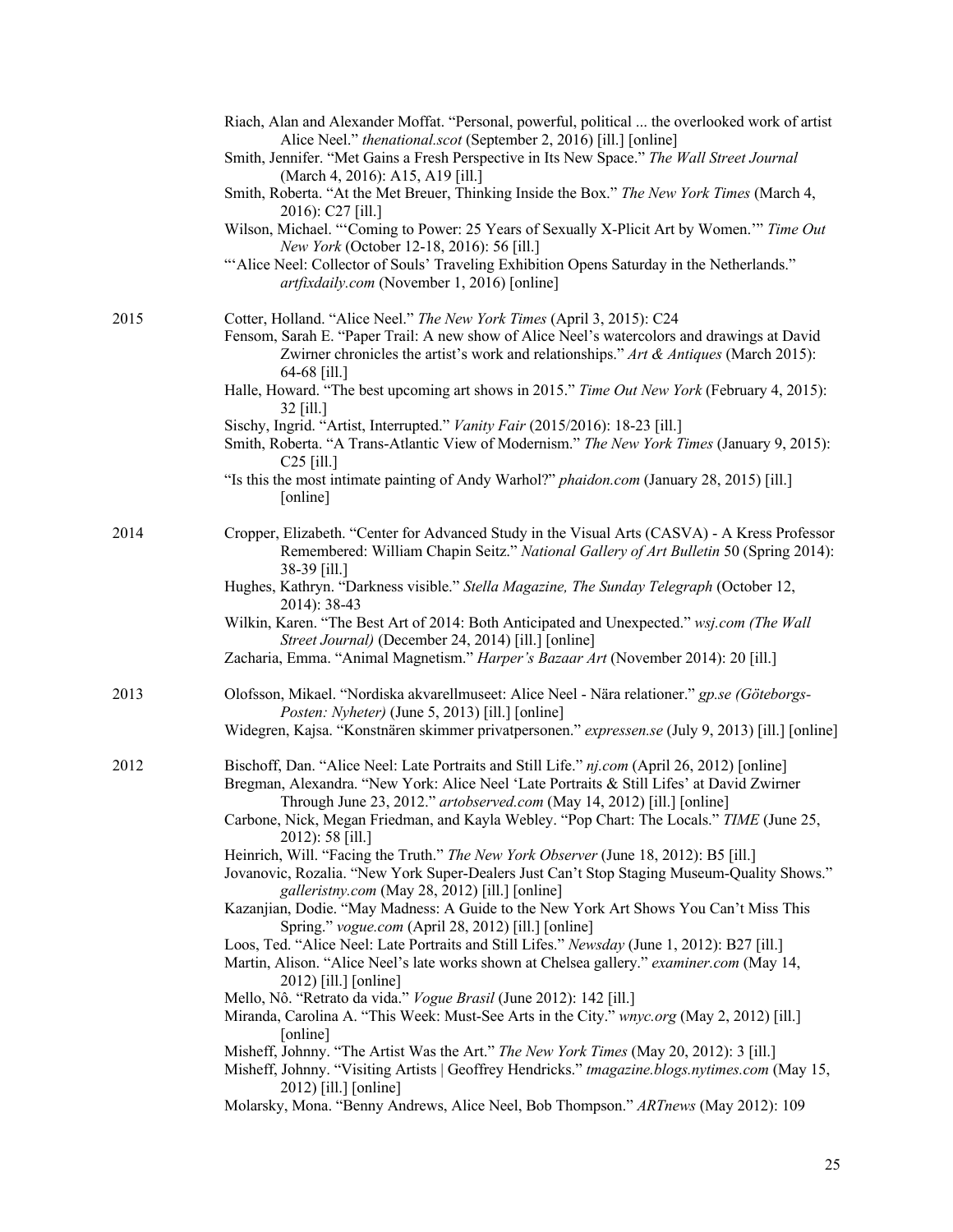|      | Olive, Lily Koto. "Alice Neel: Late Portraits and Still Lifes." The Brooklyn Rail (July/August<br>2012)                                                                                                                      |
|------|------------------------------------------------------------------------------------------------------------------------------------------------------------------------------------------------------------------------------|
|      | Prengel, Kate. "Painter Alice Neel Captures Slices of Life in Her New Exhibition." nypress.com<br>(May 29, 2012) [ill.] [online]                                                                                             |
|      | Reid, Caris. "Alice Neel at David Zwirner." dossierjournal.com (June 3, 2012) [ill.] [online]                                                                                                                                |
|      | Rossi, Benedetta. "Nel paese di Alice." Elle Italia (May 2012) 85-86 [ill.]<br>Smee, Sebastian. "New York galleries staging museum-quality exhibitions." bostonglobe.com                                                     |
|      | (May 27, 2012) [online]                                                                                                                                                                                                      |
|      | Wei, Lilly. "The Body In Winter." ARTnews (May 2012): 90-95 [ill.]<br>"Alice Neel's 'Late Portraits & Still Lifes' Arrive at David Zwirner Gallery." huffingtonpost.com<br>(May 4, 2012) [ill.] [online]                     |
|      | "Don't Miss: Neel's Colleagues and Kids." The Wall Street Journal (May 12-13, 2012): C14 [ill.]                                                                                                                              |
|      | "Heiter bis glücklich." ZEITmagazin (May 31, 2012): 10 [ill.]                                                                                                                                                                |
|      | "The Neel Deal." The Wall Street Journal (May 4, 2012): A20 [ill.]                                                                                                                                                           |
| 2011 | Baker, Kenneth. "'Extreme Makeover' and 'Go Figure!': reviews." sfgate.com (San Francisco<br>Chronicle) (January 13, 2011) [ill.] [online]                                                                                   |
|      | Chafin, Jane. "Alice Neel: Up Close and Personal." huffingtonpost.com (April 26, 2011) [ill.]<br>[online]                                                                                                                    |
|      | Douglas, Sarah. "The ADAA Art Show's Focus on Quality Over Quantity Pays Off, With Brisk<br>Sales at the Preview." artinfo.com (March 2, 2011) [ill.] [online]                                                               |
|      | Duhon, Peter and Alexandra Peers. "The Bare Essentials of Armory Art Week." observer.com<br>(The New York Observer) (March 8, 2011) [online]                                                                                 |
|      | Ebony, David. "David Ebony's Top 10 Picks from the Art Show." artinamericamagazine.com<br>(March 2, 2011) [ill.] [online]                                                                                                    |
|      | Friedman, Julia. "Turkey with a Side of AJAX: Thanksgiving according to Alice Neel."<br>huffingtonpost.com (November 28, 2011) [ill.] [online]                                                                               |
|      | Johnson, Ken. "The Uncluttered Look Has Its Day." The New York Times (March 4, 2011): C24<br>Leach, Cristin. "Everything is not illuminated." The Sunday Times (September 18, 2011): 9                                       |
|      | Lewison, Jeremy. "Beyond the pale: Alice Neel and her legacy." Art & Australia 48, no. 3<br>(Autumn 2011): 502-513 [ill.]                                                                                                    |
|      | Misheff, Johnny. "Something for Everyone art the ADAA Art Show." elle.com (March 2, 2011)<br>[online]                                                                                                                        |
|      | Morris, Jane, Charlotte Burns, and Melanie Gerlis. "The Art Show sets a sophisticated tone." The<br>Art Newspaper (March 2-3, 2011): 4 [ill.]                                                                                |
|      | Reynolds, Susan Salter. "Book Review: 'Alice Neel: The Art of Not Sitting Pretty' by Phoebe<br>Hoban." latimes.com (January 30, 2011) [ill.] [online]                                                                        |
|      | Smee, Sebastian. "Capturing an informal sitting." bostonglobe.com (March 25, 2011) [online]<br>Smith, Roberta. "This Gay American Life, In Code or in Your Face." The New York Times<br>(November 18, 2011): C23, C26 [ill.] |
|      | Solomon, Deborah. "The Nonconformist." The New York Times (January 2, 2011): 14-15 [ill.]<br>Vogel, Carol. "400 Artworks by Women Are Donated to the Pennsylvania Academy of Fine                                            |
|      | Arts." nytimes.com (January 3, 2011) [online]<br>Walsh, Brienne. "Q+A: Michel Auder's Portraits of Alice Neel." artinamericamagazine.com                                                                                     |
|      | (February 22, 2011) [ill.] [online]                                                                                                                                                                                          |
|      | Wei, Lilly. "What Was Neel's Deal?" ARTnews 110, no. 2 (February 2011): 58 [ill.]<br>"Alice Neel: The Art of Not Sitting Pretty': A conversation with Phoebe Hoban." nj.com (New                                             |
|      | Jersey Star Ledger) (February 6, 2011) [ill.] [online]<br>"The real behind the real: Documentary about Alice Neel reveals one of the great pioneers of<br>American art." taosnews.com (April 22, 2011) [ill.] [online]       |
| 2010 | Ackermann, Tim. "Eine sehr späte Entdeckung." Welt am Sonntag (November 7, 2010): 60<br>Akbar, Arifa. "No 'fright wig,' no dark sunglasses: an intimate portrait of Andy Warhol."                                            |
|      | blogs.independent.co.uk (June 28, 2010) [ill.] [online]<br>Bise, Michael. "Alice Neel at the MFAH." glasstire.com (May 28, 2010) [ill.] [online]                                                                             |
|      |                                                                                                                                                                                                                              |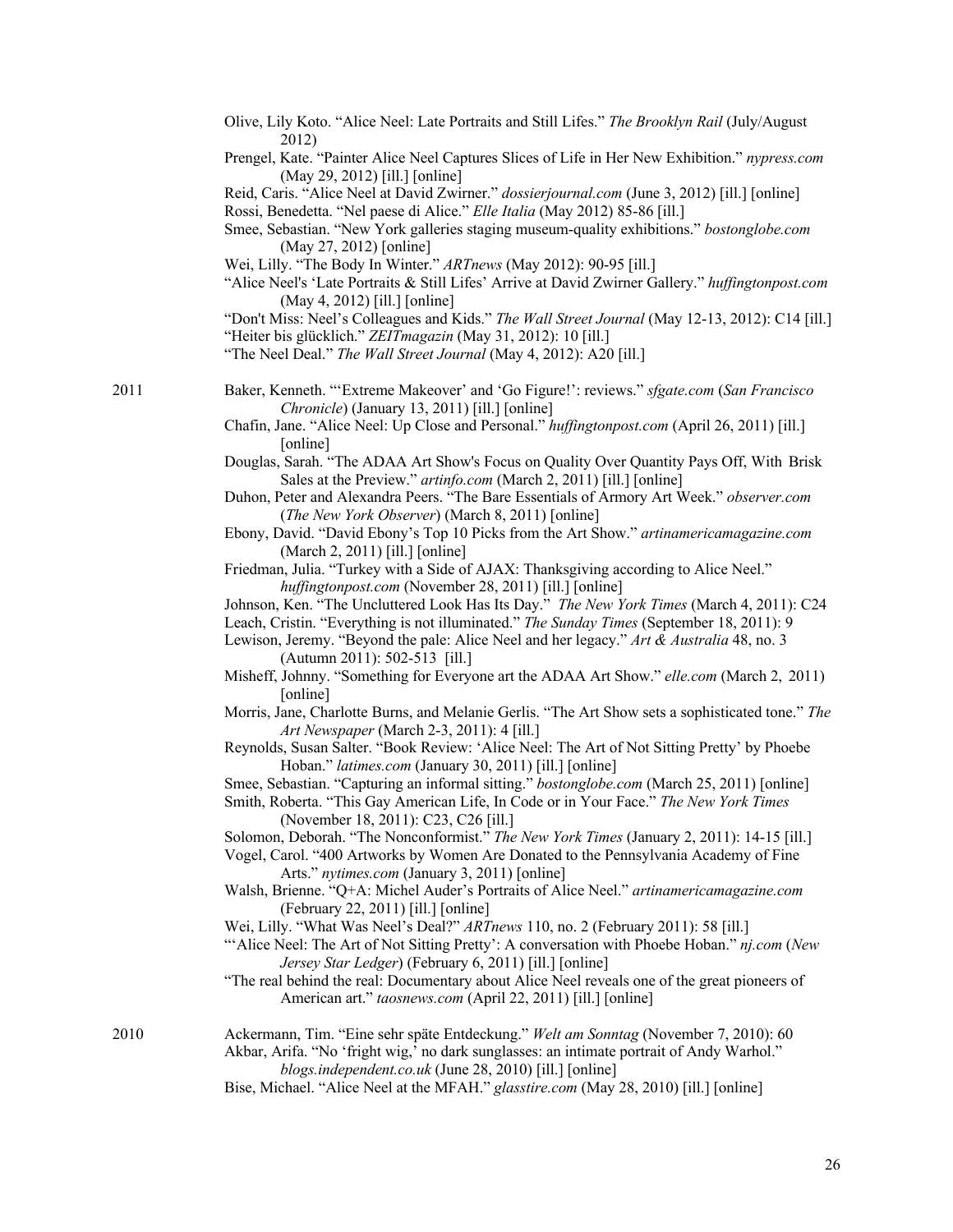- Blake, Robin. "Unflinching to the last: Alice Neel: Painted Truths." *Financial Times* (July 12, 2010): 12 [ill.]
- Britt, Douglas. "Alice Neel Painted the Truth of Her Subjects." *Houston Chronicle* (June 4, 2010): E1-E2 [ill.]
- Buckley, Annie. "Alice Neel." *artforum.com* (May 26, 2010) [online]
- Camhi, Leslie. "Striking Poses." *T Magazine* (Spring 2010): 74 [ill.]
- Campana, Joseph. "Peeling back Alice Neel: Five reasons you can't miss this great American painter." *houston.culturemap.com* (May 3, 2010) [ill.] [online]
- Campbell, Peter. "At the Whitechapel." *London Review of Books* (August 19, 2010): 21 [ill.]
- Campbell-Johnston, Rachel. "Alice Neel." *Times* (July 9, 2010): 58
- Cashdan, Marina. "In the Company of Alice." *artinfo.com* (July 8, 2010) [online]
- Collings, Matthew. "God Save the Drama Queen." *monopol-magazin.de* (August 25, 2010) [ill.] [online]
- Collings, Matthew. "There Are No Tortured Emotions in This Painting." *Modern Painters* (October 2010): 26-27 [ill.]
- Cumming, Laura. "Alice's Forgotten Wonderland." *The Observer* (July 11, 2010): 29 [ill.]
- Dambrot, Shana Nys. "Alice Neel @ L.A. Louver." *whitehotmagazine.com* (July 2010) [ill.] [online]
- Darwent, Charles. "Alice Neel: Painted Truths, Whitechapel Art Gallery, London." *The Independent* (July 18, 2010): 10 [ill.]
- Degen, Natasha. "In the Company of Alice." *frieze* no. 133 (September 2010)
- Dobrzynski, Judith H. "A New Look At Alice Neel, With Commentary from Marlene Dumas et al." *artsjournal.com* (April 1, 2010) [ill.] [online]
- Dorment, Richard. "Alice Neel: Painted Truths at the Whitechapel Gallery, Review." *The Telegraph* (July 26, 2010): 23 [ill.]
- Feliciano, Kristina. "The Rogue's Gallery: A Pocket Guide to the Artists Whose Works Populate John McEnroe's Impressive Collection." *Guitar Aficionado* (March 2010): 51 [ill.]
- Finkel, Jori. "Alice Neel." *Art + Auction* 33, no. 7 (March 2010): 95, 97-98 [ill.]
- Finkel, Jori. "L.A. Louver Mounts Alice Neel Show, Billed as the Region's First in Decades." *latimesblogs.latimes.com* (May 19, 2010) [ill.] [online]
- Frank, Peter. "Blague d'Art: Everything Old." *huffingtonpost.com* (July 7, 2010) [ill.] [online]
- Freudenheim, Tom L. "They Mingled in the Metropolis." *Wall Street Journal* (February 3, 2010)
- Gardner, James. "Alice Neel and Carlos Enríquez Starting out in the twenties." *The Magazine Antiques* (Summer 2010): 134-141 [ill.]
- Goldman, Edward. "The Naked Truth." *kcrw.com* (May 25, 2010) [online]
- Goldman, Edward. "The Three Most Delicious Art Exhibitions Around the World This October." *huffingtonpost.com* (October 3, 2010) [ill.] [online]
- Güner, Fisun. "Alice Neel: Painted Truths, Whitechapel Gallery." *theartsdesk.com* (July 9, 2010) [ill.] [online]
- Herbert, Martin. "Now See This." *ArtReview* (Summer 2010): 32 [ill.]
- Hoban, Phoebe. "A 'Desperate Beauty.'" *ARTnews* 109, no. 3 (March 2010): 82-83 [ill.]
- Hoban, Phoebe. "The Case of the Double 'David.'" *The Wall Street Journal* (November 6-7, 2010): C14 [ill.]
- Hoban, Phoebe. "Portraits: Alice Neel's Legacy of Realism." *The New York Times* (May 25, 2010): 20 [ill.]

Horodner, Stuart. "Go Ask Alice." *The Art Section* 4, no. 3 (March 2010) [ill.]

- Hubbard, Sue. "Everyday tragedies." *New Statesman* (July 19, 2010): 47
- Humphrey, S. "Go See London: Alice Neel at Whitechapel Gallery Through September 19, 2010." *artobserved.com* (August 21, 2010) [ill.] [online]

Januszczak, Waldemar. "Twisted Sister." *The Sunday Times* (July 25, 2010): 24

Klaasmeyer, Kelly. "Unflinching Truths." *houstonpress.com* (May 5, 2010) [ill.] [online]

- Klein, Michael. "That's Ms. Neel." *The Art Section* 4, no. 3 (March 2010) [ill.]
- Lambirth, Andrew. "Psychological approach." *Spectator* (July 24, 2010): 39-40
- Levy, Paul. "Alice Neel Retrospective Exposes Life's Truths." *Wall Street Journal* (July 16, 2010): 10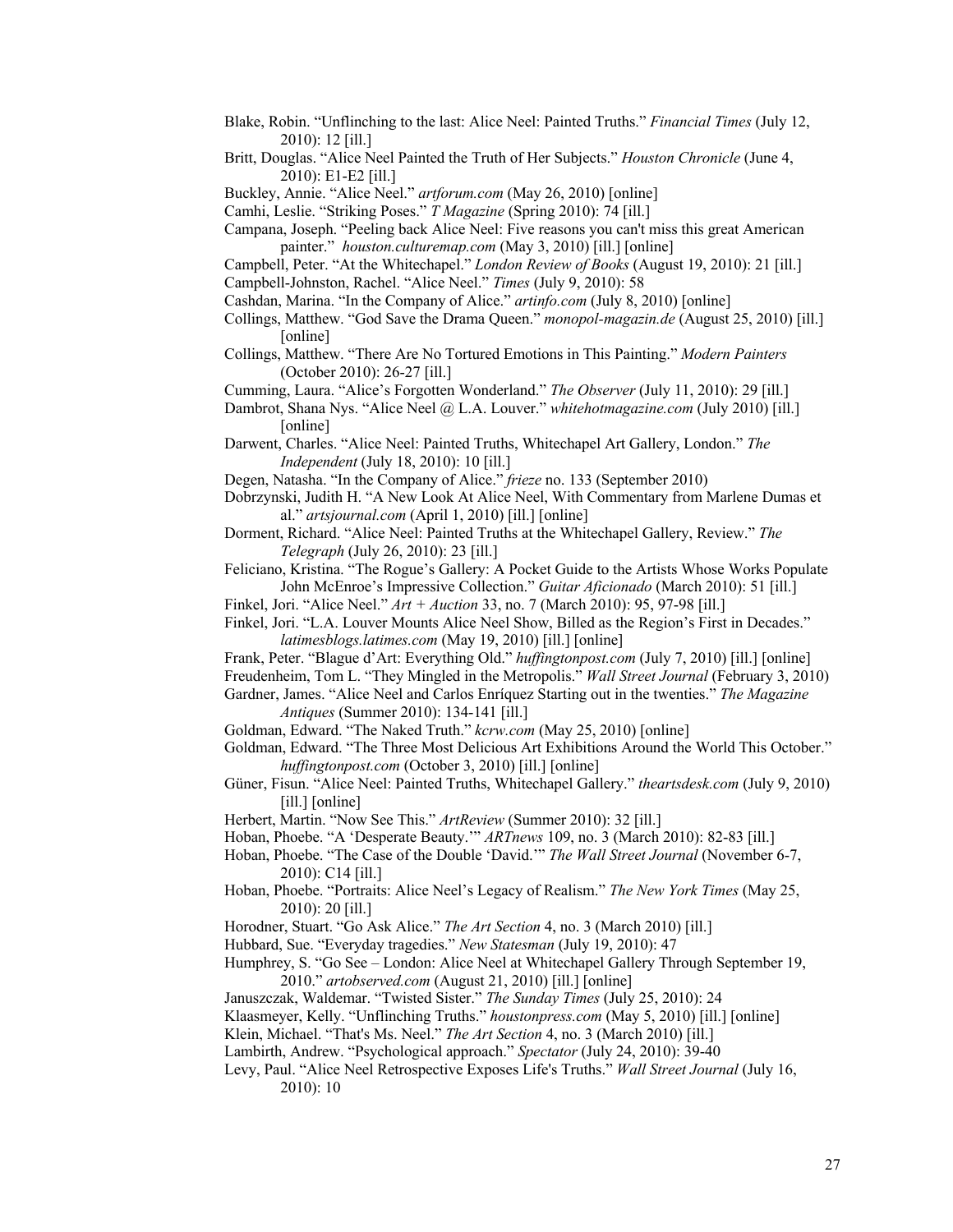Lewison, Jeremy. "Alice Neel: the art modernism neglected." *telegraph.co.uk* (July 8, 2010) [ill.] [online]

Lewison, Jeremy and Barry Walker. "Portraits of Candor." *nyartsmagazine.com* (November 17, 2010) [ill.] [online]

Luke, Ben. "The Art World's Best Kept Secret." *Evening Standard* (June 29, 2010): 34-35 [ill.]

May, Stephen. "Alice Neel: Painted Truths At Museum Of Fine Arts, Houston." *antiquesandthearts.com* (March 30, 2010) [ill.] [online]

- McLean-Ferris, Laura. "Alice Neel: Painted Truths, Whitechapel Gallery, London." *independent.co.uk* (July 14, 2010) [ill.] [online]
- McMullan, James. "The Three Amigos." *thenewyorktimes.com* (October 28, 2010) [ill.] [online]
- Menden, Alexander. "Die Seelensammlerin kehrt zurück." *Süddeutsche Zeitung* (September 3, 2010): 12 [ill.]

Miles, Christopher. "Alice Neel at L.A. Louver." *laweekly.com* (May 27, 2010) [online]

- Millar, Iain. "Acquisitions." *The Art Newspaper* (December 2009): 20 [ill.]
- Neel, Andrew. "A Life Well Lived." *Vogue* (UK) (July 2010): 57-59
- Nedo, Kito. "Die Porträtistin von Spanish Harlem." *Süddeutsche Zeitung* (November 13-14, 2010): 16
- Nikkhah, Roya. "Haunting portrait of Andy Warhol goes on view." *telegraph.co.uk* (June 27, 2010) [ill.] [online]
- Ollman, Leah. "Art Review: Alice Neel at L.A. Louver." *Los Angeles Times* (May 28, 2010) [ill.]
- Pietsch, Hans. "Painted Truths. Alice Neel. Beschämend ehrlich." *Art Das Kunstmagazin* (July 7, 2010)
- Rich, Sarah K. "Alice Neel: Painted Truths." *Artforum* (January 2010): 92 [ill.]
- Roeck, Waters. "Alice Neel." *1stdibs.com* (*INTROspective Magazine*) (September 22, 2010) [ill.] [online]
- Rubin, Birgitta. "'Alice Neel. Målade sanningar' på Moderna museet, Malmö." *Dagens Nyheter* (October 20, 2010)

Ruthe, Ingeborg. "Wie wird ein Eskimo zum Tennisstar?" *Berliner Zeitung* (December 21, 2010) Searle, Adrian. "A walk on the wild side." *The Guardian* (July 8, 2010): 19-21 [ill.]

- Sheerin, Mark. "Alice Neel brings Painted Truths of celebrity, pregnancy and nudity to Whitechapel Gallery." *culture24.org* (August 19, 2010) [ill.] [online]
- Sinclair, Charlotte, ed. "The View: A Life Well-Lived." *Vogue* (July 2010): 59-61 [ill.]
- Tariq, Syma. "Alice Neel: soul collector." *theglassmagazine.com* (July 2010) [ill.] [online]
- Voss, Julia. "Alice Neel in London. Sie gehört in den Olymp der Kunst!" *Frankfurter Allgemeine Zeitung* (August 18, 2010): 29

Voss, Julia. "Die Kunstler-Malerin." *Architectural Digest* (German) (September 2010): 102-106

- Wagner, Anne M. "Best of 2010: 'Alice Neel: Painted Truths.'" *Artforum* 49, no. 4 (December 2010): 206-207 [cover] [ill.]
- Ward, Ossian. "Alice Neel versus Alex Katz." *timeout.com/london* (August 12, 2010) [ill.] [online]
- Wei, Lilly. "The Great American (Male) Nude." *ARTnews* (December 2010): 82-85 [ill.]
- Williams, Gilda. "Alice Neel: Whitechapel Gallery." *Artforum* 49, no. 2 (October 2010): 286-287 [ill.]
- Wood, Eve. "Urgent Artist." *artillery* (July/August 2010): 55 [ill.]
- Wudl, Tom. "Thoughts Regarding Alice Neel." *timesquotidian.com* (June 16, 2010) [ill.] [online] Wullschlager, Jackie. "In praise of older women." *Financial Times* (December 18, 2010): 1-2
- Zeitz, Lisa. "Andy Warhol: Die Narben eines Superstars." *Cicero* (November 2010): 143 [ill.]
- "Alice Neel In Action." *nowness.com* (July 7, 2010) [online video]
- "Painted Truths." *nowness.com* (July 7, 2010) [ill.] [online]

"Top Ten Shows to See in London." *artinfo.com* (August 11, 2010) [online]

- 2009 Buhmann, Stephanie. "Alice Neel at David Zwirner and Zwirner & Wirth." *artcritical.com* (July 1, 2009) [ill.] [online]
	- Carlin, T.J. "Alice Neel, 'Selected Works' + 'Nudes of the 1930's.'" *Time Out New York* (June 11-17, 2009): 50 [ill.]

Lewison, Jeremy. "Alice Neel Now." *The Art Section* 4, no. 3 (March 2010) [ill.]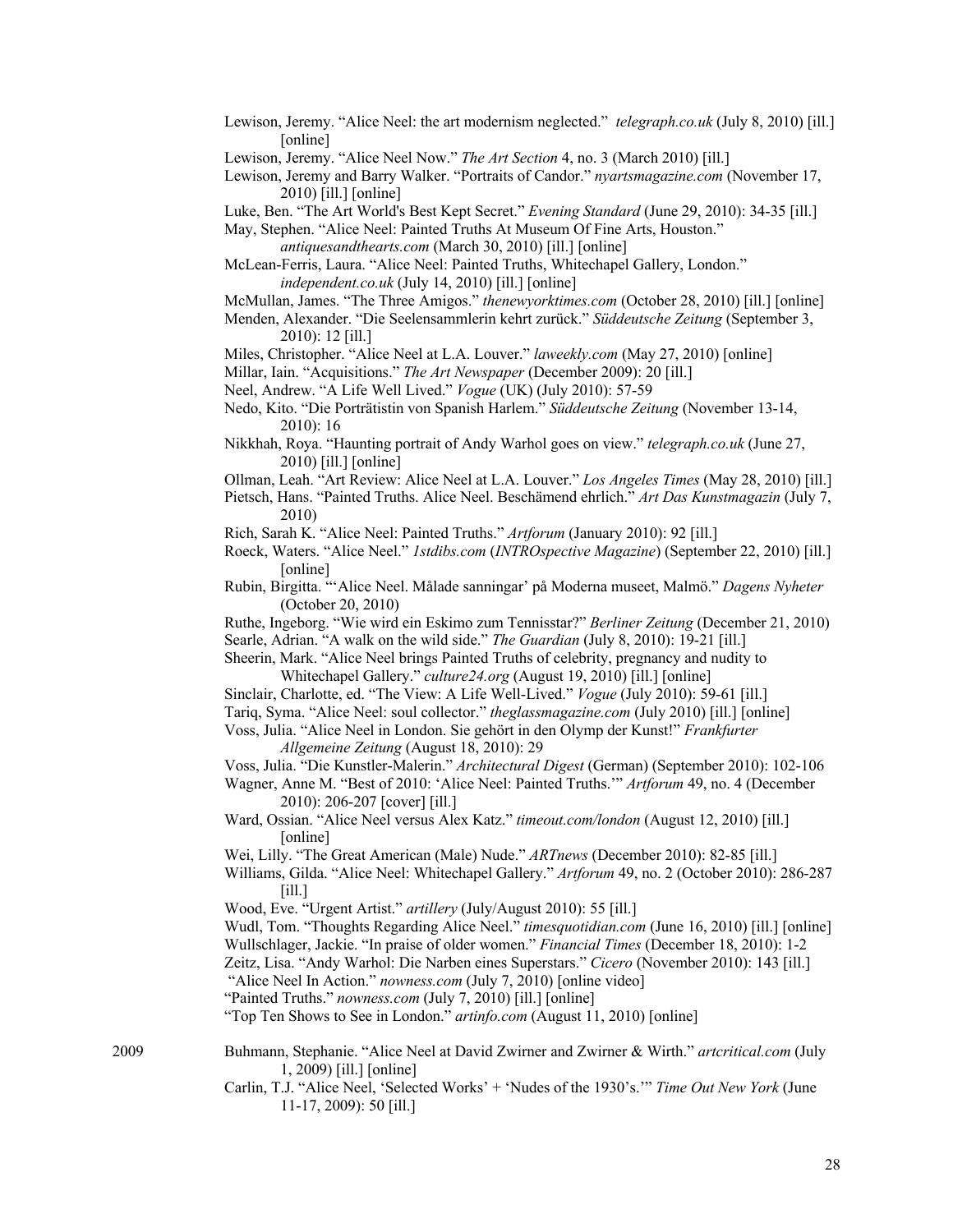|      | Cotter, Holland. "Art Currents Flow Two Ways in Pan-American City, U.S.A." The New York<br>Times (October 15, 2009)                                                                                                                                                                                                  |
|------|----------------------------------------------------------------------------------------------------------------------------------------------------------------------------------------------------------------------------------------------------------------------------------------------------------------------|
|      | Crow, Kelly. "More Q&A with NYC Gallerist David Zwirner." magazine.wsj.com (April 30,<br>2009) [online]                                                                                                                                                                                                              |
|      | Crow, Kelly. "Glossy Finish: Alice Neel's Exhibit at David Zwirner's Gallery Ends Saturday."<br>magazine.wsj.com (June 18, 2009) [online] [ill.]                                                                                                                                                                     |
|      | Hubbard, Sue. "Alice Neel: Works on Paper, Victoria Miro, London. The Baring of Lives and<br>Souls." Independent (May 7, 2009)                                                                                                                                                                                       |
|      | Lewine, Edward. "Domains: Art House" The New York Times Magazine (December 20, 2009): 19<br>$\lceil$ ill.]                                                                                                                                                                                                           |
|      | Molarsky, Mona. "The Paintings of New Yorker Alice Neel Still Shock." examiner.com (June 4,<br>2009) [ill.] [online]                                                                                                                                                                                                 |
|      | O'Sullivan, Michael. "'Paint Made Flesh' Is More Thank Skin Deep." The Washington Post (June<br>26, 2009): 42 [ill.]                                                                                                                                                                                                 |
|      | Rosenberg, Karen. "The Figure and Dr. Freud." The New York Times (August 14, 2009): C28<br>Schjeldahl, Peter. "Wild Life: Alice Neel's People." The New Yorker (May 25, 2009): 86-87 [ill.]<br>Smith, Roberta. "Alice Neel: Nudes of the 1930s and Selected Works." The New York Times (May<br>29, 2009): C29 [ill.] |
|      | Smith, Roberta. "The Female Gaze: Women Look at Women." The New York Times (August 21,<br>2009): C28                                                                                                                                                                                                                 |
|      | Stiffler, Scott. "The A List." Chelsea Now (May 21 - June 3, 2009): 23 [ill.]<br>Taylor, Kate. "Great Estates." $Art + Auction 32$ , no. 6 (June 2009): 72-80 [ill.]                                                                                                                                                 |
|      | Wei, Lilly. "Alice Neel." ARTnews 108, no. 8 (September 2009): 110 [ill.]<br>Zeitz, Lisa. "Alice Neels Beharren auf der Figuration." faz.net (Frankfurter Allgemeine Zeitung)<br>(May 30, 2009) [ill.] [online]                                                                                                      |
|      | "Alice Neel at David Zwirner and Zwirner & Wirth." Monopol (May 2009): 130 [ill.]<br>"The Female Gaze: Women Look at Women." The New Yorker (August 31, 2009): 17<br>"The Story Behind the Work: Alice Neel 'Randall in Extremis." washingtonpost.com (June 26,<br>2009) [ill.] [online]                             |
| 2008 | Bell, Kirsty. "Alice Neel." frieze no. 112 (January-February 2008)<br>Marcus, J. S. "Alice Neel's Penetrating Eye." wsj.com (The Wall Street Journal) (November 7,<br>2008) [ill.] [online]<br>Rowland, Ingrid D. "Women Artists Win." New York Review of Books (May 2008): 26-29                                    |
|      |                                                                                                                                                                                                                                                                                                                      |
| 2007 | Baker, R.C. "Enjoy Every Scapula." villagevoice.com (September 25, 2007) [ill.] [online]<br>Goodrich, John. "I Am as You Will Be: The Skeleton in Art." artcritical.com (September 1, 2007)<br>$[i]$ [online]                                                                                                        |
|      | Jones, Amelia. "History Makers." frieze no. 105 (March 2007): 132-139                                                                                                                                                                                                                                                |
|      | Lindey, Christine. "Against the Grain." The Morning Star (June 6, 2007)<br>Oldham, Alison. "Putting up a mirror to another world." Hampstead and Highgate Express (July<br>5, 2007)                                                                                                                                  |
|      | Pollack, Barbara. "Free Radicals." washingtonpost.com (September 22, 2007) [ill.] [online]<br>Princenthal, Nancy. "Feminism Unbound." Art in America (June/July 2007): 142-153                                                                                                                                       |
|      | Voss, Julia. "Chuck Close! Ich hasse Ihr Werk!" Frankfurter Allgemeine Zeitung (September 29,<br>2007)                                                                                                                                                                                                               |
| 2006 | Gerrard, Mary D. "Alice Neel and Me." Women's Art Journal 27, no. 2 (Fall/Winter 2006): 3-7<br>$[i]$ [cover]                                                                                                                                                                                                         |
|      | Schor, Mira. "Some Notes on Women and Abstraction and a Curious Case History: Alice Neel as<br>a Great Abstract Painter." Differences: A Journal of Feminist Cultural Studies 17, no. 2<br>$(2006): 132-160$ [ill.]                                                                                                  |
| 2005 | Gopnik, Blake. "Alice Neel and Portraiture's Alternative Face." washingtonpost.com (November<br>13, 2005) [online]                                                                                                                                                                                                   |
|      | O'Sullivan, Michael. "Painting the Person, Not the Pose." washingtonpost.com (November 4,                                                                                                                                                                                                                            |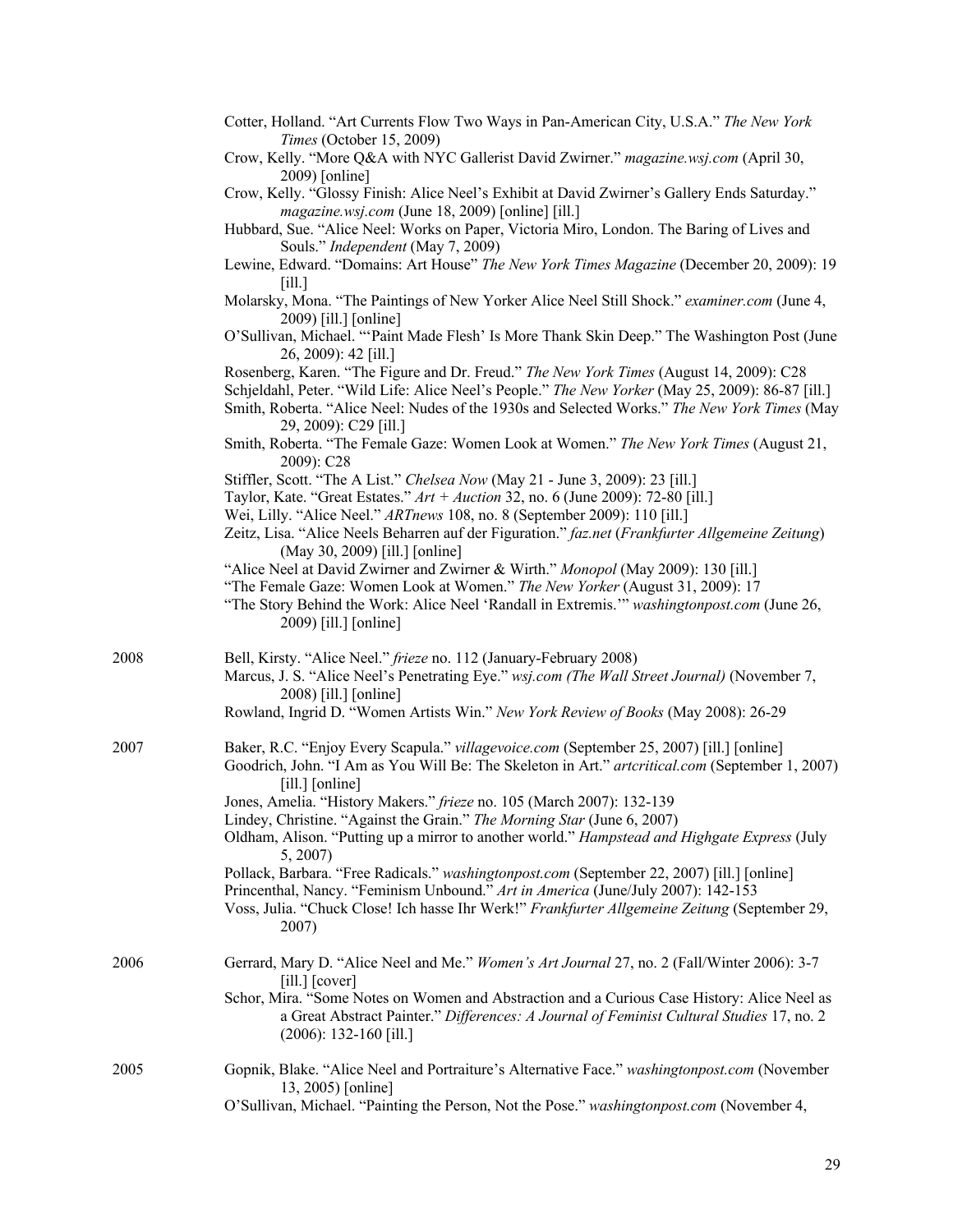|      | $2005$ ) [online]<br>"Alice Neel's Women on view at NMWA." artdaily.org (October 28, 2005) [ill.] [online]<br>"Collected souls of Alice Neel." washingtontimes.com (November 11, 2005) [online]                                                                                                                                                                                                                                                                                                                                                                                                                                                             |
|------|-------------------------------------------------------------------------------------------------------------------------------------------------------------------------------------------------------------------------------------------------------------------------------------------------------------------------------------------------------------------------------------------------------------------------------------------------------------------------------------------------------------------------------------------------------------------------------------------------------------------------------------------------------------|
| 2004 | Adams, Tim. "A Talent Born of Trauma." The Observer (May 30, 2004)<br>Cork, Richard. "Sitting for sanity." New Statesman 122, no. 4693 (June 21, 2004): 41-43<br>Falconer, Morgan. "American Art." Burlington Magazine 146, no. 1217 (August 2004): 561<br>Kent, Sarah. "Alice Neel." Time Out London (July 7-14, 2004)<br>Lambirth, Andrew. "Wit and Wisdom." Spectator (June 5, 2004)<br>Lubbock, Tom. "A New York State of Mind." The Independent (June 1, 2004)<br>MacKenzie, Suzie. "Heroes and wretches." The Guardian (May 28, 2004): 24<br>Oldham, Alison. "Images of People 'Torn by New York."" Hampstead and Highgate Express<br>(June 11, 2004) |
|      | O'Sullivan, Michael. "Painting the Person, Not the Pose." washingtonpost.com (November 4,<br>$2005$ ) [online]<br>Schuckburgh, Hanah. "Portraits of No Ladies." ArtReview (May 2004)<br>Smyth, Cherry. "Alice Neel." Art Monthly 278 (July-August 2004): 38                                                                                                                                                                                                                                                                                                                                                                                                 |
|      | Taylor, John Russell. "Representational Art is back in the Home of the Avant-Garde." The Times<br>(June 23, 2004)                                                                                                                                                                                                                                                                                                                                                                                                                                                                                                                                           |
|      | Wullschlager, Jackie. "Familiar and Unfamiliar Visions of American Art." Financial Times (June<br>2, 2004                                                                                                                                                                                                                                                                                                                                                                                                                                                                                                                                                   |
|      | "Alice Neel." London Magazine (August/September 2004): 56-63                                                                                                                                                                                                                                                                                                                                                                                                                                                                                                                                                                                                |
| 2003 | Artner, Alan G. "Neel's drawings show a willingness for truth." chicagotribue.com (September<br>25, 2003) [online]<br>Kurth, Peter. "Neel Appeal." sevendaysvt.com (June 18, 2003) [online]                                                                                                                                                                                                                                                                                                                                                                                                                                                                 |
| 2002 | Bauer, Denise. "Alice Neel's Feminist and Leftist Portraits of Women." Feminist Studies 28, no. 2                                                                                                                                                                                                                                                                                                                                                                                                                                                                                                                                                           |
|      | (Summer 2002): 375-395<br>Bauer, Denise. "Alice Neel's Portraits of Mother Work." NWSA Journal 14, no. 2 (Summer 2002):                                                                                                                                                                                                                                                                                                                                                                                                                                                                                                                                     |
|      | 102-120<br>Borzello, Frances. "Nude awakening." <i>theguardian.com</i> (November 2, 2002) [ill.] [online]                                                                                                                                                                                                                                                                                                                                                                                                                                                                                                                                                   |
| 2001 | Givet, Camille. "Neel ou la réalité contemporaine." L'ŒIL no. 524 (March 2001): 92<br>Lawrence, M. "Alice Neel Remembered." Art in America 89, no. 5 (May 2001): 39<br>Silberman, Robert. "Alice Neel, Walker Art Center, Minneapolis." Burlington Magazine 143, no.<br>1181 (August 2001): 518-519<br>Wylder, Viki D. Thompson. "Alice Neel and Judy Chicago." Art Papers 25, no. 1 (January-<br>February 2001): 17, 19                                                                                                                                                                                                                                    |
| 2000 | Als, Hilton. "Alice Neel's Eye." The New Yorker (July 3, 2000): 27<br>Graur, Isabelle. "Psychobilder? Uber die Porträts von Alice Neel." Texte zur Kunst 10, no. 40<br>(December 2000): 64-71<br>Kernan, Nathan. "Eyes Wide Open." Modern Painters 13, no. 3 (Autumn 2000): 44-47<br>Kunitz, David. "Alice Neel at the Whitney Museum of American Art." New Criterion 19, no. 1                                                                                                                                                                                                                                                                             |
|      | (September 1, 2000): 46-47<br>McCord, A. "Dealing in Neel. The Recent Alice Neel Retrospective." ARTnews 99, no. 10                                                                                                                                                                                                                                                                                                                                                                                                                                                                                                                                         |
|      | (November 2000): 116<br>McCord, A. "Dealing in Neel. The Recent Alice Neel Retrospective." ARTnews 99, no. 10<br>(November 2000): 116                                                                                                                                                                                                                                                                                                                                                                                                                                                                                                                       |
|      | Newhall, Edith. "Neel Life Stories." New York Magazine (June 12, 2000)                                                                                                                                                                                                                                                                                                                                                                                                                                                                                                                                                                                      |
|      | Prose, Francine. "Difficult Pleasures at the Whitney's 'Alice Neel." The Wall Street Journal (July<br>12, 2000)                                                                                                                                                                                                                                                                                                                                                                                                                                                                                                                                             |
|      | Rubinstein, Raphael. "Eros in Spanish Harlem." Art in America 88, no. 12 (December 2000): 102-<br>109, 131                                                                                                                                                                                                                                                                                                                                                                                                                                                                                                                                                  |
|      | Saltz, Jerry. "Alice Neel." The Village Voice (July 25, 2000): 65                                                                                                                                                                                                                                                                                                                                                                                                                                                                                                                                                                                           |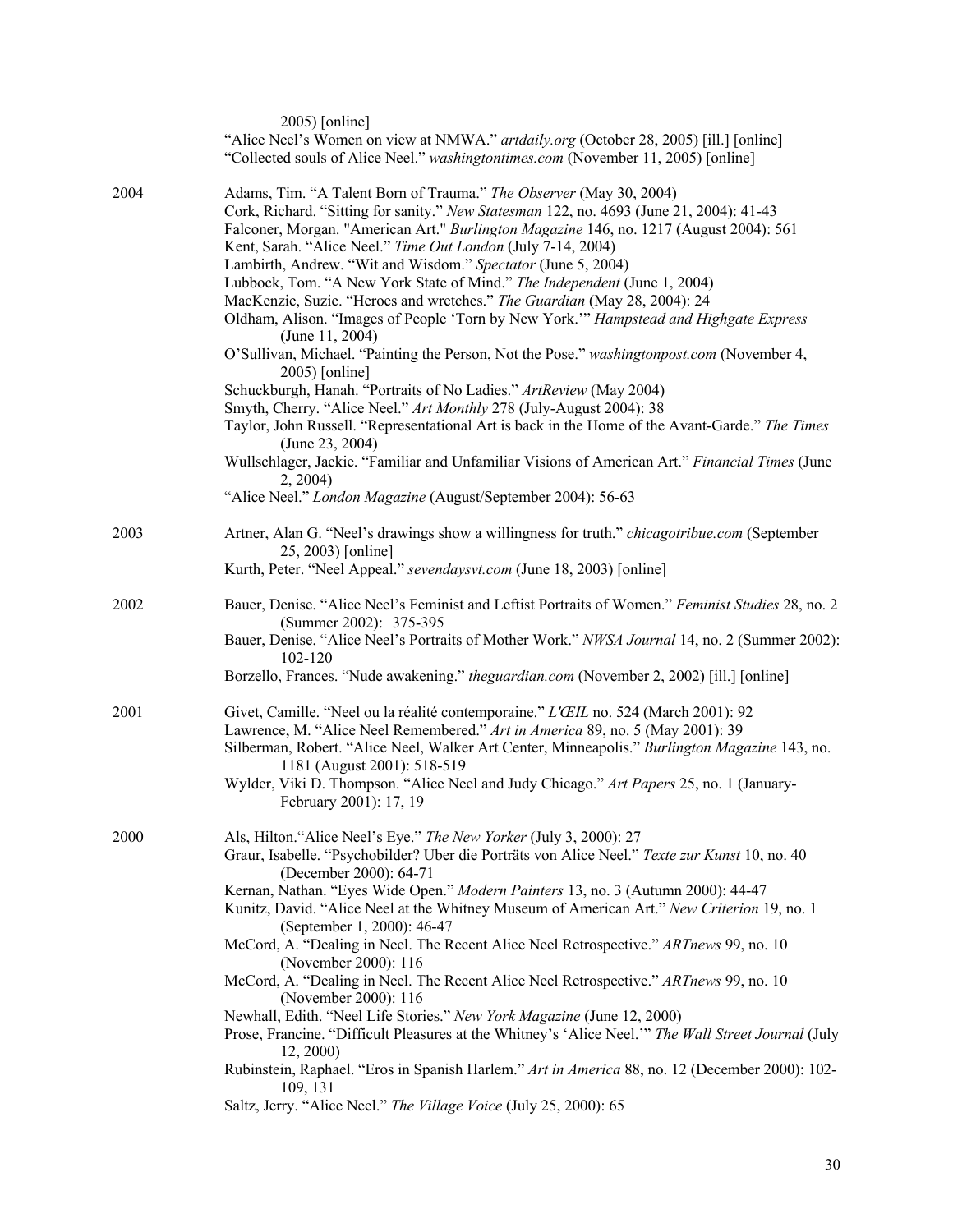|      | Smith, Roberta. "How Alice Neel Used Talk in Service to Her Painting." The New York Times<br>(June 30, 2000)<br>Temkin, Ann. "Double Exposure." ARTnews 99, no. 5 (May 2000): 138, 140<br>Weinstein, Jeff. "Alice Neel." Artforum 39, no. 7 (September 2000): 169-170                                |
|------|------------------------------------------------------------------------------------------------------------------------------------------------------------------------------------------------------------------------------------------------------------------------------------------------------|
| 1998 | Bauer, Denise. "Painful Honesty. Review of 'Pictures of People: Alice Neel's American Portrait<br>Gallery' by Pamela Allara." The Women's Review of Books 15, no. 9 (June 1998): 25-26<br>Schjeldahl, Peter. "A Guy Thing." The Village Voice (March 31, 1998)                                       |
| 1997 | Glueck, Grace. "Alice Neel, Self-Styled 'Collector of Souls' Unfurls Her Own, in Glee and<br>Heartbreak." The New York Times (March 21, 1997)<br>"Alice's Wonderland." The New Yorker (April 7, 1997): 75 [ill.]                                                                                     |
| 1996 | Heartney, Eleanor. "Portrait of a Decade." Art in America 85, no. 10 (October 1997): 102-105<br>Hess, Elizabeth. "Child Care." The Village Voice (January 30, 1996)<br>Hirsch, Faye. "Reviews: Alice Neel." Artforum 34, no. 8 (April 1996): 100                                                     |
| 1994 | Allara, Pamela. "'Mater' of Fact: Alice Neel's Pregnant Nudes." American Art 8, no. 2 (Spring<br>1994): 6-31                                                                                                                                                                                         |
|      | Bauer, Denise. "Alice Neel's Female Nudes." Woman's Art Journal 15, no. 2 (Fall 1994 - Winter<br>1995): 21-30                                                                                                                                                                                        |
|      | Diehl, Carol. "Reviews: Alice Neel." ARTnews 93, no. 7 (September 1994): 166<br>Hess, Elizabeth. "Artist and Models." The Village Voice (March 22, 1994)                                                                                                                                             |
|      | Kimmelman, Michael. "Alice Neel." The New York Times (March 4, 1994)                                                                                                                                                                                                                                 |
|      | McEvilley, Thomas. "Reviews: Alice Neel." Artforum 32, no. 9 (May 1994): 97-98<br>Wallach, Amei. "Alice's Looking Glass." New York Newsday (March 6, 1994)                                                                                                                                           |
| 1992 | Allara, Pamela. "The City as Domicile: The Urban Art of Alice Neel." Journal of Urban and<br>Cultural Studies 2, no. 2 (Winter 1992): 7-27                                                                                                                                                           |
|      | Barrie, Lita. "Real People: Alice Neel at Linda Cathcart Gallery." Artweek (January 23, 1992): 1,<br>12                                                                                                                                                                                              |
|      | Duncan, Michael. "Alice Neel." Art Issues no. 22 (March-April 1992): 32                                                                                                                                                                                                                              |
| 1991 | Braff, Phyllis. "How Neel saw Spanish Harlem." The New York Times (July 21, 1991)<br>Hills, Patricia. "Alice Neel." Art New England 12, no. 7 (October-November 1991): 22-23<br>Saltz, Jerry. "Notes on a Painting: Alice Neel, Painter Laureate." Arts Magazine 66, no. 3<br>(November 1991): 25-26 |
|      | Temin, Christine. "Tuft's art opening: revelations abound at Alice Neel show." The Boston Globe<br>(October 18, 1991)                                                                                                                                                                                |
| 1990 | Smith, Roberta. "What Alice Neel Did In Her Final 7 Years." The New York Times (April 27,<br>1990)                                                                                                                                                                                                   |
| 1989 | Hess, Elizabeth. "The Company of Strangers." The Village Voice (May 23, 1989)<br>Smith, Roberta. "Diane Arbus and Alice Neel, With Attention to the Child." The New York Times<br>(May 19, 1989)                                                                                                     |
| 1988 | Abell, Jeff. "Alice Neel." New Art Examiner 15, no. 10 (June 1988): 44<br>Lerman, Ora. "Contemporary Vanitas." Arts Magazine 62, no. 7 (March 1988): 60-63<br>Princenthal, Nancy. "About Faces: Alice Neel's Portraits." Parkett no. 16 (1988): 6-17                                                 |
| 1987 | Brown, Betty Ann. "Seeing Beneath the Surface." Artweek 18, no. 33 (October 10, 1987): 5-6                                                                                                                                                                                                           |
| 1986 | Luvaas, William. "Making It: An Interview with Alice Neel." Art Times (December 1986): 10-11<br>Smith, Roberta. "Art: Alice Neel Show." The New York Times (December 19, 1986)<br>"Alice Neel." Art in America, Annual 1985-86 13, no. 8 (August 1986): 47 [obituary]                                |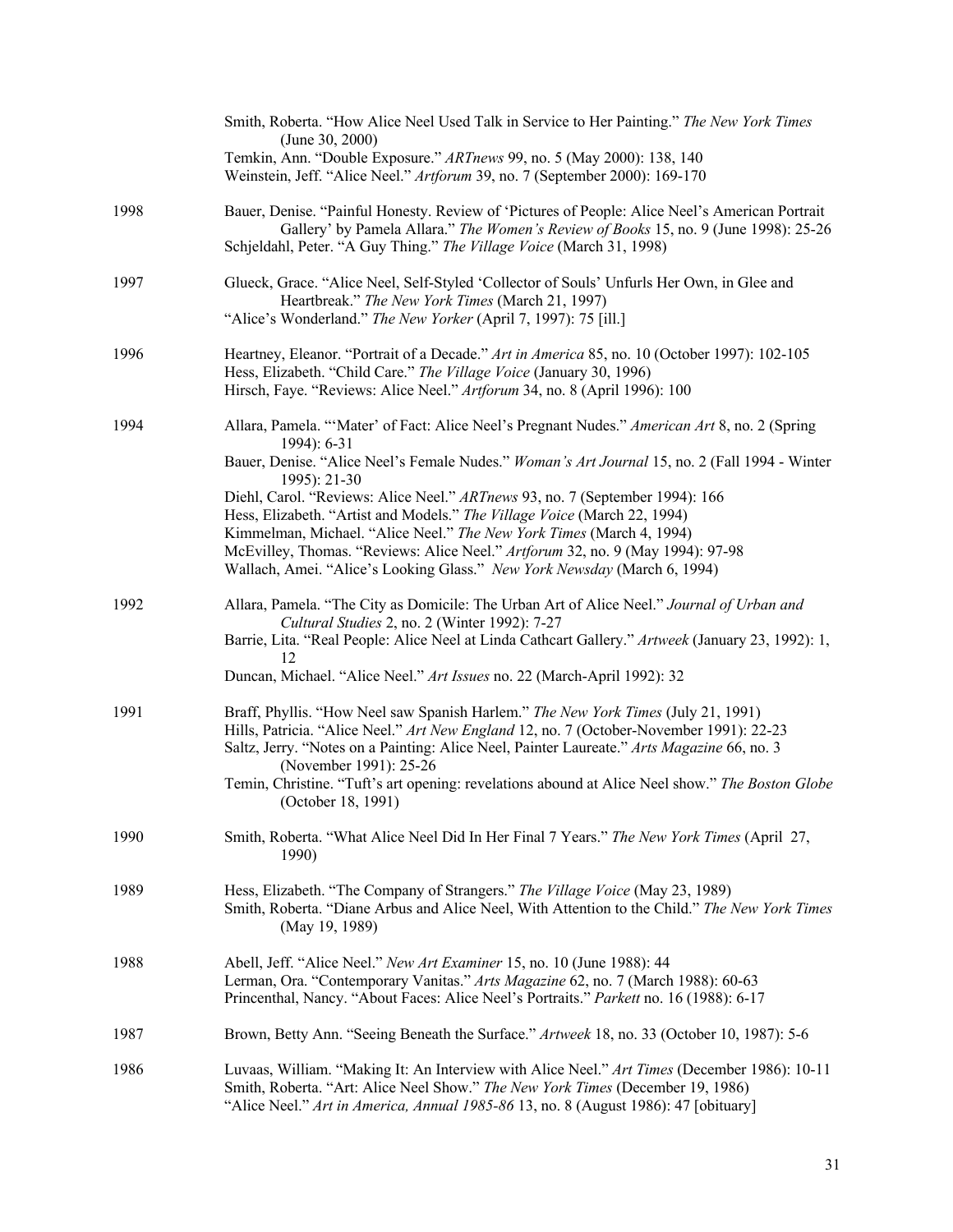| 1985 | French, Christopher. "An Observer Revealing Herself." Artweek 16, no. 15 (April 13, 1985): 1<br>Geldzahler, Henry. "Alice Neel." Interview 15, no. 1 (January 1985): 86-87 [reprinted in Henry<br>Geldzahler, Henry Geldzahler, Making It New: Essays, Interviews, and Talks (New York:<br>Turtle Point Press, 1994): 232-241]<br>Wolff, Theodore F. "Will She Be Known as the American Van Gogh?" Christian Science Monitor<br>(July 11, 1985) |
|------|-------------------------------------------------------------------------------------------------------------------------------------------------------------------------------------------------------------------------------------------------------------------------------------------------------------------------------------------------------------------------------------------------------------------------------------------------|
| 1984 | Alloway, Lawrence. "Review of Alice Neel, by Patricia Hills." Art Journal 44, no. 2 (Summer<br>1984): 191-192                                                                                                                                                                                                                                                                                                                                   |
|      | Blair, William G. "Alice Neel Dead; Portrait Artist." The New York Times (October 14, 1984)<br>Donohoe, Victoria. "Neel's Portrait Art Peers into the Souls of Subjects." The Philadelphia<br>Inquirer (May 26, 1984)                                                                                                                                                                                                                           |
|      | Gallati, Barbara. "Arts Reviews: Alice Neel." Arts Magazine 58, no. 9 (May 1984): 54<br>Henry, Gerrit. "New York Reviews: Elaine de Kooning and Alice Neel." ARTnews 83, no. 3<br>(March 1984): 210                                                                                                                                                                                                                                             |
|      | Higgins, Judith. "Alice Neel and the Human Comedy." ARTnews 83, no. 8 (October 1984): 70-79<br>Higgins, Judith. "Alice Neel, 1900-1984." ARTnews 83, no. 10 (December 1984): 14 [obituary]<br>Lubell, Ellen. "Alice Neel, 1900-1984." The Village Voice (October 30, 1984) [obituary]<br>Salisbury, Stephan. "Alice Neel, 84, Whose Fame as a Painter Came Late in Life." The<br>Philadelphia Inquirer (October 16, 1984) [obituary]            |
|      | Salisbury, Stephan. "Oils and Vinegar: As a Painter and a Person She Is an Original." The                                                                                                                                                                                                                                                                                                                                                       |
|      | Philadelphia Inquirer (March 4, 1984)<br>"Alice Neel." Art in America 72, no. 11 (December 1984): 198 [obituary]<br>"Milestones: Alice Neel." Time (October 19, 1984): 76 [obituary]                                                                                                                                                                                                                                                            |
| 1983 | Berman, Avis. "When Artists Grow Old." ARTnews 82, no. 10 (December 1983): 76-83<br>Castle, Frederick Ted. "Alice Neel." Artforum 22, no. 2 (October 1983): 36-41<br>Glueck, Grace. "Revival of the Portrait." The New York Times Magazine (November 6, 1983): 52-                                                                                                                                                                              |
|      | 60<br>Knight, Christopher. "Triumphant Images Highlight Exhibit." Los Angeles Herald Examiner<br>(April 5, 1983) [reprinted as "Alice Neel," in Malin Wilson, ed., Last Chance for Eden:<br>Selected Art Criticism by Christopher Knight, 1979-1994 (Los Angeles: Art Issues Press,<br>1995): 148-151]                                                                                                                                          |
|      | Muchnic, Suzanne. "Beneath the Skin with Alice Neel." Los Angeles Times (April 10, 1983): 76-<br>77                                                                                                                                                                                                                                                                                                                                             |
|      | Nelson, Sandy. "Looking at Alice Looking at Us: Alice Neel in Los Angeles." Images and Issues<br>4, no. 1 (July-August 1983): 16-19                                                                                                                                                                                                                                                                                                             |
|      | Warren, Elaine. "Her Work Bares the Souls of Her Victims." Los Angeles Herald Examiner (April<br>5, 1983)                                                                                                                                                                                                                                                                                                                                       |
|      | Weisberg, Ruth. "Alice Neel: Powerful Truths." Artweek 14, no. 16 (April 23, 1983): 1, 24<br>Wilson, William. "Finding a Neel in a Haystack." Los Angeles Times (April 10, 1983)                                                                                                                                                                                                                                                                |
| 1982 | Friedman, Jon R. "Alice Neel." Arts Magazine 57, no. 1 (September 1982): 23<br>Gallati, Barbara. "Arts Reviews: Alice Neel, Non-Figurative Works." Arts Magazine 57, no. 2<br>(October 1982): 23-24                                                                                                                                                                                                                                             |
|      | Phillips, Deborah C. "New York Reviews: Alice Neel." ARTnews 81, no. 8 (October 1982): 153<br>Price, Aimee Brown. "Artists Dialogue: A Conversation with Alice Neel." Architectural Digest<br>39, no. 8 (August 1982): 136, 140, 142                                                                                                                                                                                                            |
|      | Russell, John. "Art: Offbeat Alice Neel, Not a Portrait Around." The New York Times (May 28,<br>1982)                                                                                                                                                                                                                                                                                                                                           |
|      | Storr, Robert. "Review of Exhibitions: Alice Neel at Robert Miller." Art in America 70, no. 9<br>(October 1982): 130                                                                                                                                                                                                                                                                                                                            |
| 1981 | Mercedes, Rita. "Alice Neel Talks to Rita Mercedes." Connoisseur 208, no. 835 (September<br>$1981$ : 2-3                                                                                                                                                                                                                                                                                                                                        |

## 32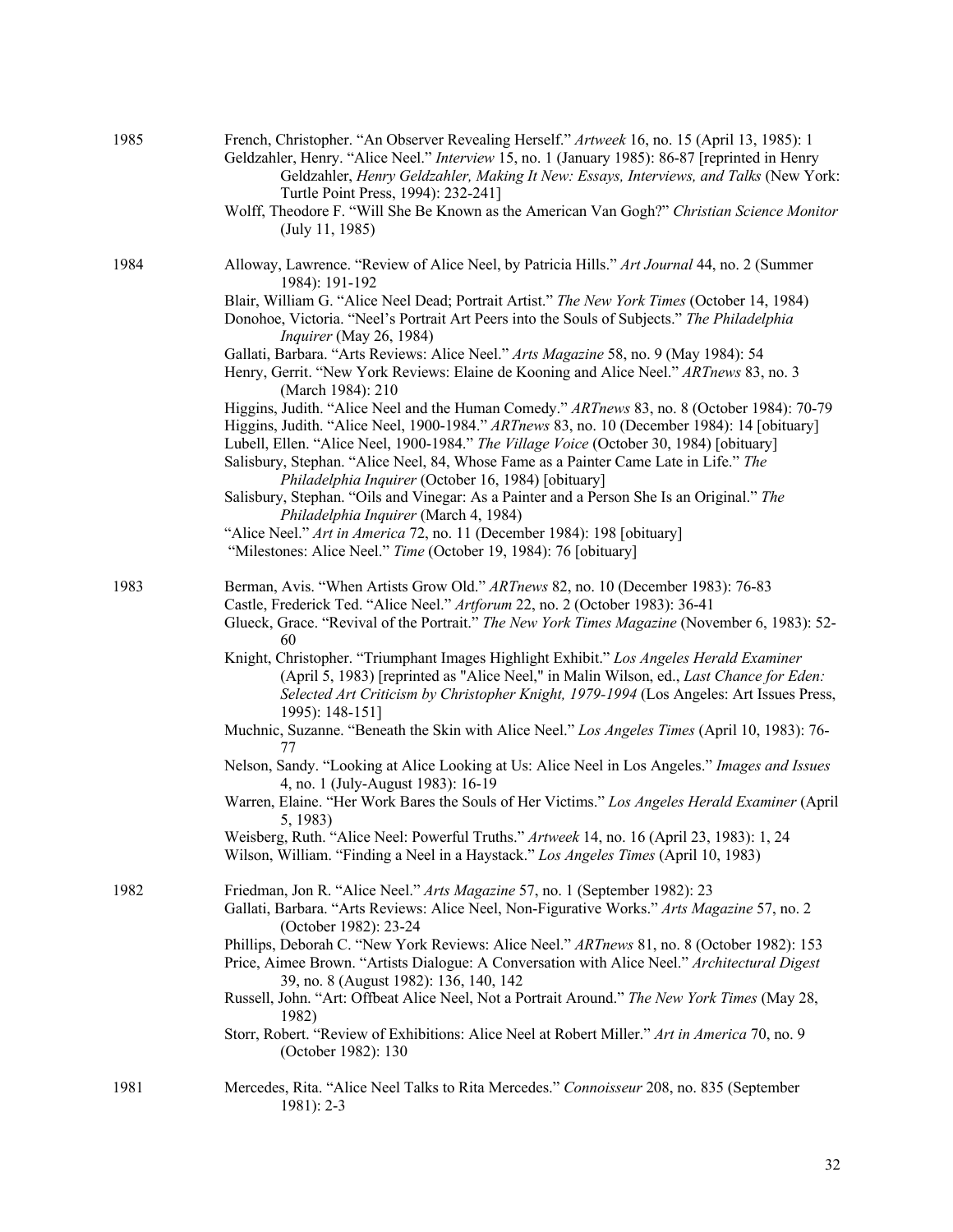|      | Metuchen, New Jersey. Scarecrow Press. Lives and Works: Talks with Women Artists, 1981. Text<br>by Lynn F. Miller and Sally S. Swenson: 123-129<br>Stevens, Elisabeth. "She's Court Painter to the World of Art." The Baltimore Sun (February 20,<br>1981) |
|------|------------------------------------------------------------------------------------------------------------------------------------------------------------------------------------------------------------------------------------------------------------|
| 1980 | Harris, Ann Sutherland. "The Human Creature: The Portraits of Alice Neel." Portfolio 1, no. 5<br>$(1980): 70-75$                                                                                                                                           |
|      | Taylor, Robert. "Neel Portraits Evoke Energy of Personality." The Boston Globe (October 19,<br>1980)                                                                                                                                                       |
| 1979 | Burstein, Patricia. "Painter Alice Neel Strips Her Subjects to the Bone - And Some Then Rage in<br>Their Nakedness." People (March 19, 1979): 63-64                                                                                                        |
|      | Galassi, Susan Grace. "Arts Reviews: Alice Neel." Arts Magazine 53, no. 6 (February 1979): 20-<br>21                                                                                                                                                       |
|      | Gaugh, Harry F. "Alice Neel." Arts Magazine 53, no. 7 (March 1979): 9<br>Glowen, Ron. "Alice Neel's Portraits - Skin Surface and Soul Deep." Artweek 10, no. 37<br>(November 10, 1979): 16                                                                 |
|      | Goldstein, Patti. "Soul on Canvas." New York Magazine (July 9-16, 1979): 76-80<br>Hope, Henry R. "Alice Neel: Portraits of an Era." Art Journal 38, no. 4 (Summer 1979): 273-281<br>$\left[$ ill. $\right]$ $\left[$ interview $\right]$                   |
|      | Wright, Peg Churchill. "Alice Neel Delights Union Audience With Slide Lecture on Life and Art."<br>Schenectady Gazette (November 17, 1979): 26 [ill.]                                                                                                      |
| 1978 | Heymann, Ann W. "Alice Neel: Recognition After Fifty Years." Art Voices/South (May 1978)<br>[i]                                                                                                                                                            |
|      | Schmitt, Marilyn. "Alice Neel." Arts Magazine 52, no. 9 (May 1978): 9 [ill.]<br>Stevens, May. "The Non-Portrait Work of Alice Neel." Women's Studies 6 (1978): 61-73                                                                                       |
| 1977 | French-Frazier, Nina. "New York Reviews: Alice Neel." ARTnews 76, no. 10 (December 1977):<br>141-142                                                                                                                                                       |
|      | Glueck, Grace. "The 20th-Century Artists Most Admired by Other Artists: Alice Neel." ARTnews<br>76, no. 9 (November 1977): 94                                                                                                                              |
|      | Harris, Ann Sutherland. "A Note on Alice's Greatness." ARTnews 75, no. 11 (November 1977):<br>113                                                                                                                                                          |
|      | Johnson, Ellen H. "Alice Neel's Fifty Years of Portrait Painting." Studio International 193, no.<br>987 (March 1977): 174-179                                                                                                                              |
|      | Turner, Norman. "Alice Neel." Arts Magazine 52, no. 4 (December 1977): 14<br>"Artists and Their Inspiration: Artist Alice Neel." Christian Science Monitor (October 31, 1977)                                                                              |
| 1976 | Dickson, Harold E. "Portraits U.S.A. 1776-1976." American Art Review 3, no. 3 (May-June 1976):<br>32-48                                                                                                                                                    |
|      | Hess, Thomas B. "Art: Sitting Prettier." New York Magazine (February 23, 1976): 62-63<br>Neel, Alice. "The Art of Portraiture in the Words of Four New York Artists: 'I Paint Tragedy and<br>Joy."" The New York Times (October 31, 1976)                  |
|      | Neel, Alice in Gerrit Henry, "Is New York Still the Artistic Place to Be?" ARTnews 75, no. 9<br>(November 1976): 44-45                                                                                                                                     |
|      | Richard, Paul. "Alice Neel: Portraits and the Artist." The Washington Post (October 8, 1976)                                                                                                                                                               |
| 1975 | Blum, June. "Women and Success at The Brooklyn Museum." Feminist Art Journal 4, no. 3<br>(Fall 1975): 14-15                                                                                                                                                |
|      | Frankenstein, Alfred. "Neel Exhibition Is a Human Encounter." San Francisco Examiner and<br>Chronicle (March 9, 1975)                                                                                                                                      |
|      | Kimbrell, Leonard. "Alice Neel's Portraits." Artweek 6, no. 5 (February 1, 1975): 2                                                                                                                                                                        |
|      | Neel, Alice in Gerrit Henry, "The Artist and the Face: A Modern American Sampling." Art in<br>America 63, no. 1 (January-February 1975): 34-41                                                                                                             |
|      | Porter, E.F., Jr. "Blithe Spirit, Collector of Souls." St. Louis Post-Dispatch (December 14, 1975)                                                                                                                                                         |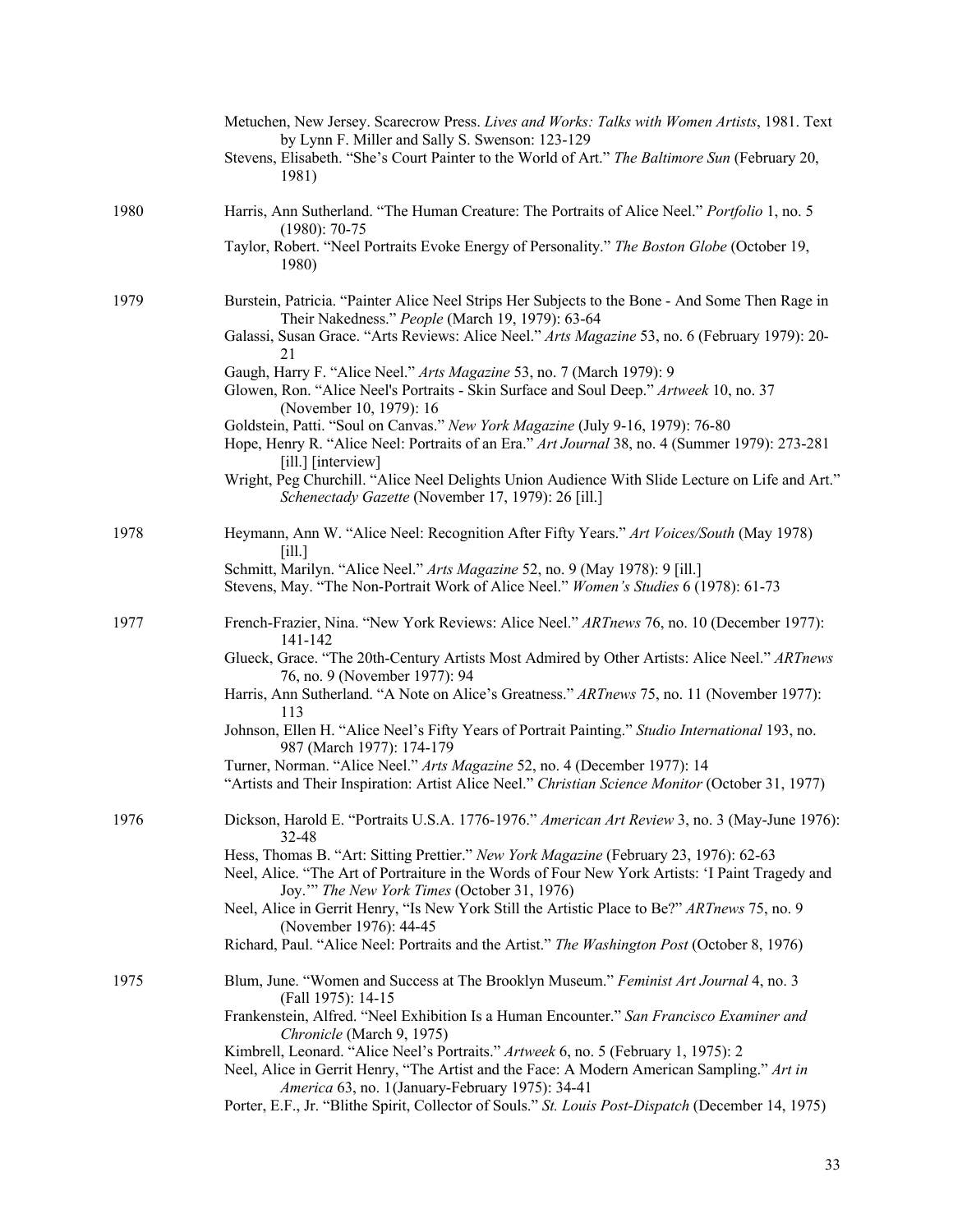| 1974 | Alloway, Lawrence. "Art." The Nation (March 9, 1974): 318<br>Evett, Kenneth. "From Top to Bottom at the Whitney." New Republic (May 4, 1974): 27-28                                                                                                                                                                                           |
|------|-----------------------------------------------------------------------------------------------------------------------------------------------------------------------------------------------------------------------------------------------------------------------------------------------------------------------------------------------|
|      | Halasz, Piri. "Alice Neel: 'I Have This Obsession with Life."" ARTnews 73, no. 1 (January 1974):<br>47-49                                                                                                                                                                                                                                     |
|      | Halasz, Piri. "A Witty, Incisive Portraitist." The New York Times (June 2, 1974)                                                                                                                                                                                                                                                              |
|      | Hall, Lee. "The Sullen Art and Craft of Portraiture." Craft Horizons 34, no. 6 (December 1974):<br>40-43, 81-82                                                                                                                                                                                                                               |
|      | Heinemann, Susan. "Alice Neel, The Whitney Museum." Artforum 12, no. 9 (May 1974): 74-75<br>Hess, Thomas B. "Art: Behind the Taboo Curtain." New York Magazine (March 4, 1974): 68<br>Hoffman, Marla. "Two Women Paint." Daily World (March 9, 1974)                                                                                          |
|      | Kramer, Hilton. "Alice Neel Retrospective." The New York Times (February 9, 1974)<br>Loercher, Diana. "Alice Neel, American Portraitist." Christian Science Monitor (March 4, 1974)<br>Mainardi, Pat. "Alice Neel at the Whitney Museum." Art in America 62, no. 3 (May-June 1974):<br>107-108                                                |
|      | Mellow, James R. "When Does a Portrait Become a Memento Mori?" The New York Times<br>(February 24, 1974)                                                                                                                                                                                                                                      |
|      | Nochlin, Linda. "Some Women Realists: Painters of the Figure." Arts Magazine 48, no. 8 (May<br>1974): 29-33 [reprinted in Linda Nochlin, Women, Art and Power and Other Essays<br>(New York: Harper and Row, 1988): 86-108]                                                                                                                   |
|      | Perreault, John. "Catching Souls and Quilting." The Village Voice (February 27, 1974)<br>Vivell, Judith. "Talking About Portraits." Feminist Art Journal 3, no. 2 (Summer 1974): 13-16, 19<br>Wallach, Amei. "Late in Life, the Moment of Triumph." New York Newsday (February 24, 1974)<br>"Art & the Artist." New York Post (March 2, 1974) |
|      | "Country Art and City Art." Newsweek (March 11, 1974): 90                                                                                                                                                                                                                                                                                     |
| 1973 | Bonosky, Phillip. "Alice Neel Exhibits Her Portraits of the Spirit." Daily World (October 4,<br>1973)                                                                                                                                                                                                                                         |
|      | Cochrane, Diane. "Alice Neel: Collector of Souls." American Artist 37, no. 4 (September 1973):<br>32-37, 62-64                                                                                                                                                                                                                                |
|      | Nemser, Cindy. "Alice Neel: Portraits of Four Decades." Ms. 2, no. 4 (October 1973): 48-53<br>Perreault, John. "Reading Between the Face's Lines." The Village Voice (September 27, 1973)                                                                                                                                                     |
| 1972 | Neel, Alice. "WPA Writers Project Seen as Success, Despite Rightists." Daily World (November<br>11, 1972) [review of The Dream and the Deal: The Federal Writers' Project, 1934-1943<br>by Jere Mangione]                                                                                                                                     |
| 1971 | Donohoe, Victoria. "Homecoming 'Collector of Souls' Displays Portraits at Moore." Philadelphia<br><i>Inquirer</i> (January 24, 1971)                                                                                                                                                                                                          |
|      | Forman, Nessa. "Lady in the Light: Masks Off, Souls Bared on Canvas." Sunday Bulletin (January<br>24, 1971)                                                                                                                                                                                                                                   |
|      | Neel, Alice. "By Alice Neel." Daily World (April 17, 1971)<br>Neel, Alice. "Doctoral address, Moore College of Art, June 1971." Women and Art (Winter 1971):<br>12-13 [reprinted in Alice Neel: The Woman and Her Work. Exh. cat. (Athens: Georgia<br>Museum of Art, The University of Georgia, 1975): 81-84]                                 |
|      | Neel, Alice. "Letter from Alice Neel." Daily World (February 2, 1971)<br>Nemser, Cindy. "Representational Painting in 1971: A New Synthesis." Arts Magazine 46, no. 3<br>(December 1971 - January 1972): 41-46                                                                                                                                |
|      | "A Different Breed of Portraitist." San Francisco Examiner and Chronicle (March 7, 1971)                                                                                                                                                                                                                                                      |
| 1970 | Bonosky, Phillip. "Social Comment of Alice Neel." Daily World (October 30, 1970)<br>Campbell, Lawrence. "Reviews and Previews: Alice Neel." ARTnews 69, no. 7 (November 1970):<br>24                                                                                                                                                          |
| 1968 | Kramer, Hilton. "Alice Neel." The New York Times (January 20, 1968)<br>Neel, Alice. "Artists on Their Art: Alice Neel." Art International 12, no. 5 (May 15, 1968): 48                                                                                                                                                                        |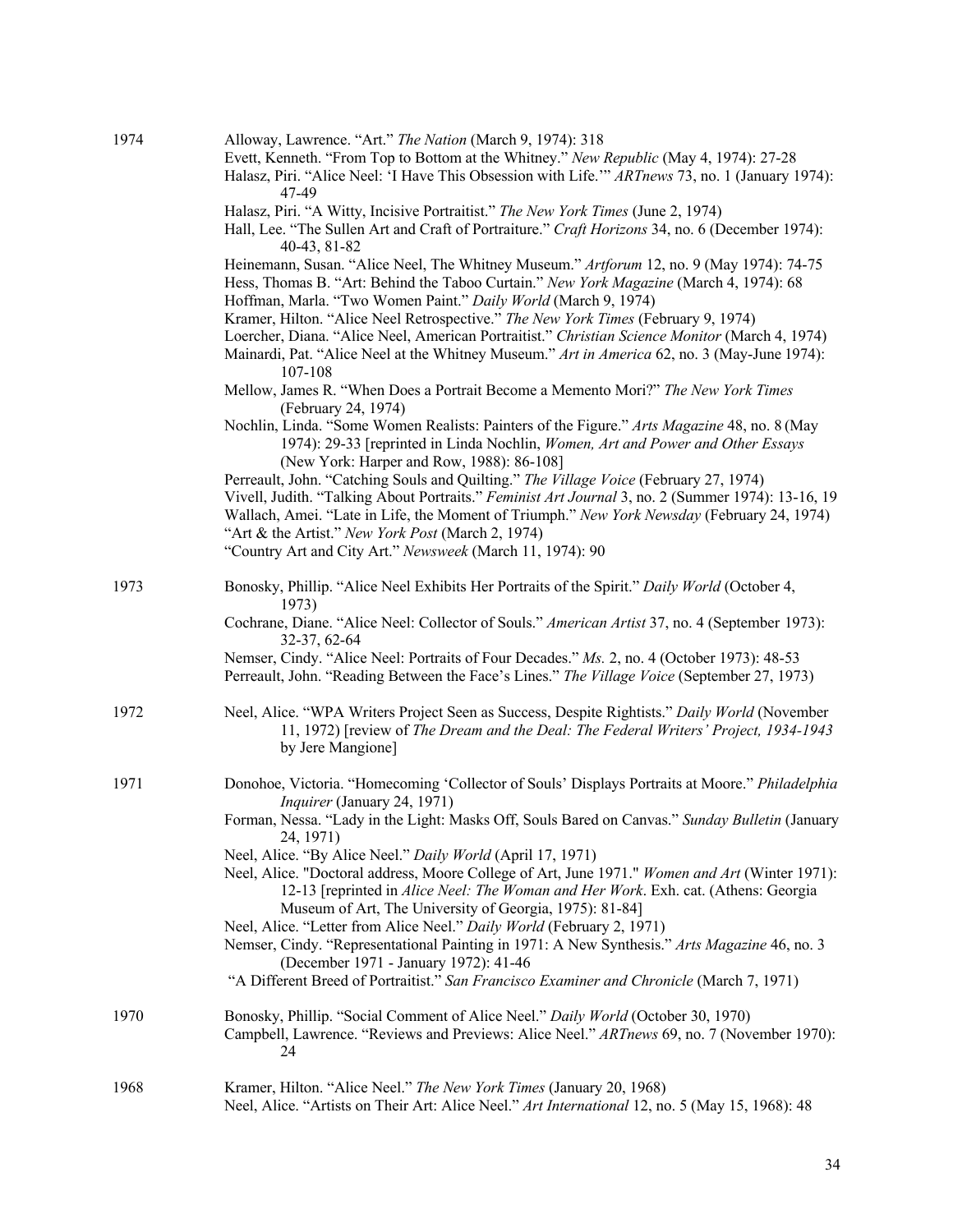|      | Nemser, Cindy. "In the Galleries: Alice Neel." Arts Magazine 42, no. 4 (February 1968): 60<br>Perreault, John. "Reviews and Previews: Alice Neel." ARTnews 66, no. 9 (January 1968): 16<br>Willard, Charlotte. "In the Art Galleries - New Faces." New York Post (January 27, 1968)                                                                                                                                                                                                                                        |
|------|----------------------------------------------------------------------------------------------------------------------------------------------------------------------------------------------------------------------------------------------------------------------------------------------------------------------------------------------------------------------------------------------------------------------------------------------------------------------------------------------------------------------------|
| 1966 | Berrigan, Ted. "The Portrait and Its Double." ARTnews 64, no. 9 (January 1966): 30-33, 63-64<br>Bochner, Mel. "In the Galleries: Alice Neel." Arts Magazine 40, no. 5 (March 1966): 55<br>Gruen, John. "Collector of Souls." New York Herald Tribune (January 9, 1966) [reprinted as<br>"Alice Neel," in John Gruen, Close-Up (New York: Viking Press, 1968): 144-146]<br>Kroll, Jack. "Curator of Souls." Newsweek (January 31, 1966): 82<br>Willard, Charlotte. "In the Art Galleries." New York Post (January 16, 1966) |
| 1965 | Berrigan, Ted. "Alice Neel's Portraits of Joe Gould." Mother no. 6 (Thanksgiving 1965): 31-33                                                                                                                                                                                                                                                                                                                                                                                                                              |
| 1963 | Levin, Kim. "Reviews and Previews: Alice Neel." ARTnews 62, no. 6 (October 1963): 11<br>Raynor, Vivien. "In the Galleries: Alice Neel." Arts Magazine 38, no. 1 (October 1963): 58-59                                                                                                                                                                                                                                                                                                                                      |
| 1962 | Crehan, Hubert. "Introducing the Portraits of Alice Neel." ARTnews 61, no. 6 (October 1962): 44-<br>47, 68<br>Petersen, Valerie. "U.S. Figure Painting: Continuity and Cliché." ARTnews 61, no. 4 (Summer<br>1962): 36-38, 51-52                                                                                                                                                                                                                                                                                           |
| 1960 | Campbell, Lawrence. "Reviews and Previews: Alice Neel, Jonah Kinigstein, Anthony Toney,<br>Giacomo Porzano." ARTnews 59, no. 8 (December 1960): 13-14<br>Semsel, George. "Three Neglected Painters: Alice Neel, Clifford Gress-Wright, and Elizabeth<br>Sparhawk-Jones." Wagner Literary Magazine (1960): 42-46                                                                                                                                                                                                            |
| 1954 | Davidson, Bernice. "Fortnight in Review: Mulzac and Neel." Arts Digest 28, no. 20<br>(September 15, 1954): 26<br>Munson, Gretchen T. "Capt. Hugh Mulzac and Alice Neel." ARTnews 53, no. 6 (October 1954):<br>58-59                                                                                                                                                                                                                                                                                                        |
| 1951 | Catlin, Stanton L. "Reviews and Previews: Alice Neel." ARTnews 49, no. 9 (January 1951): 49<br>N. L. "Fifty-seventh Street in Review: Alice Neel." Art Digest 25, no. 7 (January 1, 1951): 17                                                                                                                                                                                                                                                                                                                              |
| 1950 | Gold, Mike. "Alice Neel Paints Scenes and Portraits from Life in Harlem." Daily Worker<br>(December 27, 1950)<br>"Two." The New York Times (December 31, 1950)                                                                                                                                                                                                                                                                                                                                                             |
| 1944 | Devree, Howard. "A Reviewer's Notes." The New York Times (March 12, 1944)<br>"End of WPA Art." Life 16, no. 16 (April 17, 1944): 85-86<br>"The Passing Shows." ARTnews 43, no. 3 (March 15-31, 1944): 20                                                                                                                                                                                                                                                                                                                   |
| 1938 | Devree, Howard. "A Reviewer's Notebook." The New York Times (May 8, 1938)<br>"New Exhibitions of the Week." ARTnews 36, no. 33 (May 14, 1938): 20-21                                                                                                                                                                                                                                                                                                                                                                       |
| 1936 | Genauer, Emily. "New Fall Art Exhibits Featured by Tyros' Promising Efforts." New York World<br>Telegram (September 12, 1936)                                                                                                                                                                                                                                                                                                                                                                                              |
| 1933 | Grafly, Dorothy. "Paintings from Six Countries on View at Mellon Galleries." Public Ledger<br>(March 19, 1933)                                                                                                                                                                                                                                                                                                                                                                                                             |

## *SELECTED FILMS & DOCUMENTARIES*

| 2007<br><i>Alice Neel.</i> Directed by Andrew Neel. SeeThink Productions, New York |  |
|------------------------------------------------------------------------------------|--|
|------------------------------------------------------------------------------------|--|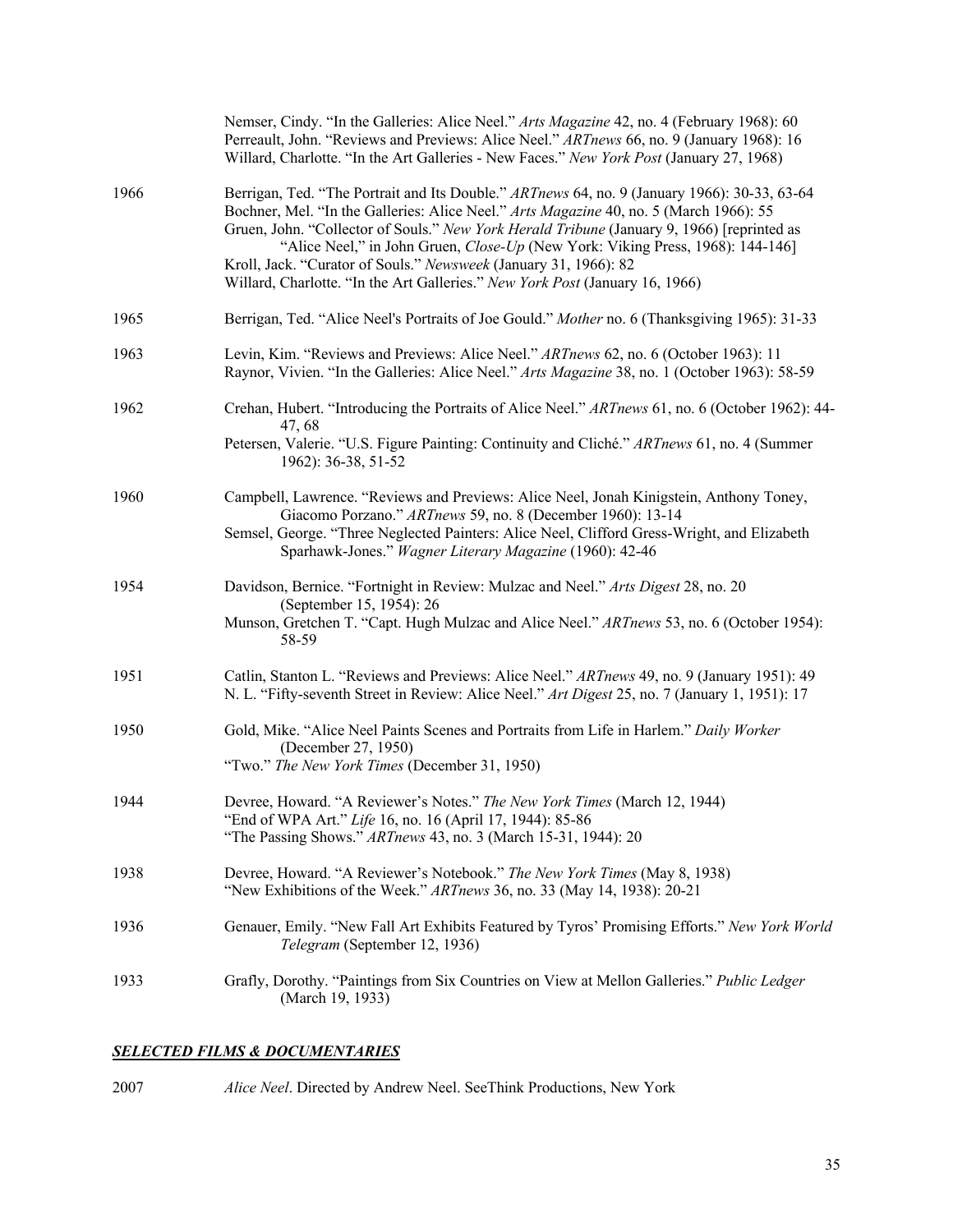| 2000 | Portrait of Alice Neel 1976-1982. Produced and directed by Michel Auder. Michel Auder Videos,<br>New York                                                                                 |
|------|-------------------------------------------------------------------------------------------------------------------------------------------------------------------------------------------|
| 1993 | Alice Neel. Den mänskliga komedin/The Human Comedy. Produced and directed by Lars Lambert                                                                                                 |
| 1976 | Alice Neel: Collector of Souls. Produced and directed by Nancy Baer. Cine 16 Films, Washington,<br>DC                                                                                     |
| 1959 | Pull My Daisy. Directed by Robert Frank and Alfred Leslie. Narrated by Jack Kerouac.<br>Performances by Gregory Corso, Allen Ginsberg, Alice Neel, Peter Orlovsky, Larry<br>Rivers et al. |

#### *SELECTED AWARDS*

| 1979 | National Women's Caucus for Art Award for Outstanding Achievement in Art, presented by<br>President Jimmy Carter |
|------|------------------------------------------------------------------------------------------------------------------|
| 1976 | Elected to the American Academy of Arts and Letters                                                              |
| 1971 | Honorary Doctorate of Fine Arts from Moore College of Art and Design, Philadelphia                               |
| 1969 | Arts and Letters Award, American Academy of Arts and Letters, New York                                           |

#### *SELECTED PUBLIC COLLECTIONS*

Allen Memorial Art Museum, Oberlin College, Ohio Apostolic Delegation, Embassy Row, Washington, DC Art Institute of Chicago Baltimore Museum of Art, Maryland Blanton Museum of Art, University of Texas, Austin Brooklyn Museum, New York Cantor Arts Center at Stanford University, Stanford, California Chazen Museum of Art, University of Wisconsin, Madison Cleveland Museum of Art, Ohio Columbia University, New York Columbus Museum, Georgia Crystal Bridges Museum of American Art, Bentonville, Arkansas Currier Museum of Art, Manchester, New Hampshire David Winton Bell Gallery, Brown University, Providence, Rhode Island Davison Art Center, Wesleyan University, Middletown, Connecticut Denver Art Museum, Colorado Des Moines Art Center, Iowa Dillard Institute, New Orleans Fine Arts Museums of San Francisco Frances Lehman Loeb Art Center, Vassar College, Poughkeepsie, New York Frye Art Museum, Seattle Georgia Museum of Art, The University of Georgia, Athens Greenville County Museum of Art, South Carolina Hammer Museum, Los Angeles Hirshhorn Museum and Sculpture Garden, Washington, DC Hood Museum of Art, Dartmouth College, Hanover, New Hampshire Honolulu Museum of Art, Honolulu, Hawaii Indianapolis Museum of Art, Indiana Institute of Contemporary Art, Boston